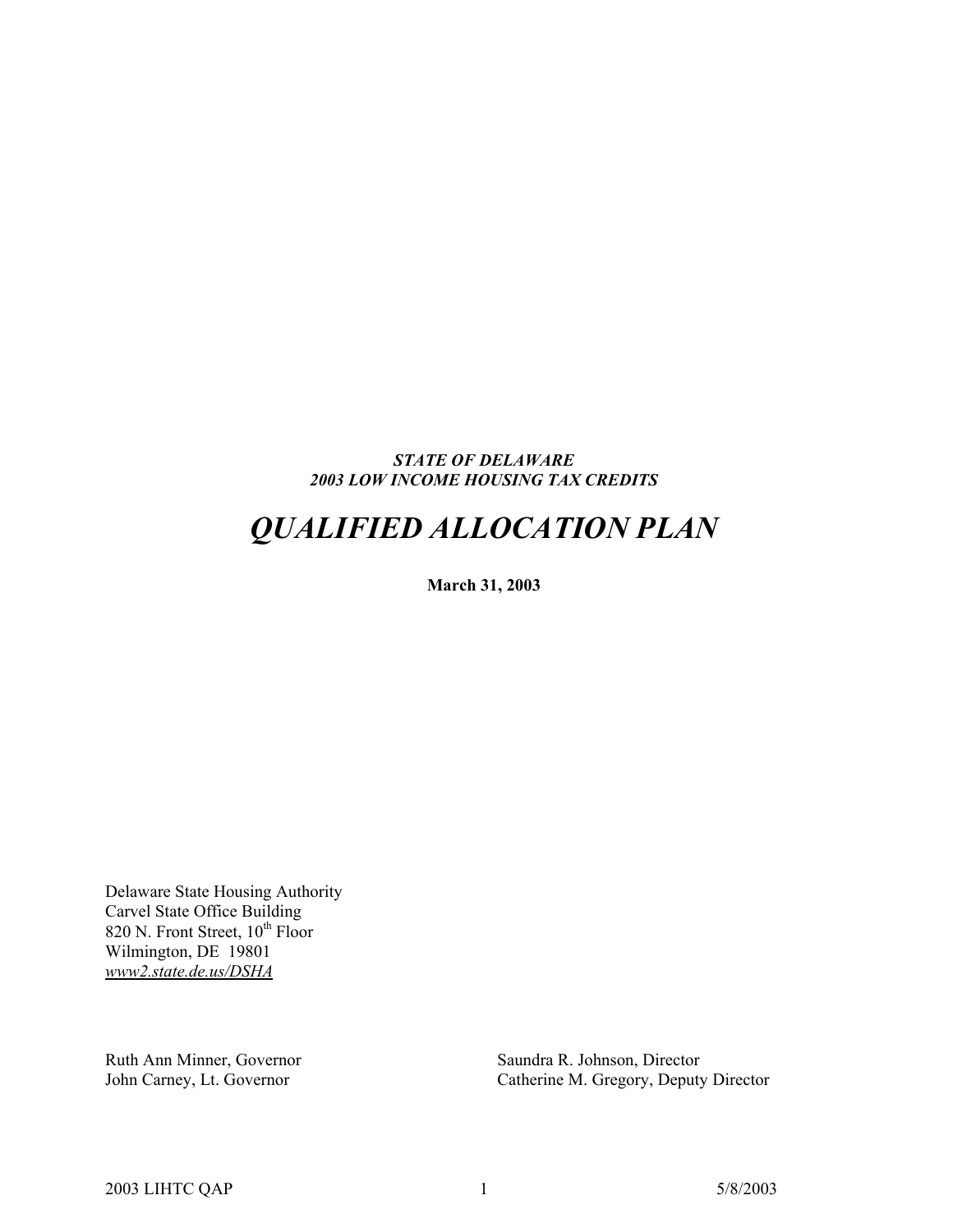## **CONTENTS**

| <b>INTRODUCTION</b>                                                                                                                                                                                                                                                                                                                                      |          |  |  |  |  |
|----------------------------------------------------------------------------------------------------------------------------------------------------------------------------------------------------------------------------------------------------------------------------------------------------------------------------------------------------------|----------|--|--|--|--|
| DESCRIPTION OF HOUSING NEEDS AND PRIORITIES                                                                                                                                                                                                                                                                                                              |          |  |  |  |  |
| TAX CREDIT RESERVATIONS AND POOLS<br>Geographic Reservations<br>Non-Profit Pool<br>New Castle County Pool<br>Kent & Sussex County Pool<br>Rural Set-Aside<br>Preservation Expiration Pool                                                                                                                                                                | 16       |  |  |  |  |
| <b>DEFINITIONS</b>                                                                                                                                                                                                                                                                                                                                       | 19       |  |  |  |  |
| THRESHOLD REQUIREMENTS                                                                                                                                                                                                                                                                                                                                   | 26       |  |  |  |  |
| IRS THRESHOLD REQUIREMENTS<br>Minimum Set-Aside<br><b>Rent Restrictions</b><br>Occupancy Assumptions<br><b>Square Footage</b><br>Building and/or Housing Codes                                                                                                                                                                                           | 26       |  |  |  |  |
| <b>DSHA THRESHOLD REQUIREMENTS</b><br>Livable Delaware<br>Fair Housing and Civil Rights<br>Minimum Family Size Requirements<br>Minimum Square Footage Requirements<br>Market Study<br>Local and Community Notice<br>Development Team<br>Site Control<br>Local Zoning/Planning Approvals<br><b>Financial Feasibility</b><br>Displacement<br>IRS Form 8821 | 27       |  |  |  |  |
| <b>RANKINGS AND POINTS</b>                                                                                                                                                                                                                                                                                                                               | 32       |  |  |  |  |
| <b>TIEBREAKERS</b>                                                                                                                                                                                                                                                                                                                                       | 41       |  |  |  |  |
| <b>APPLICATION PROCESS</b><br>Freedom of Information Act                                                                                                                                                                                                                                                                                                 | 42<br>43 |  |  |  |  |
| <b>REVIEW and SELECTION PROCESS</b>                                                                                                                                                                                                                                                                                                                      | 44       |  |  |  |  |
| <b>FORWARD RESERVATIONS</b>                                                                                                                                                                                                                                                                                                                              | 46       |  |  |  |  |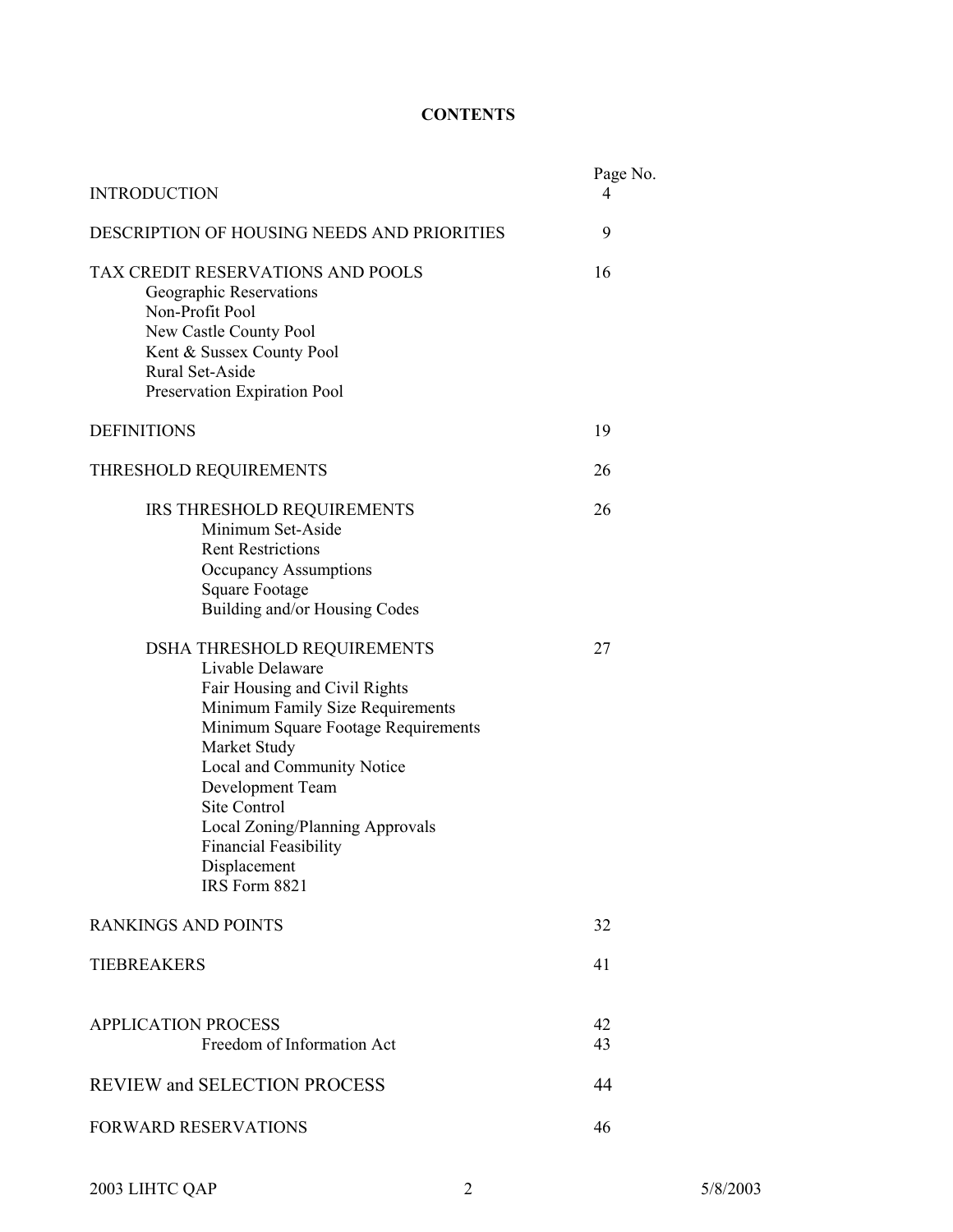| PLACED-IN-SERVICE                      | 47 |
|----------------------------------------|----|
| COMPLIANCE MONITORING                  | 50 |
| PROGRAM APPROVAL                       | 57 |
| DSHA POLICY ON CIVIL RIGHTS COMPLIANCE | 58 |
| <b>VOLUME CAP CREDITS</b>              | 59 |
| FEES AND PROCESSING                    |    |

Appendix:

#### QUALIFIED ALLOCATION PLAN ATTACHMENTS

| -1. | General Underwriting Criteria |  |
|-----|-------------------------------|--|
|-----|-------------------------------|--|

- 2. Difficult Development Areas
- 3. Qualified Census Tracts
- 4. Eligible Basis Limits
- 5. Livable Delaware Maps and Strategy Areas
- 6. Application Checklist
- 7. Market Study Requirements Checklist
- 8. Contacts for Civic Associations
- 9. Sample Notice (Community Notification)
- 10. Minimum Construction/Rehabilitation Standards

#### LIHTC APPLICATION

Part I B Tax Credit Allocation Part II B Application on Development Description Part III B Qualifications of Applicant Income Limits and Rents Management Agent Qualifications Affirmative Fair Housing Marketing Plan Real Estate Owned/Developed Schedule IRS Form 8821 Blank Points Worksheet Application Package Supplement B Housing Development Fund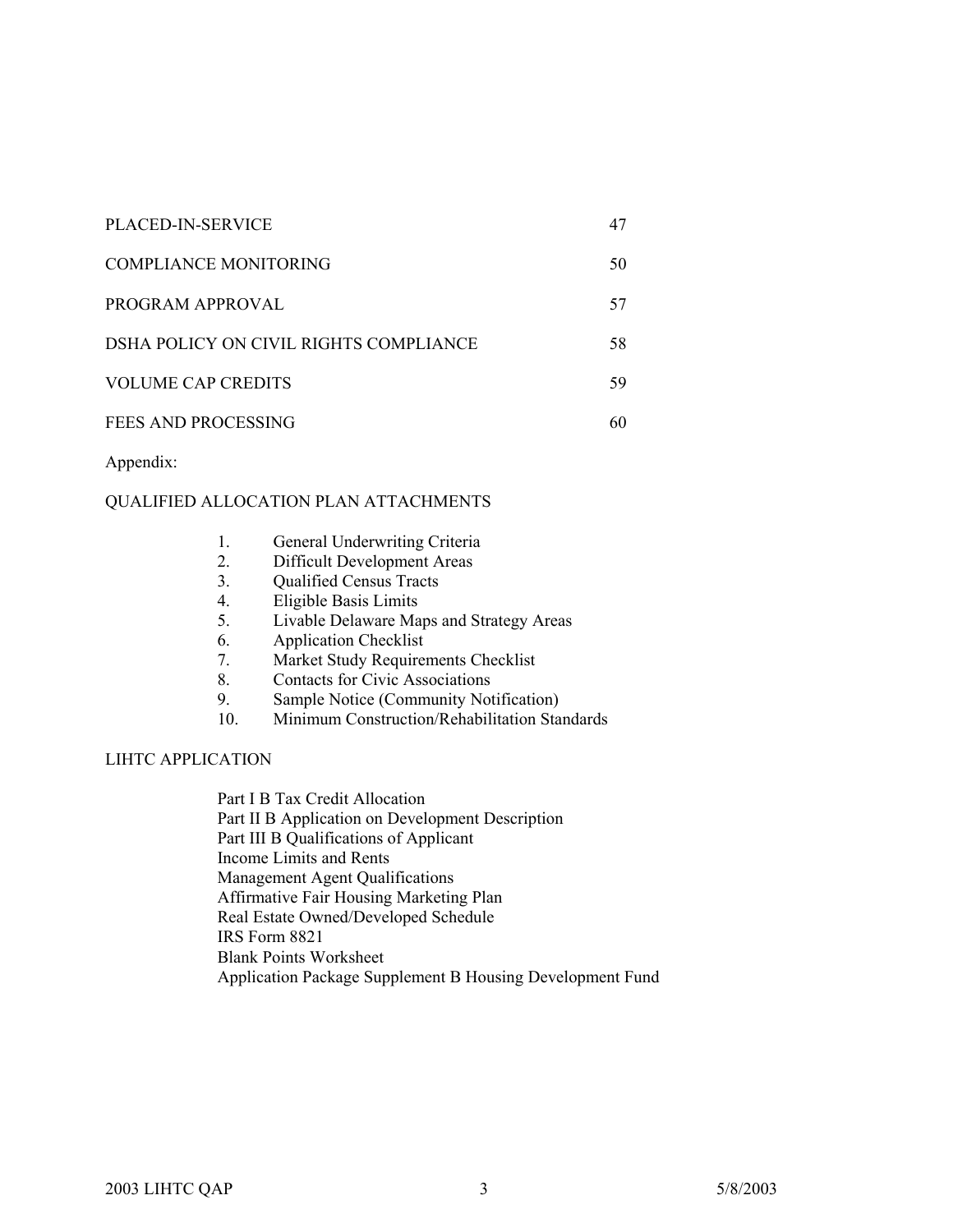## *LOW INCOME HOUSING TAX CREDIT PROGRAM QUALIFIED ALLOCATION PLAN*

#### **Introduction**

The federal Low Income Housing Tax Credit program was established by Section 252 of the Tax Reform Act of 1986 and was codified as Section 42 of the Internal Revenue Code of 1986 as amended (IRC). The Revenue Reconciliation Act of 1989 amended IRC Section 42 by adding Section 42(m) that requires allocating agenciesto allocate low-income housing tax credits pursuant to a Qualified Allocation Plan (QAP). The Delaware State Housing Authority (DSHA) is the allocating agency for the State of Delaware. The following Qualified Allocation Plan represents the standards and procedures used by DSHA to perform its allocation and monitoring responsibilities.

#### Section 42(m) states:

For purposes of this paragraph, the term "Qualified Allocation Plan" means any plan:

- i) Which sets forth selection criteria to be used to determine housing priorities of the housing credit agency that is appropriate to local conditions,
- ii) Which also gives preference in allocating housing credit dollar amounts among selected projects to projects:
	- a) Serving the lowest income tenants
	- b) Projects obligated to serve qualified tenants for the longest periods, and
	- c) Projects, which are, located in qualified census tracts…and the development of which contributes to a concerted community revitalization plan.

iii) Which provides a procedure that the Agency (or an agent or other private contractor of such agency) will follow in monitoring for non-compliance with the provisions of this section and in notifying the Internal Revenue Service of noncompliance with the provisions of this section which such agency becomes aware of and in monitoring for noncompliance with habitability standards through regular site visits.

a) Certain Selection Criteria must be used: The selection criteria set forth in a qualified allocation plan must include:

- i. Project location
- ii. Housing needs characteristics
- iii. Project characteristics, including whether the project includes the use of existing housing as part of a community revitalization plan
- iv. Sponsor characteristics
- v. Tenant populations with special needs housing

#### 2003 LIHTC QAP 4 5/8/2003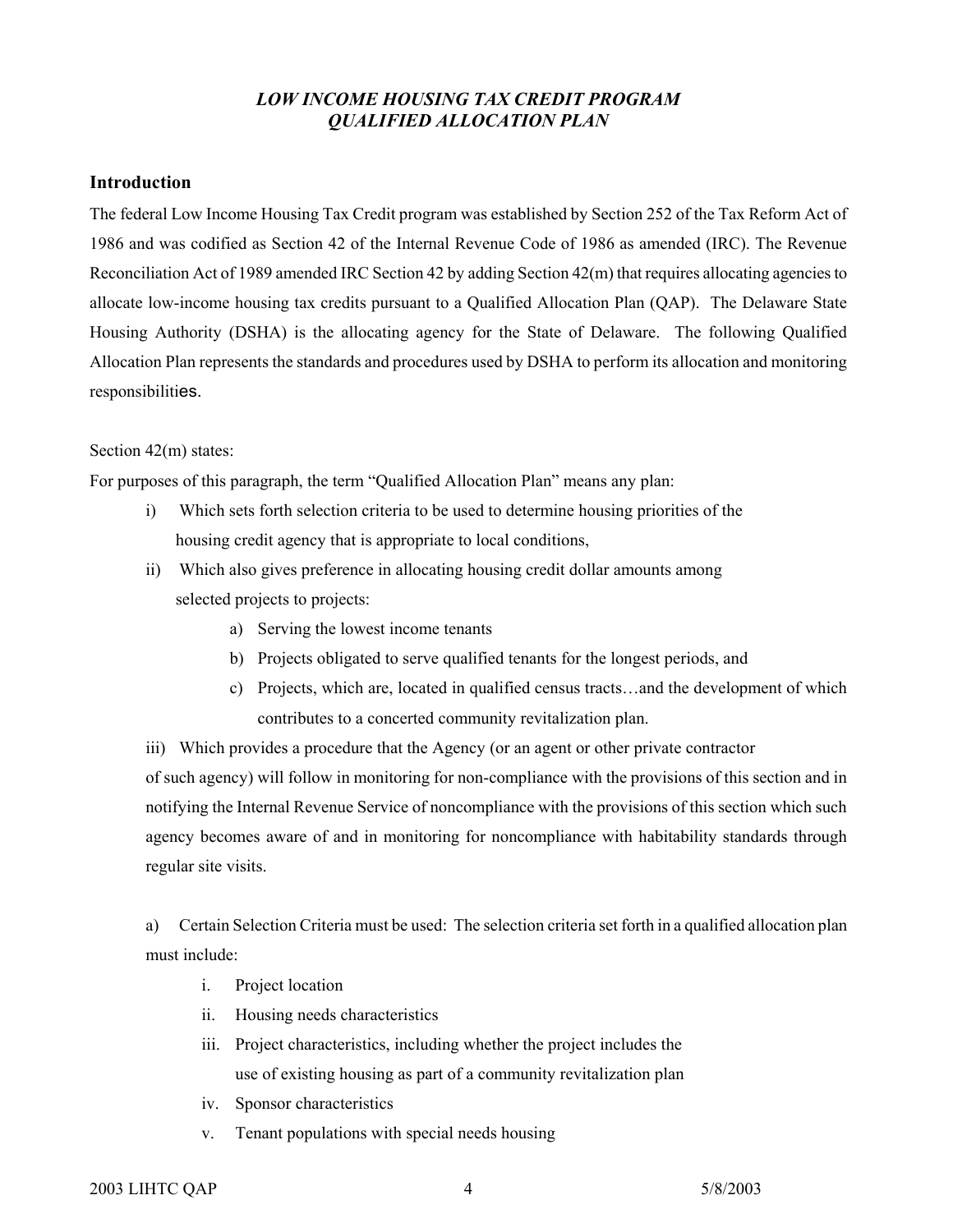- vi. Public housing waiting lists
- vii. Tenant populations of individuals with children
- viii. Projects intended for eventual tenant ownership

The Credit may be claimed annually for ten (10) years by owners of, or investors in, qualified low-income rental housing. The maximum amount of annual Credit is based on the cost of development, the number of qualified low-income units, the Credit percentage rate, and the amount needed to make the development viable. The annual Credit amount is determined at the time of final allocation and remains constant for the entire ten-year period. Cost of development is defined generally as the depreciable basis of the property. This includes "soft" costs such as engineering studies, architectural specifications, fees connected with construction financing, relocation expenses, construction period interest, performance bonds and general contractor fees as determined by the cost certification and certified by applicant's certified public accountant in accordance with Section 42. Land is not a depreciable item under Section 42 and therefore the cost of land acquisition or imputed value of the land is excluded from the cost of development. Other non-depreciable items include escrows, reserves, marketing expenses, and permanent loan fees.

Eligible developments include new construction, substantial rehabilitation and acquisition if substantial rehabilitation is being done. Maximum credit percentages for qualifying costs in an eligible development are calculated monthly based on the applicable rate issued by the Treasury Department. The intent of the federal government is that the present value of the Credit shall be 70% of qualified new construction and substantial rehabilitation costs that are not federally subsidized, while the present value of the Credit for Acquisition costs or costs that are financed from federal funds at a below market interest rate shall be 30%.

DSHA will underwrite and allocate credits based on the applicable rate issued by the Treasury Department one (1) month prior to application submission and will utilize an equity factor dictated by market conditions. The equity factor will be listed in the application.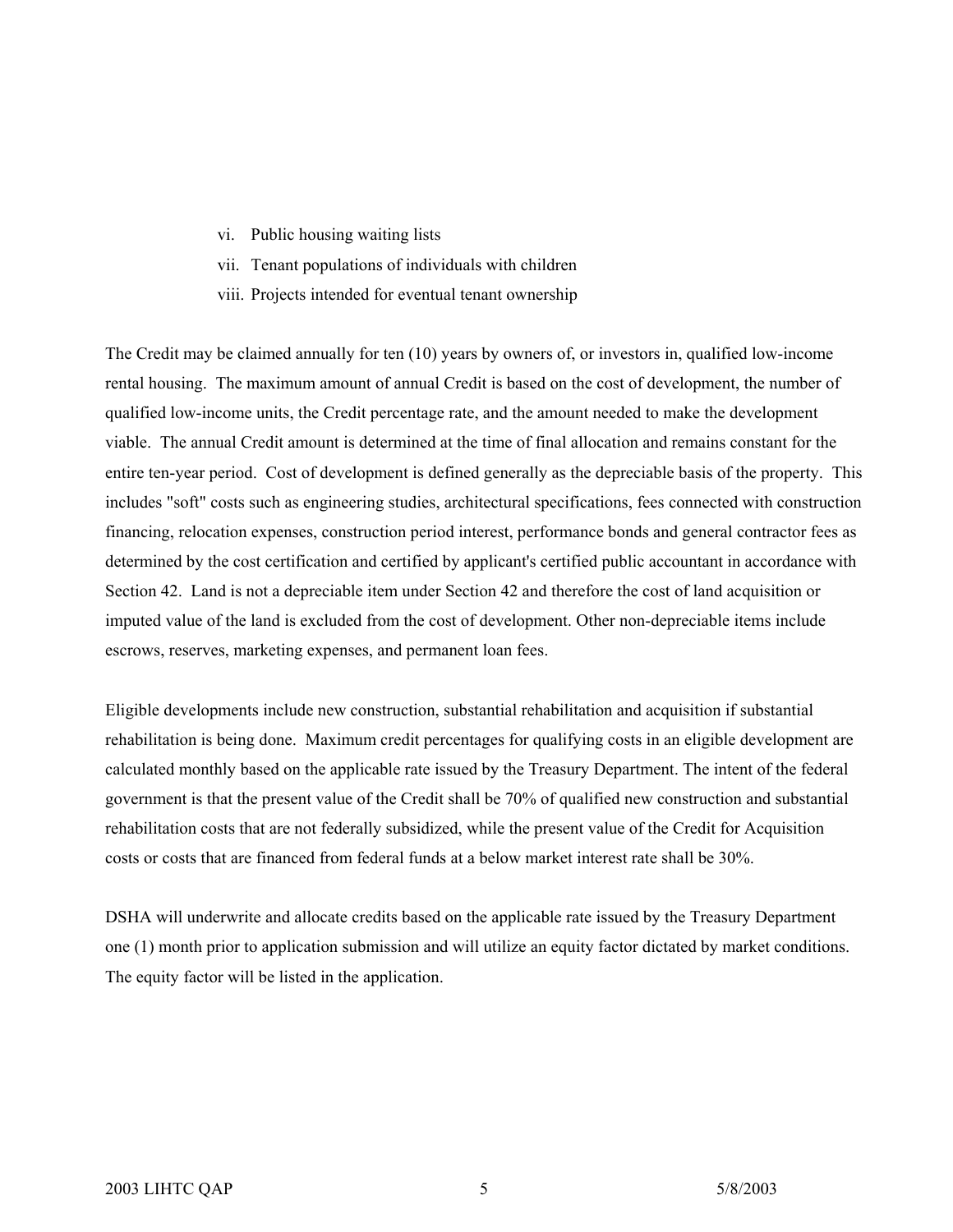The following summarizes eligible development categories and indicates maximum annual credit percentage rates:

## Maximum Annual Credit Percentage Rate

70% present value

New construction or substantial rehabilitation of existing housing-Credit is based on qualified development costs excluding land, acquisition costs and other non-depreciable costs as defined under Section 42 of the IRC. Qualified expenditures for substantial rehabilitation must be the greater of \$3,000 of qualified basis per lowincome unit or 10% of unadjusted basis. DSHA has further defined substantial rehabilitation in the definition section of the QAP, and DSHA reserves the right to further adjust the minimum substantial rehabilitation requirement.

New construction or substantial rehabilitation of existing housing receiving a federal subsidy - A federal subsidy includes a tax-exempt obligation or loan funded in whole or part with federal funds where the interest rate on the loan is less than prevailing Treasury interest rates. Example: RHS Section 515 developments or Rental Rehabilitation developments. For purposes of the Credit program, a CDBG loan is not considered to be a federal subsidy and is eligible for the 70% present value Credit percentage rate. Also, developments receiving a loan under the HOME program are eligible for the 70% present value Credit as long as at least 40% of the units in each building serve families at or below 50% of median gross income.

Pursuant to IRC Section  $42(d)(5)(c)$ , in the case of any building located in a qualified census tract or difficult development area, the eligible basis of such building shall be 130% of such basis. Buildings receiving assistance under the HOME Investment Partnership Act are not eligible for such 130% basis if HOME Program funds are loaned in whole or in part if an interest rate payable on such loan is less than the Applicable Federal Rate (AFR) in effect as of the date on which the loan was made.

30% present value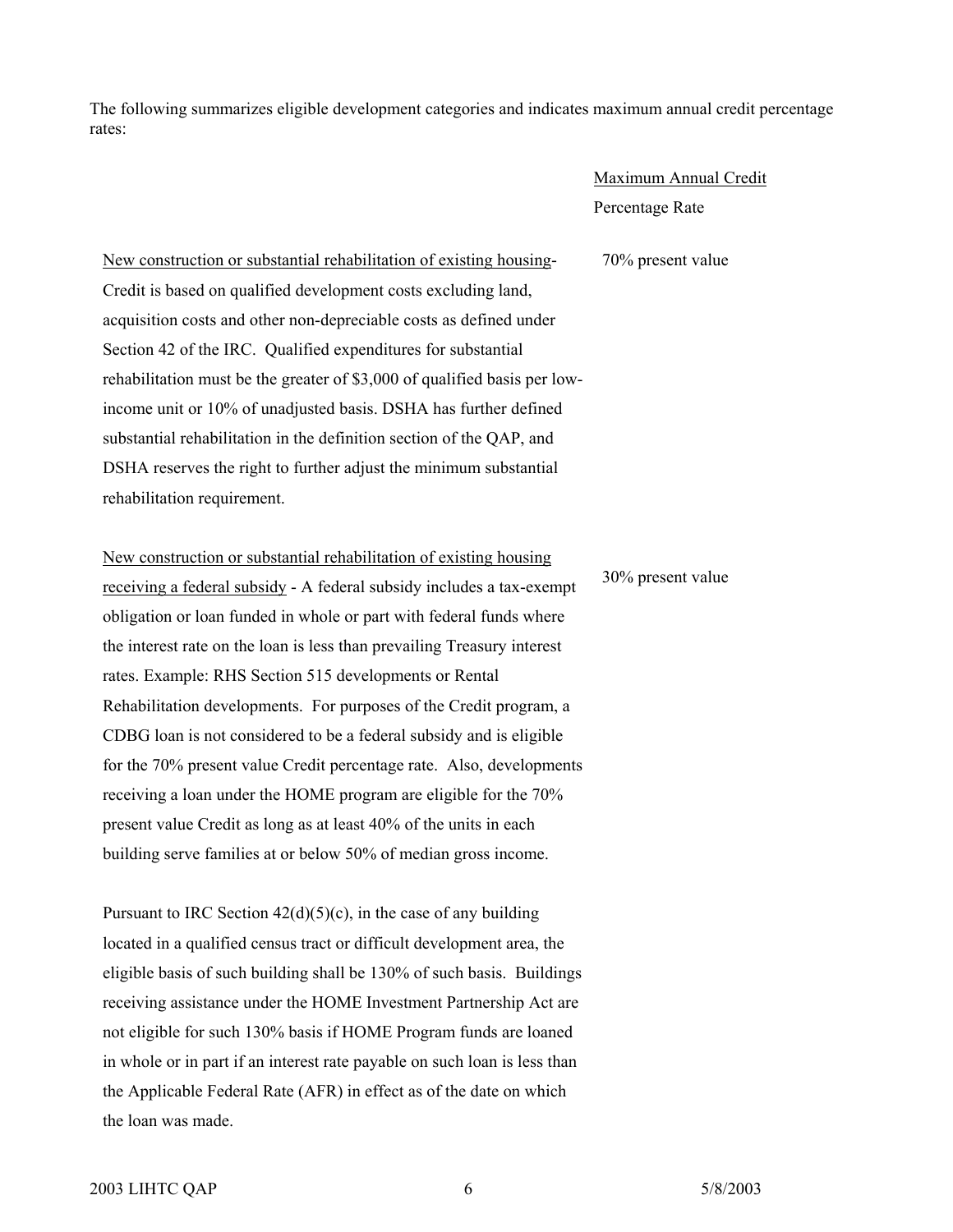Acquisition cost of existing housing - Basis of Credit is on the cost of acquisition minus land value. The 30% present value Credit for acquisition of an existing building can only be claimed if at least minimum required substantial rehabilitation (greater of \$3,000 per low-income unit or 10% of unadjusted basis) is being done at the same time. DSHA has further defined substantial rehabilitation in the definition section of this QAP, and DSHA reserves the right to further adjust the minimum substantial rehabilitation requirement. Developments are eligible for 30% present value Credit only if the date of acquisition is 10 years or more after the later of the date the building was last placed in service or the date of the most recent nonqualified substantial improvements were made (may be waived for troubled federally-assisted developments). 30% present value

An owner or investor may begin to claim the Credit in either the year the development is placed in service or the following year. A building is considered to be Placed In Service (PIS) when the first unit in the building is ready for occupancy. The Credit is a dollar for dollar tax reduction of an individual investor/owner's active income, up to the \$25,000 maximum deduction of real estate activity losses. Credits can be used without limit to reduce taxes on passive income from rental property, which includes cash flow income and capital gains on a sale. Corporate investors, except for Sub-Chapter S corporations and those that provide personal services, are not subject to the passive loss limitations or the limits on utilization of the Credit.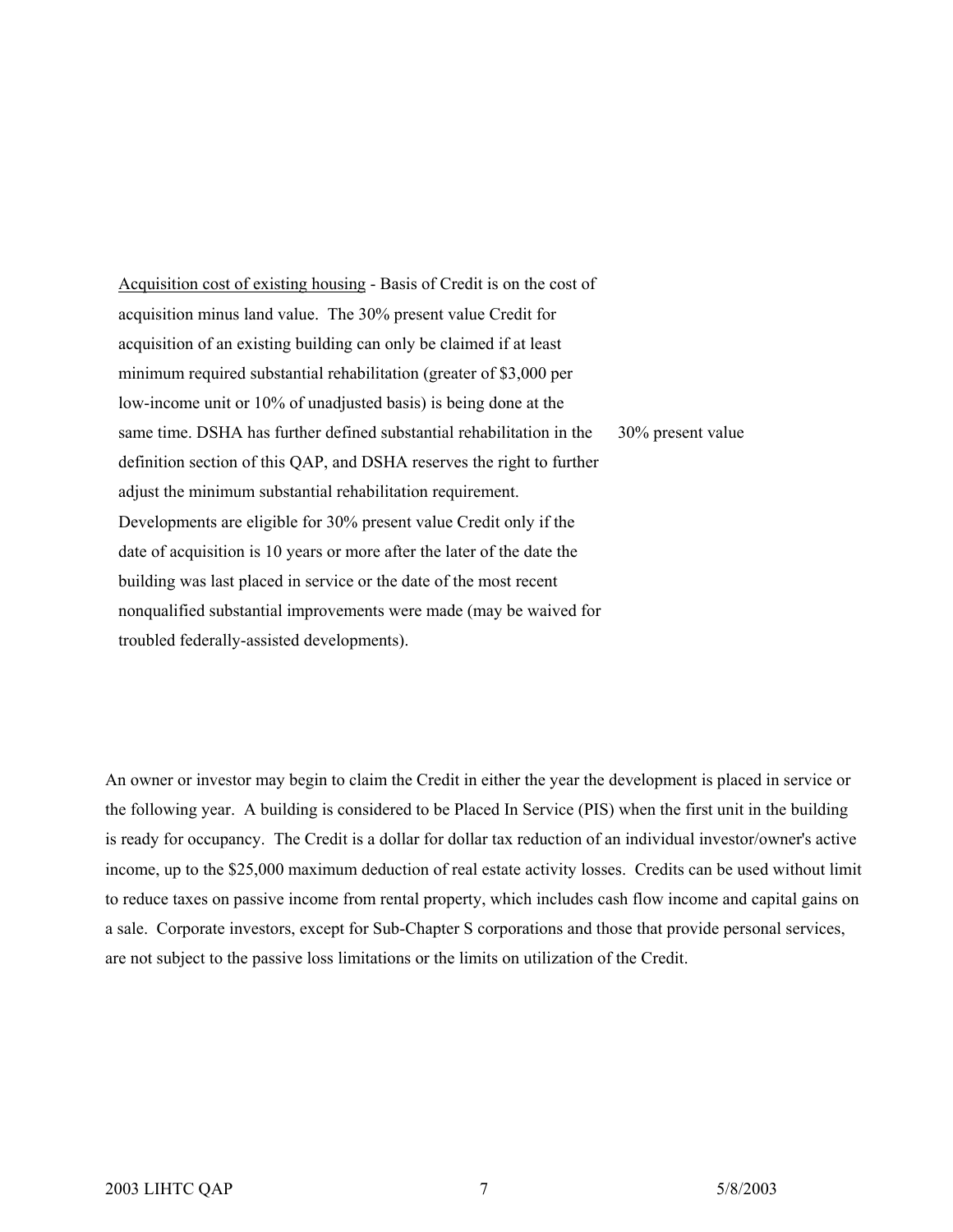Taxpayers must report annually to the Treasury Department the date the building was placed in service, the qualified basis (eligible costs of development multiplied by percentage of the development that has qualified low-income units), the Credit percentage permitted to be taken into account by DSHA, and other related information required by the Treasury Department. The taxpayer must certify that the development has complied with the minimum eligibility requirements for low-income units for the entire year. This reporting information is due to the Treasury Department on the same day as the federal tax returns are due; beginning with the end of the first tax year the Credit was claimed.

If a development fails to meet the minimum eligibility requirements at any time during the compliance period, the "accelerated" Credit amount, plus interest, may be subject to recapture by the IRS. The federal government considers the Credit a 15-year benefit accelerated to ten (10) years. Therefore, the accelerated Credit amount is the difference between the aggregate amount of Credit claimed and the aggregate amount of Credit that would have been available if the Credit was spread over the entire 15-year period.

Early disposition of a building is a recapture event unless the owner posts a satisfactory bond with the IRS and it is reasonably expected that the building will continue to be operated as a qualified low-income building for the remainder of the compliance period.

The Low Income Housing Tax Credit Program is complex. In addition, changes in the program adopted by Congress in 1989, 1990, 1993 and 2000 will require careful review by persons who have used the program in the past. This explanation is qualified in its entirety by reference to the Internal Revenue Code (IRC) and IRS Regulations, rulings and guidance. It is strongly recommended that project sponsors interested in applying for a Tax Credit allocation contact their tax accountant and/or attorney before pursuing the program.

As rules and regulations continue to be issued by the U.S. Department of Treasury for all facets of the Low Income Housing Tax Credit Program, Tax Credit reservations and allocations will be made by the Delaware State Housing Authority based on existing regulations. Any changes of rules and requirements, must be met by the owner/investor(s) in order for them to continue receiving the Tax Credit. Regulations, rulings, Revenue Procedures and Technical Advice Memoranda (TAMs) are regularly issued by the IRS. It is the sponsor's obligation to understand and comply with the rules.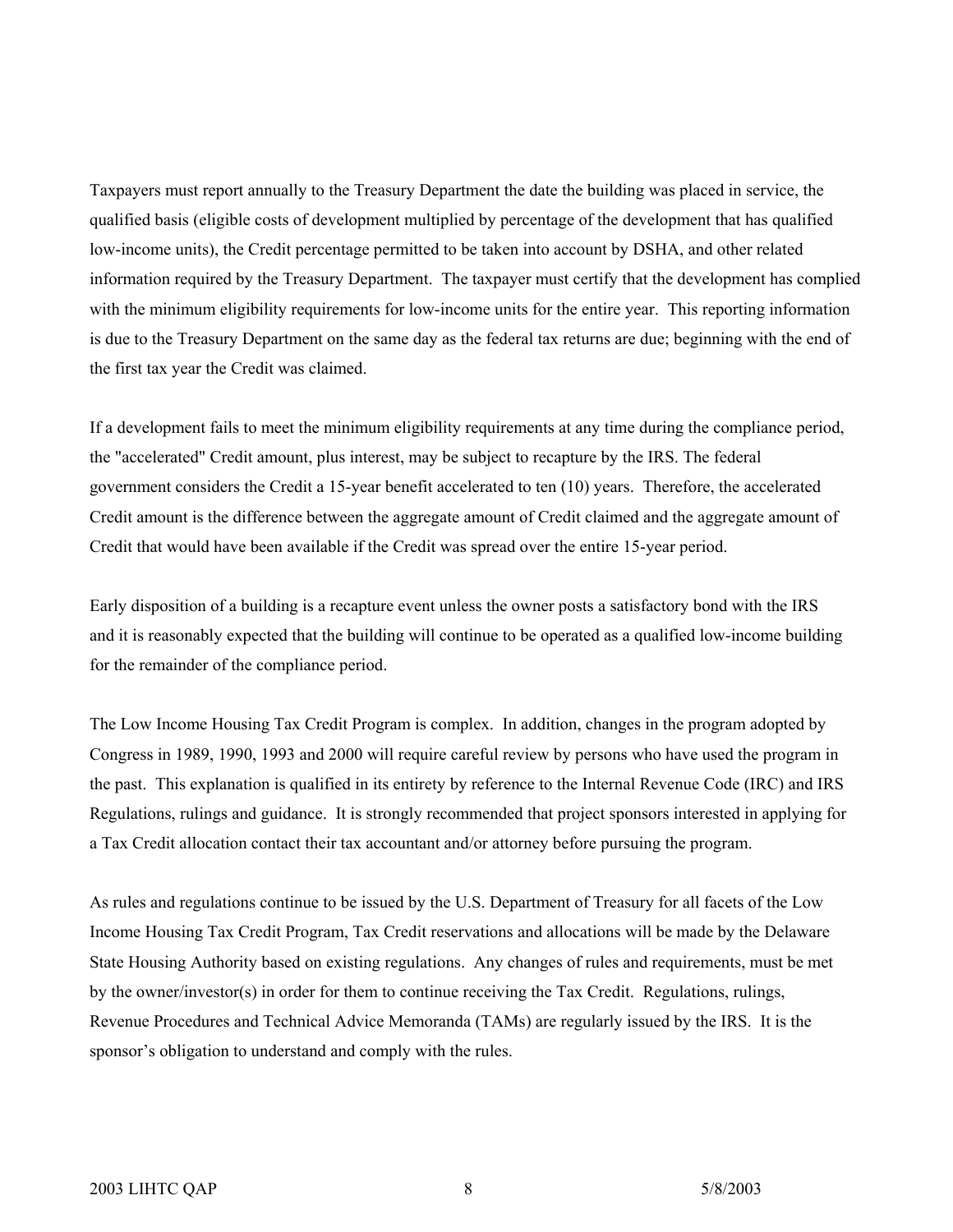#### **DESCRIPTION OF HOUSING NEEDS AND PRIORITIES - 2003**

In February 2003, Mullin & Lonergan Associates, Inc. out of Pittsburgh, Pennsylvania completed a five-year statewide housing needs assessment for the Delaware State Housing Authority (DSHA). As a result, DSHA will be able to better direct its resources towards meeting those identified needs. The following is an overview of the needs as they relate to renter households.

#### *Existing Households*

In summary, the greatest need for affordable housing still remains in the existing housing stock. The need exists in three areas: substandard housing; "At-Risk" households living in precarious circumstances; and, potential affordable housing units lost to conversion.

- 1. At least 13,183 units, or 3.8 percent of the State's total housing inventory, are in need of substantial rehabilitation. Of this number, 5,693 are rental units or 6.8 percent of the State's total rental inventory. 2,564 of these units are assisted units located in rental communities, and the remaining 3,129 are market/non-subsidized units located in rental communities, single-family units or manufactured homes.
- 2. 18,150 renter households earn less than \$20,000 annual income and pay more than 30 percent of their income toward housing expenses. These precarious socioeconomic conditions place households "At-Risk" one paycheck away from homelessness. These households need either one-time rental assistance or assistance through a rent subsidy to make that existing unit more affordable. A small percentage of the "At-Risk" population can be assisted through new construction – which will be explained in more detail in the next section.
- 3. There are 1,963 assisted rental units that could be lost due to conversion to market rate housing by 2007 as a result of expiration of affordability restrictions, non-renewal of a Section 8 subsidy, or an owner's election to prepay a mortgage. Of the potential 1,963 units, 419 units are family units developed with Federal low income housing tax credits, 1,237 units are family Section 8 project-based, and 307 units are elderly Section 8 project-based. It is estimated, however, that of the total 1,963 units eligible to convert, slightly less than ten percent, or 187 units, eligible to convert actually will convert.

The following table presents the needs of existing households for the next five years by geographic area.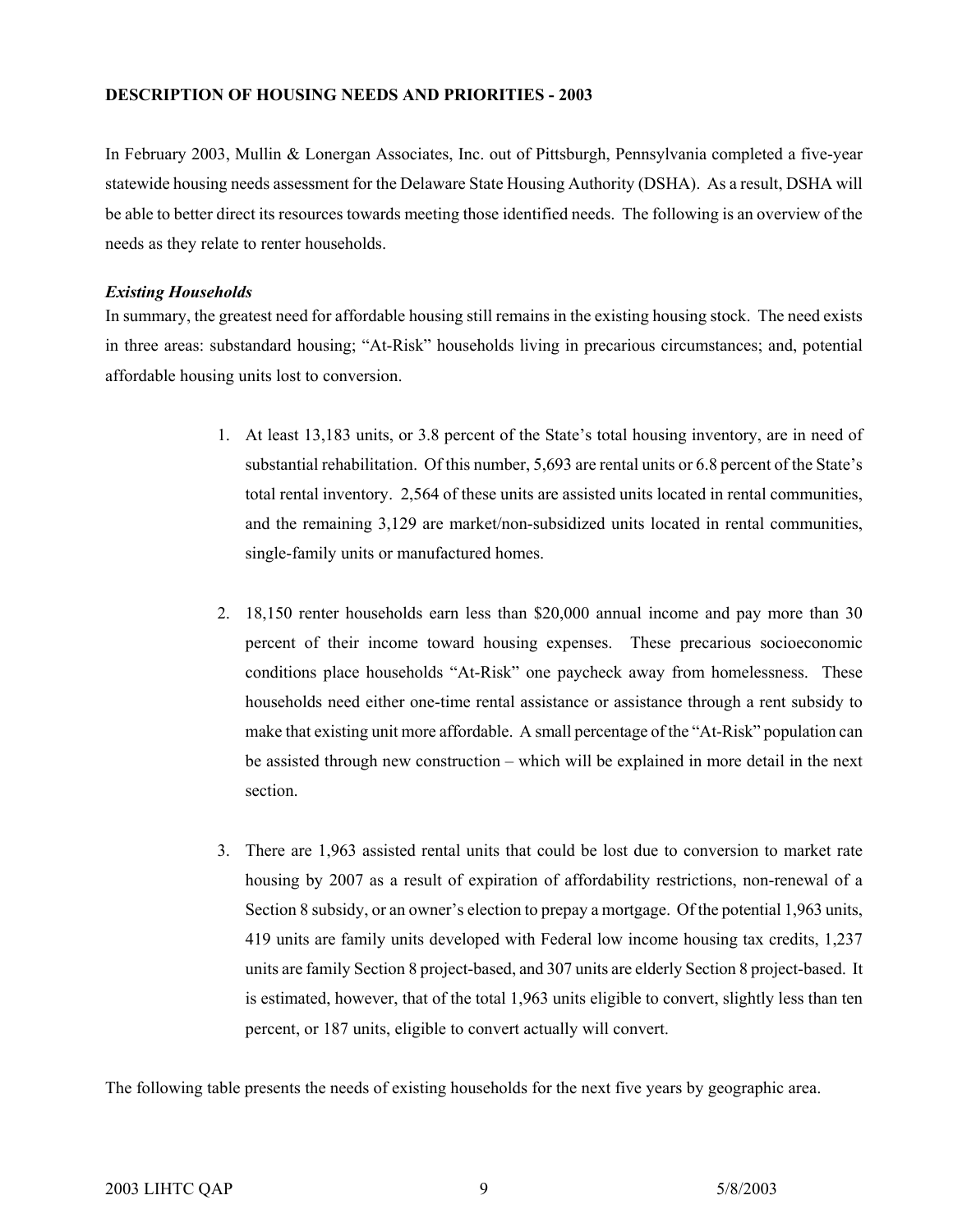|                      | <b>Potential Units</b><br>Lost to<br>Conversion | Market/Non-<br>subsidized Units<br>in Need of<br>Rehabilitation | <b>Assisted Units in</b><br>Need of<br>Rehabilitation | <b>Total</b> |
|----------------------|-------------------------------------------------|-----------------------------------------------------------------|-------------------------------------------------------|--------------|
| New Castle County    | 100                                             | 1,812                                                           | 190                                                   | 2,102        |
| City of Wilmington   | 87                                              | 916                                                             | 470                                                   | 1,473        |
| City of Newark       | $\theta$                                        | 86                                                              | 120                                                   | 206          |
| Kent County          | $\theta$                                        | 579                                                             | 88                                                    | 667          |
| City of Dover        | $\theta$                                        | 46                                                              | $\theta$                                              | 46           |
| <b>Sussex County</b> | $\theta$                                        | 1,019                                                           | 294                                                   | 1,313        |
| Town of Georgetown   | $\theta$                                        | 58                                                              | 15                                                    | 73           |
| Total                | 187                                             | 3,129                                                           | 2,564                                                 | 5,880        |

## **Preservation/Rehabilitation Demand 2003-2007**

Source: Mullin & Lonergan Associates, Inc. (M&L)

Note: The number of market/non-subsidized is impacted by the number of assisted units in need of rehab. The assisted total was derived by multiplying assisted units > 20 years old by 50 percent. The market total was derived by deducting the assisted number from the M&L total rental estimated substandard housing units.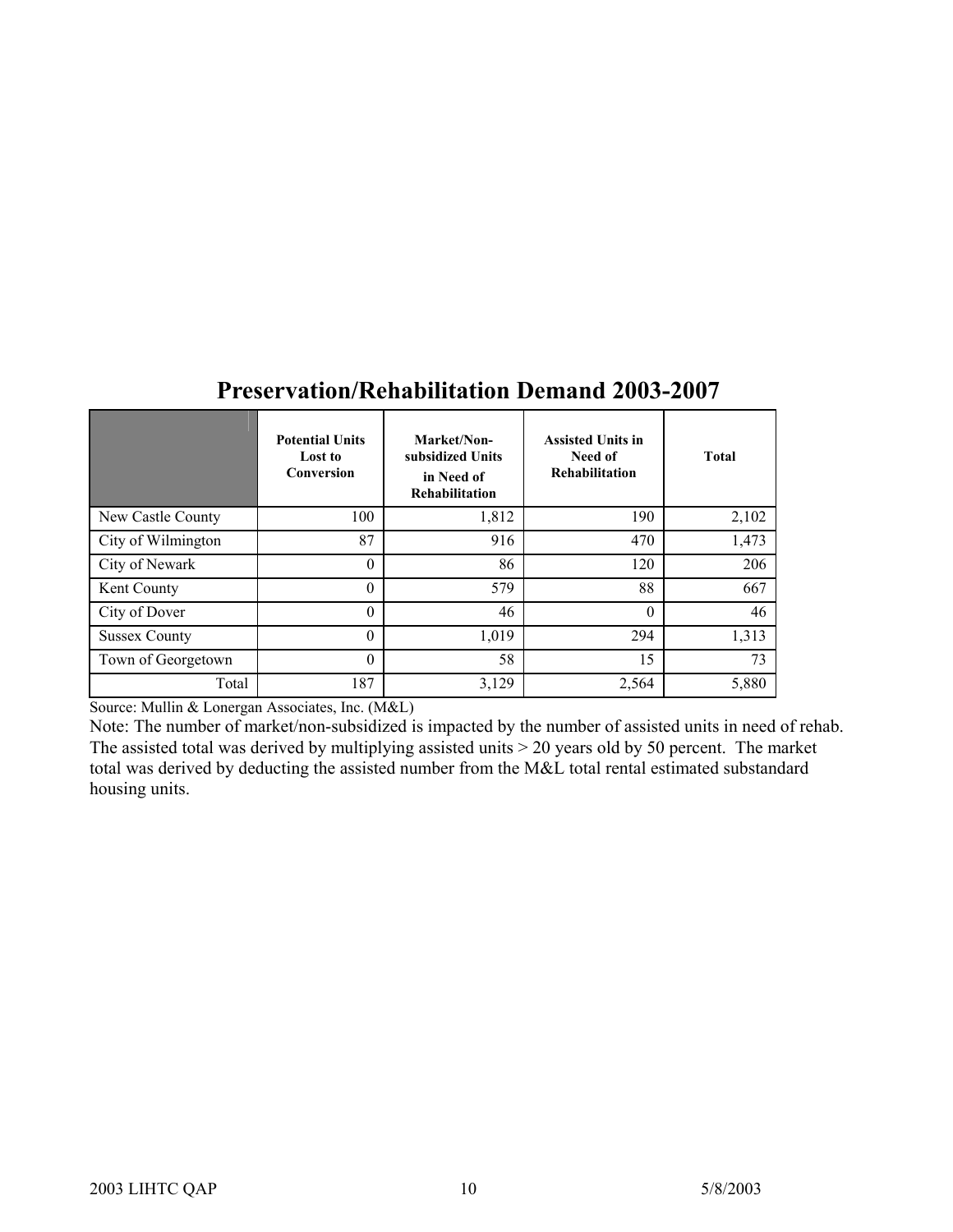## *New Construction*

The other rental housing need is for additional rental units either to accommodate new household growth or to relieve the conditions of "At-Risk" renter households who are cost-burdened and residing in overcrowded and/or substandard units. Over the next five years, 2,985 units are needed either through new construction or the substantial rehabilitation of vacant dilapidated buildings: an average of approximately 600 units a year. Some important findings regarding the need for new rental units, and the table presenting the needs in detail, are as follows:

- a. Most of this need, 1,835 units, is for extremely low-income households, for whom it is impossible to assist without a subsidy.
- b. Approximately 450 units are for the elderly age 55 and over, of which 205 are for the extremely low-income households.
- c. 1,290 units are projected based upon existing households considered to be "At-Risk" and currently residing in an overcrowded or substandard unit.
- d. When looking at all income ranges for new demand, the greatest need is in New Castle County with 1,392 units, followed by Sussex County at 892 units, and Kent County with 721.
- e. When looking at the income ranges that are most likely to be served with the LIHTC program, 31-50 percent and 51-60 percent of area median income, the demand is much lower with only 885 units of rental housing needed. From this perspective, the need is greatest in Kent County and Sussex County with 360 and 325 units, respectively.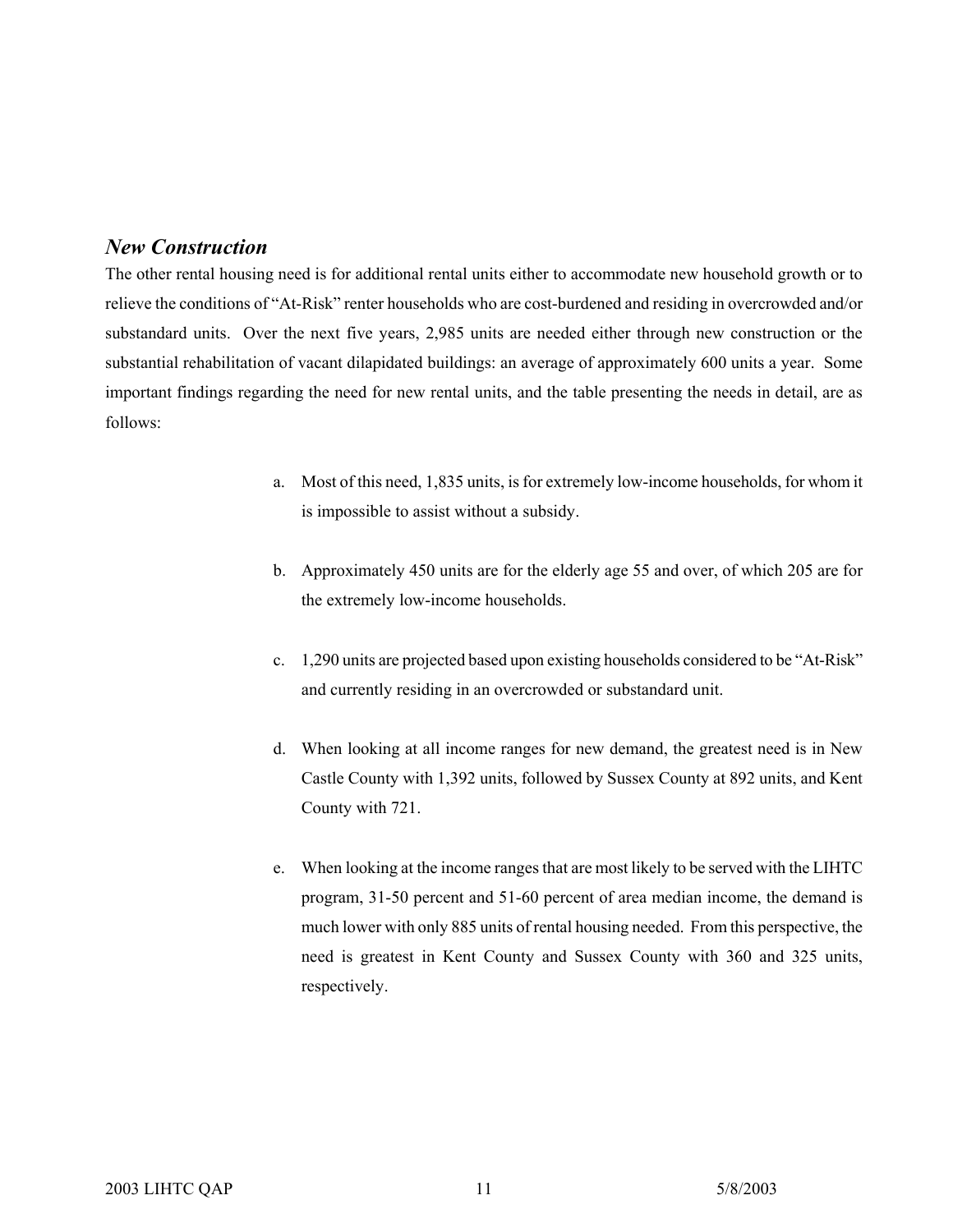|                       | <b>Extremely Low</b><br>$(0-30\%)$ |                                  |                                   | <b>Very Low</b><br>$(31-50\%)$ |                                         | <b>LIHTC</b><br>$(51-60\%)$        |                         |                                         | <b>Other Low</b><br>$(61-80\%)$   |                         |                                         |                                   |              |
|-----------------------|------------------------------------|----------------------------------|-----------------------------------|--------------------------------|-----------------------------------------|------------------------------------|-------------------------|-----------------------------------------|-----------------------------------|-------------------------|-----------------------------------------|-----------------------------------|--------------|
|                       | General<br>Age<br>15-54            | Elderly<br>Age 55<br>and<br>over | <b>Existing</b><br>$A_t$<br>Risk" | General<br>Age<br>15-54        | <b>Elderly</b><br>Age 55<br>and<br>over | <b>Existing</b><br>$"At-$<br>Risk" | General<br>Age<br>15-54 | <b>Elderly</b><br>Age 55<br>and<br>over | <b>Existing</b><br>$A_t$<br>Risk" | General<br>Age<br>15-54 | <b>Elderly</b><br>Age 55<br>and<br>over | <b>Existing</b><br>$A_t$<br>Risk" | <b>Total</b> |
| New Castle<br>County  | $\boldsymbol{0}$                   | $\mathbf{0}$                     | 441                               | 135                            | $\overline{0}$                          | $\rm N/A$                          | $\mathbf{0}$            | $\overline{0}$                          | $\rm N/A$                         | $\theta$                | $\overline{0}$                          | $\rm N/A$                         | 576          |
| City of<br>Wilmington | $\overline{0}$                     | $\mathbf{0}$                     | 335                               | $\mathbf{0}$                   | $\overline{0}$                          | N/A                                | $\mathbf{0}$            | $\overline{0}$                          | N/A                               | $\overline{0}$          | 10                                      | N/A                               | 345          |
| City of Newark        | 60                                 | 70                               | 86                                | $\overline{0}$                 | 30                                      | N/A                                | 75                      | 20                                      | N/A                               | 130                     | $\overline{0}$                          | N/A                               | 471          |
| Kent County           | 200                                | 50                               | 93                                | 95                             | $\overline{0}$                          | $\rm N/A$                          | 100                     | 10                                      | $\rm N/A$                         | $\theta$                | $\overline{0}$                          | $\rm N/A$                         | 548          |
| City of Dover         | 25                                 | $\overline{0}$                   | 53                                | 85                             | $\overline{0}$                          | N/A                                | $\boldsymbol{0}$        | 10                                      | N/A                               | $\Omega$                | $\overline{0}$                          | $\rm N/A$                         | 173          |
| Sussex<br>County      | 45                                 | 70                               | 233                               | 70                             | 110                                     | N/A                                | 55                      | 20                                      | N/A                               | 100                     | $\overline{0}$                          | N/A                               | 703          |
| Town of<br>Georgetown | 10                                 | 15                               | 49                                | 20                             | 30                                      | N/A                                | 15                      | 5                                       | N/A                               | 25                      | $\overline{0}$                          | N/A                               | 169          |
| Subtotal              | 340                                | 205                              | 1,290                             | 405                            | 170                                     | N/A                                | 245                     | 65                                      | N/A                               | 255                     | 10                                      | N/A                               |              |
| Total                 |                                    | 1,835                            |                                   |                                | 575                                     |                                    |                         | 310                                     |                                   |                         | 265                                     |                                   | 2,985        |

#### **Rental Housing Demand Based on New Growth (2003 to 2007) and Existing "At Risk" Households**

Source: Mullin & Lonergan Associates, Inc.

Note: Existing "At-Risk" takes the average percentage of overcrowded and substandard renter housing units multiplied by the number of "At-Risk" households to arrive at "At-Risk" demand.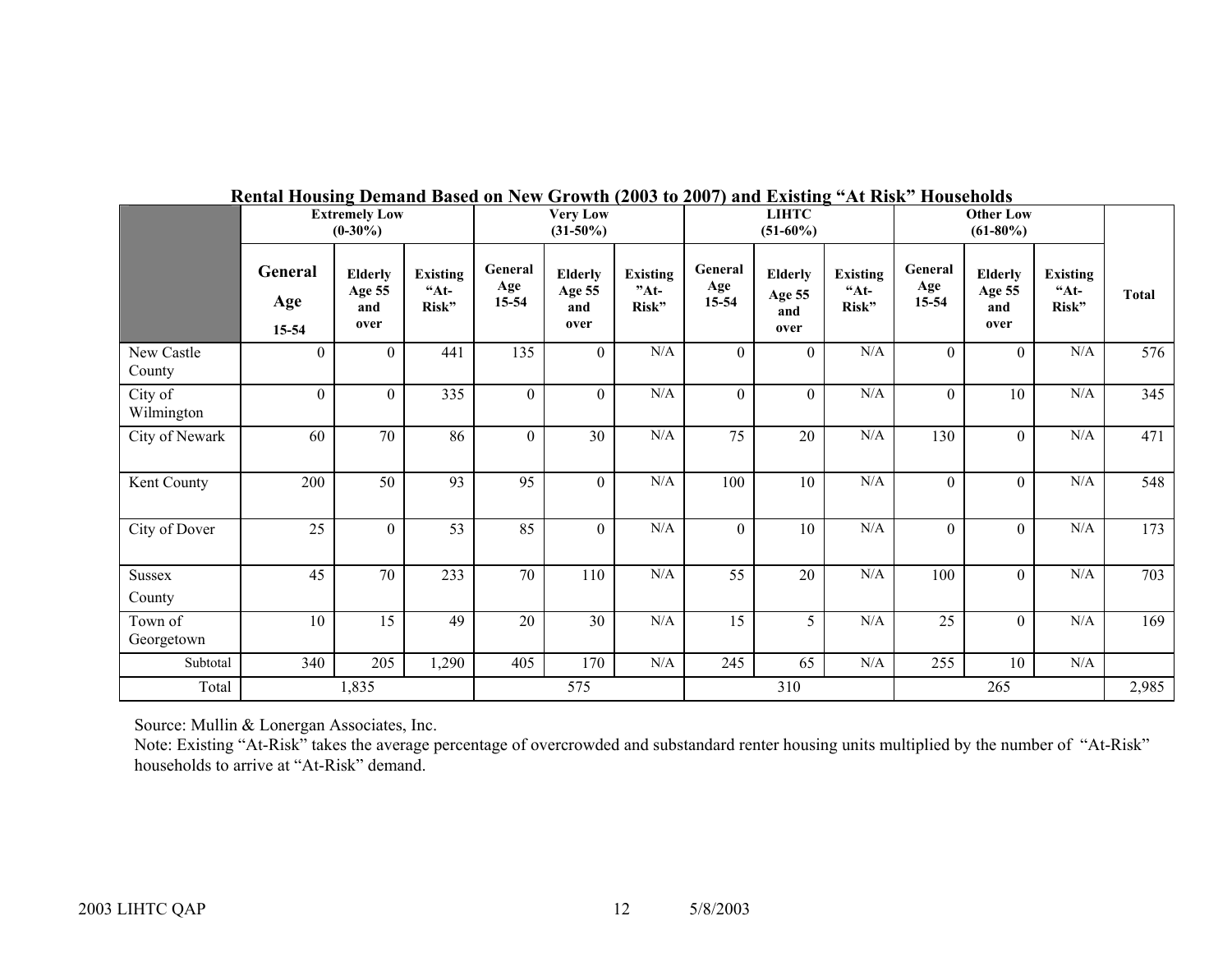### Special Populations

Housing for special populations was another need identified in this study. This includes emergency housing, supportive housing, group homes, and other housing opportunities for special need populations. The findings are as follows:

- 1. **Veterans** There is an estimated need for housing for 127 emergency beds, transitional housing beds, and supportive housing units.
- 2. **Persons with HIV/AIDS**  There is an estimated need for 200 housing units.
- 3. **Persons with Mental Illness and Developmental Disabilities**  The unmet housing need is approximately 288 individuals and 45 persons in families.
- 4. **Persons with Drug and Alcohol Addictions**  There is an estimated need for 186 beds for chronic substance abusers and a need for 46 beds for chronic substance abuser in families.
- 5. **Youth**  55 youth in foster care turn 18 each year, of which DCYF provides independent living arrangements for 18 youth.
- 6. **Prisoners**  The Re-entry Program Grant is targeting extended serves for up to 300 offenders in Delaware between 18 and 35 years old, per year to prepare for return to society and provide services after release from prison.
- 7. **Victims of Domestic Violence**  While indications are that there is a need for housing assistance, this need has not been quantified.
- 8. **Migrant and Seasonal Farm Workers** While indications are that there is a need for housing assistance, this need has not been quantified.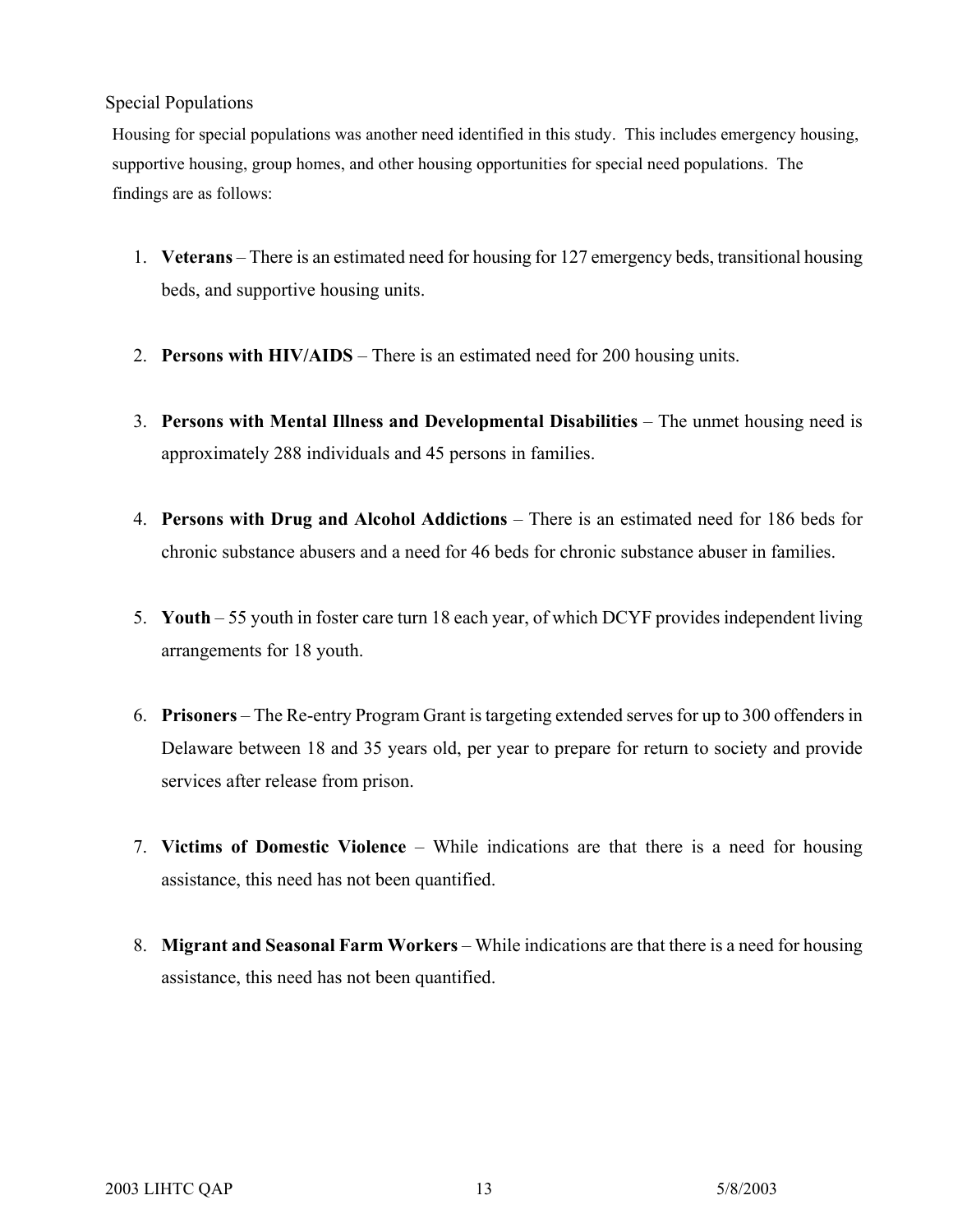#### **SUMMARY**

#### **Statewide**

1. Special Populations – 1,247 units of special population housing

#### **Wilmington**

- 2. Preservation Affordable 87 units
- 3. Preservation Structural 1,386 units (805 in assisted rental communities)
- 4. New Construction
	- a. Extremely Low  $(0-30\%) 335$  family units

#### **New Castle County**

- 5. Preservation Affordable 100 units
- 6. Preservation Structural 2,208 units (838 in assisted rental communities)
- 7. New Construction
	- a. Extremely Low  $(0-30\%) 587$  family units, 70 elderly units
	- b. Very Low  $(31-50\%)$  –135 family units, 30 elderly units
	- c. LIHTC Low  $(51-60\%)$  75 family units, 20 elderly units

#### **Kent**

- 8. Preservation Structural 713 units (331 in assisted rental communities)
- 9. New Construction
	- a. Extremely Low  $(0-30\%) 371$  family units, 50 elderly units
	- b. Very Low  $(31-50\%) 180$  family units
	- c. LIHTC Low  $(51-60\%) 100$  family units, 20 elderly units

#### **Sussex**

- 10. Preservation Structural 1,386 units (590 in assisted rental communities)
- 11. New Construction
	- a. Extremely Low  $(0-30\%) 337$  family units, 85 elderly units
	- b. Very Low  $(31-50\%) 90$  family units, 140 elderly units
	- c. LIHTC Low  $(51-60\%)$  70 family units, 25 elderly units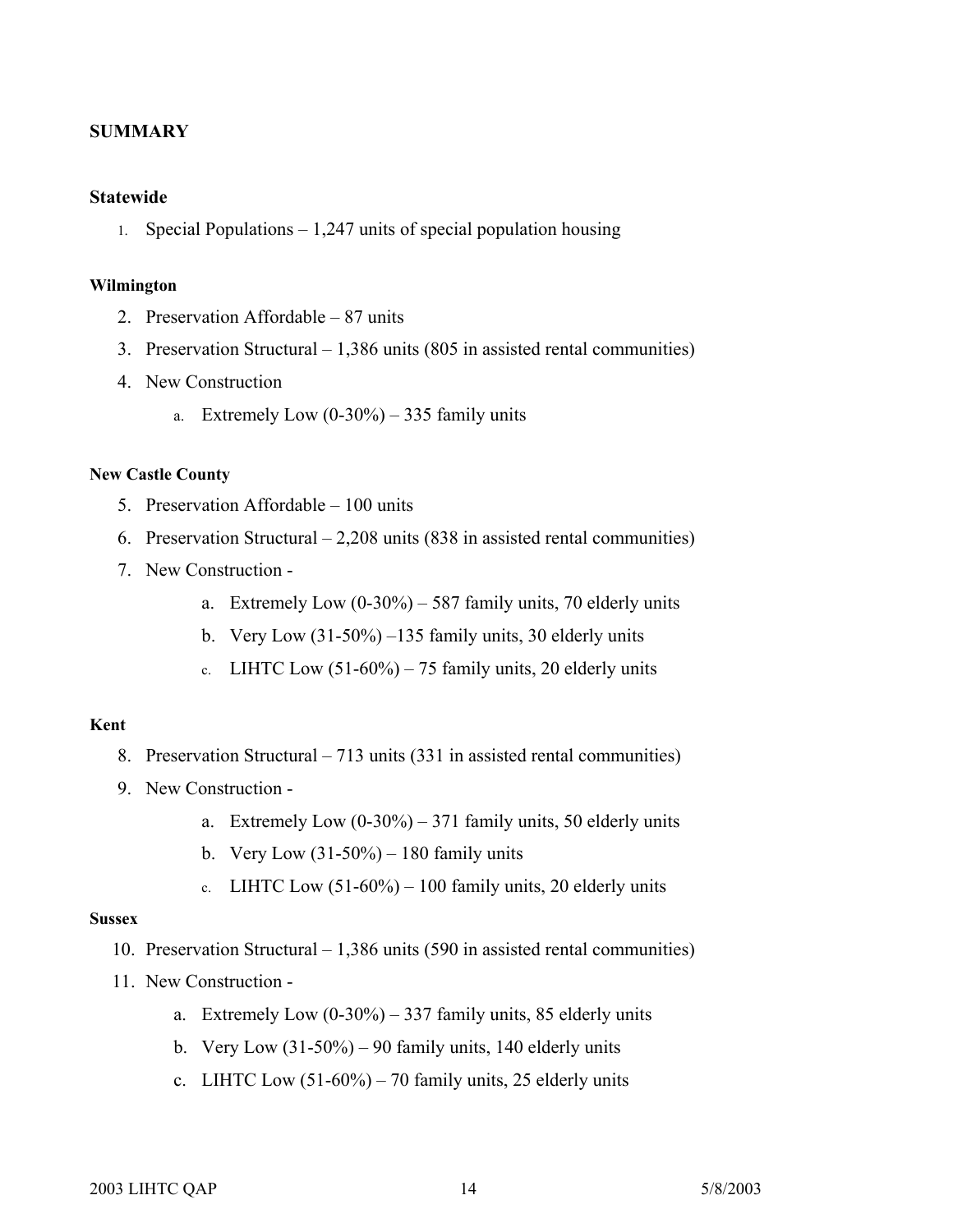## SUMMARY OF RENTAL NEEDS

| <b>Preservation of Existing Housing</b><br><b>Stock</b> |                  |            |        |              | <b>New Construction</b>          |                |                       |                  |                           |                  |                    |                  |              |
|---------------------------------------------------------|------------------|------------|--------|--------------|----------------------------------|----------------|-----------------------|------------------|---------------------------|------------------|--------------------|------------------|--------------|
|                                                         | Afford           | Structural |        | <b>Total</b> | <b>Extremely Low</b><br>$(0-30)$ |                | Very Low<br>$(31-50)$ |                  | <b>LIHTC</b><br>$(51-60)$ |                  | Other<br>$(61-80)$ |                  | <b>Total</b> |
|                                                         | -ability         | market     | assist |              | $15 - 54$                        | $55+$          | $15 - 54$             | $55+$            | $15 - 54$                 | $55+$            | $15 - 54$          | $55+$            |              |
| Wilmington                                              | 87               | 581        | 805    | 1,473        | 335                              | $\overline{0}$ | $\boldsymbol{0}$      | $\boldsymbol{0}$ | $\boldsymbol{0}$          | $\boldsymbol{0}$ | $\boldsymbol{0}$   | 10               | 345          |
| New<br>Castle                                           | 100              | 1,370      | 838    | 2,308        | 587                              | 70             | 135                   | 30               | 75                        | 20               | 130                | $\boldsymbol{0}$ | 1,047        |
| <b>Kent</b>                                             | $\boldsymbol{0}$ | 382        | 331    | 713          | 371                              | 50             | 180                   | $\mathbf{0}$     | 100                       | 20               | $\mathbf{0}$       | $\mathbf{0}$     | 721          |
| <b>Sussex</b>                                           | $\theta$         | 796        | 590    | 1,386        | 337                              | 85             | 90                    | 140              | 70                        | 25               | 125                | $\theta$         | 872          |
| <b>STATE</b>                                            | 187              | 3,129      | 2,564  | 5,880        | 1,630                            | 205            | 405                   | 170              | 245                       | 65               | 255                | 10               | 2,985        |

**NOTE:** The needs presented under the Preservation-Affordability and Preservation-Structural-Assist categories correlate with this *Qualified Allocation Plan's* Preservation Expiration activity. The needs presented under the Preservation-Structural-Market category correlates with Conversion activity.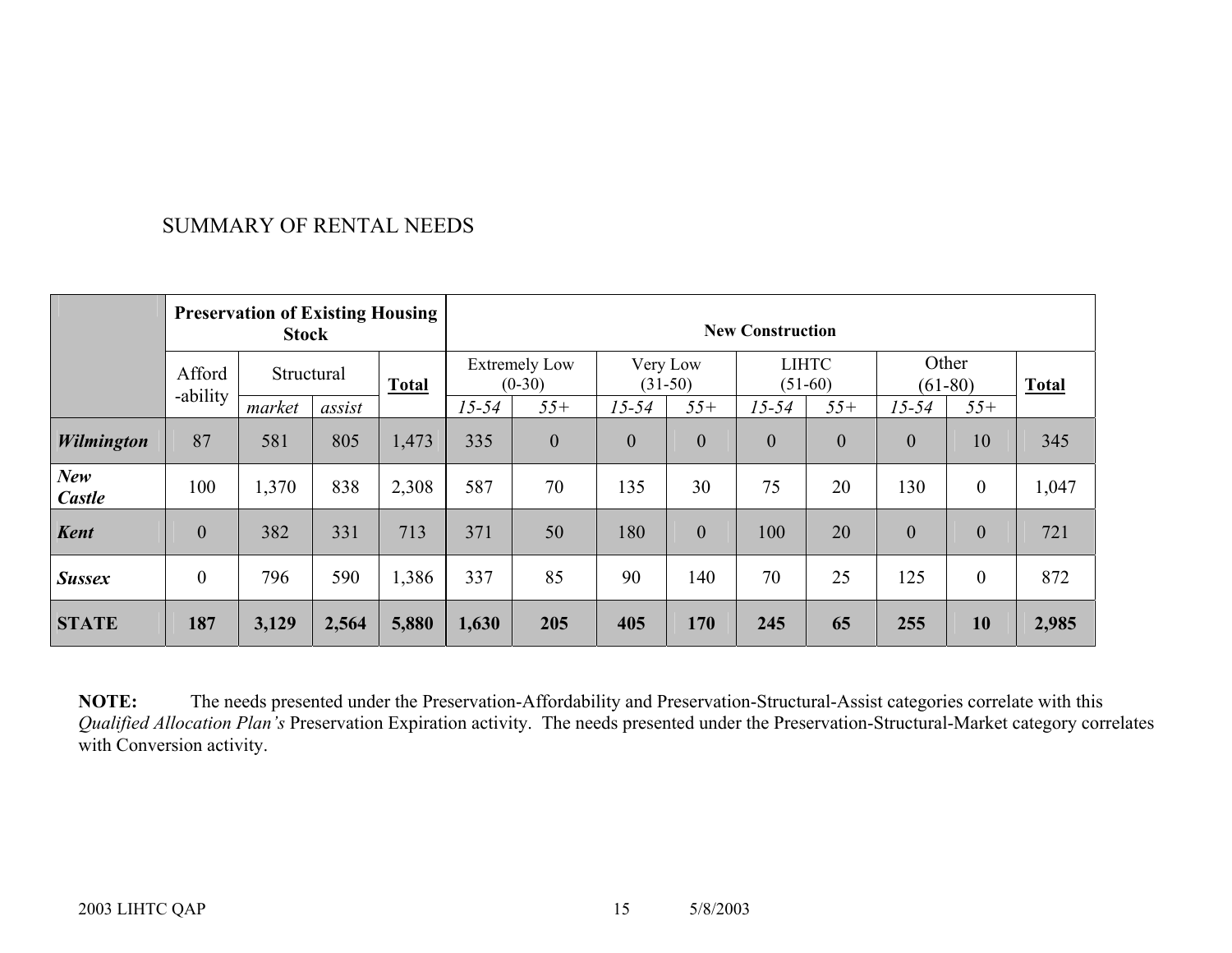### **TAX CREDIT RESERVATIONS AND POOLS**

#### **Geographic Reservations**

To insure geographic distribution of Low Income Housing Tax Credits across the State, and by and among localities, DSHA has set up Pools for allocating tax credits.

Developments will compete only within their respective Pools. Developments will be ranked within those Pools and the highest scoring developments in each Pool will be separately evaluated to determine the amount of tax credits required. Each year DSHA shall establish the percentage of available credits for each Pool based on DSHA's development goals, need for affordable housing in each area, and compliance with Livable Delaware Planning Strategies.

#### **Non-Profit Pool**

In order to encourage the participation of local and/or State tax exempt organizations, and as required by Section 42, a minimum of ten percent (10%) of the housing credit ceiling for the current calendar year shall be set aside for qualified non-profit organizations. Developments that compete in the Non-Profit Pool, if they do not receive an allocation, will be eligible to compete in their respective geographic pools. If the highest ranking non-profit sponsor requires additional credits, DSHA reserves the right to allocate the additional credits needed from the geographic pool in which the development is located and/or issue a forward reservation for the remainder of credits required. See definition of a qualified non-profit organization.

The estimated dollar amounts for 2003 are based on the annual tax credit authority available. The actual dollar amount will exclude any forward commitments issued in 2002.

| 1. Non-Profit Pool                    | <b>Approximate Tax Credit Authority</b> |
|---------------------------------------|-----------------------------------------|
| All Eligible Non-Profit Organizations | \$250,000                               |

| 2. New Castle County Pool        |  |
|----------------------------------|--|
| Including the City of Wilmington |  |

2. **New Castle County Pool Approximate Tax Credit Authority** \$590,000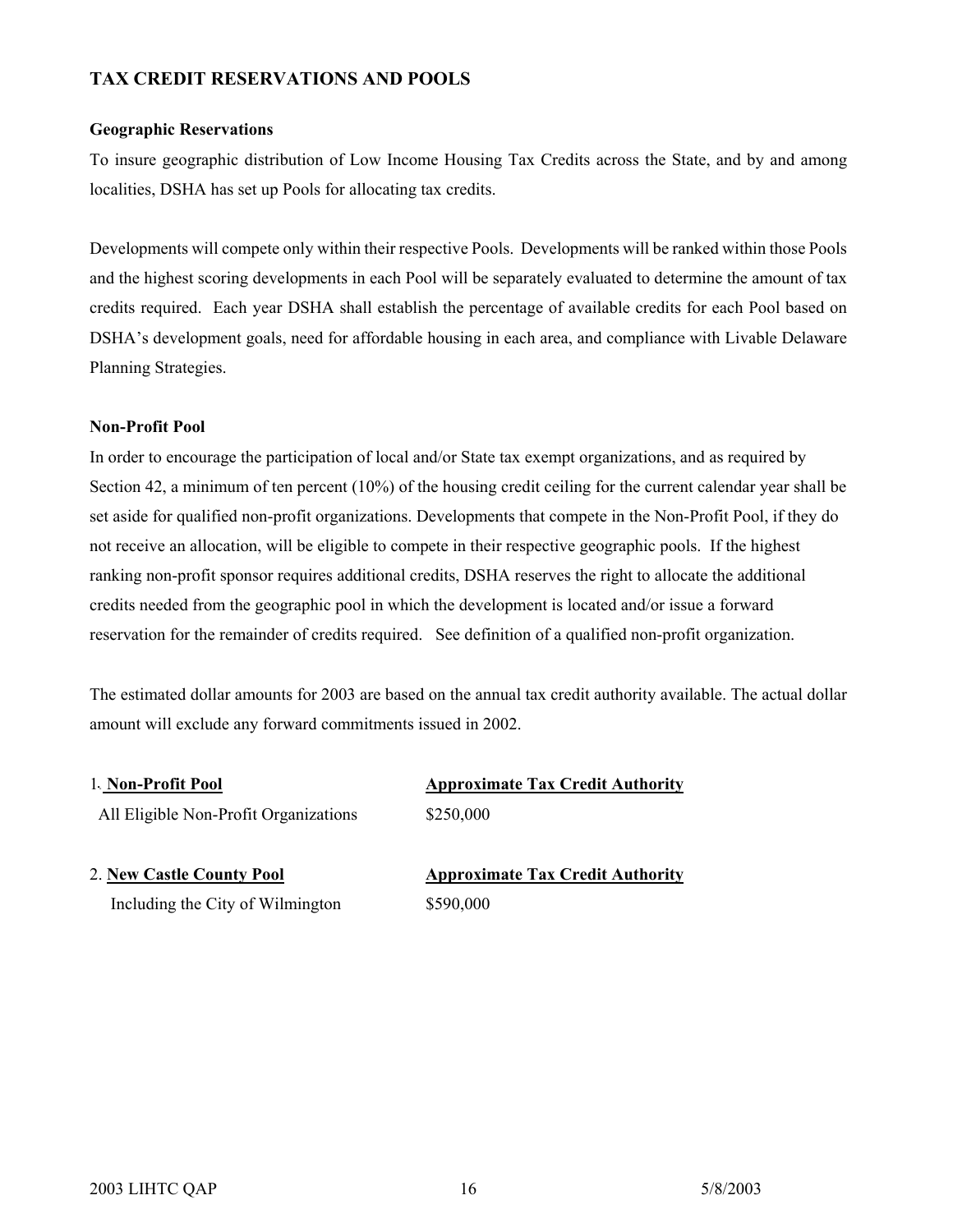3. **Kent & Sussex County Poo[l1](#page-16-0)** Kent County and Sussex County  $$590,000$ Excluding: Smyrna and Dover

**Approximate Tax Credit Authority**

## 3a. **Rural Development Set-aside Approximate Tax Credit Authority** \$105,000

In order to address the housing needs of Delaware's rural communities, \$105,000 of the credit available in the Kent & Sussex County Pool shall be set-aside for Rural Development. This set-aside is reserved for developments receiving funding through the U.S. Department of Agriculture's Rural Development Section 515 multi-family program and RD's 514-516 Farm Labor Housing Program. In order to be eligible to compete within this set-aside, applicants must demonstrate that an application for rental assistance as well as capital assistance under the above programs has been made. If there is insufficient demand for the rural set aside, credits remaining in the rural setaside shall be allocated to other developments competing within the Kent & Sussex County Pool.

<span id="page-16-0"></span> $\overline{a}$ 

## 4. **Preservation Expiration Pool Approximate Tax Credit Authority** \$300,000

- A. Tax Credits: Any Pre-1990 tax credit housing development, which has completed its compliance period that is in need of substantial rehabilitation, and at risk of losing its affordability.
- B. Subsidized: Any currently occupied subsidized housing development (see definition on page 25 of subsidized) in need of substantial rehabilitation and/or at risk of losing its affordability.

In order to be eligible under the Subsidized portion of this pool, applicants must: 1) demonstrate that an application for any applicable capital assistance from the subsidy source (other available assistance in the form of financing for eligible development costs other than rental assistance/subsidy payments) has been made and 2) commit to making an application for continued project-based housing assistance payments and/or rental assistance payments for the longest possible period and to continue to re-apply for extensions. The obligation to apply for assistance payments will be a condition of the Tax Credit reservation letter and a response to the application for assistance payments must be received prior to construction closing.

For each of the above definitions, the applicant must submit written confirmation from the contract administrator of imminent expiration of affordability controls within two (2) years. For developments that are at risk of losing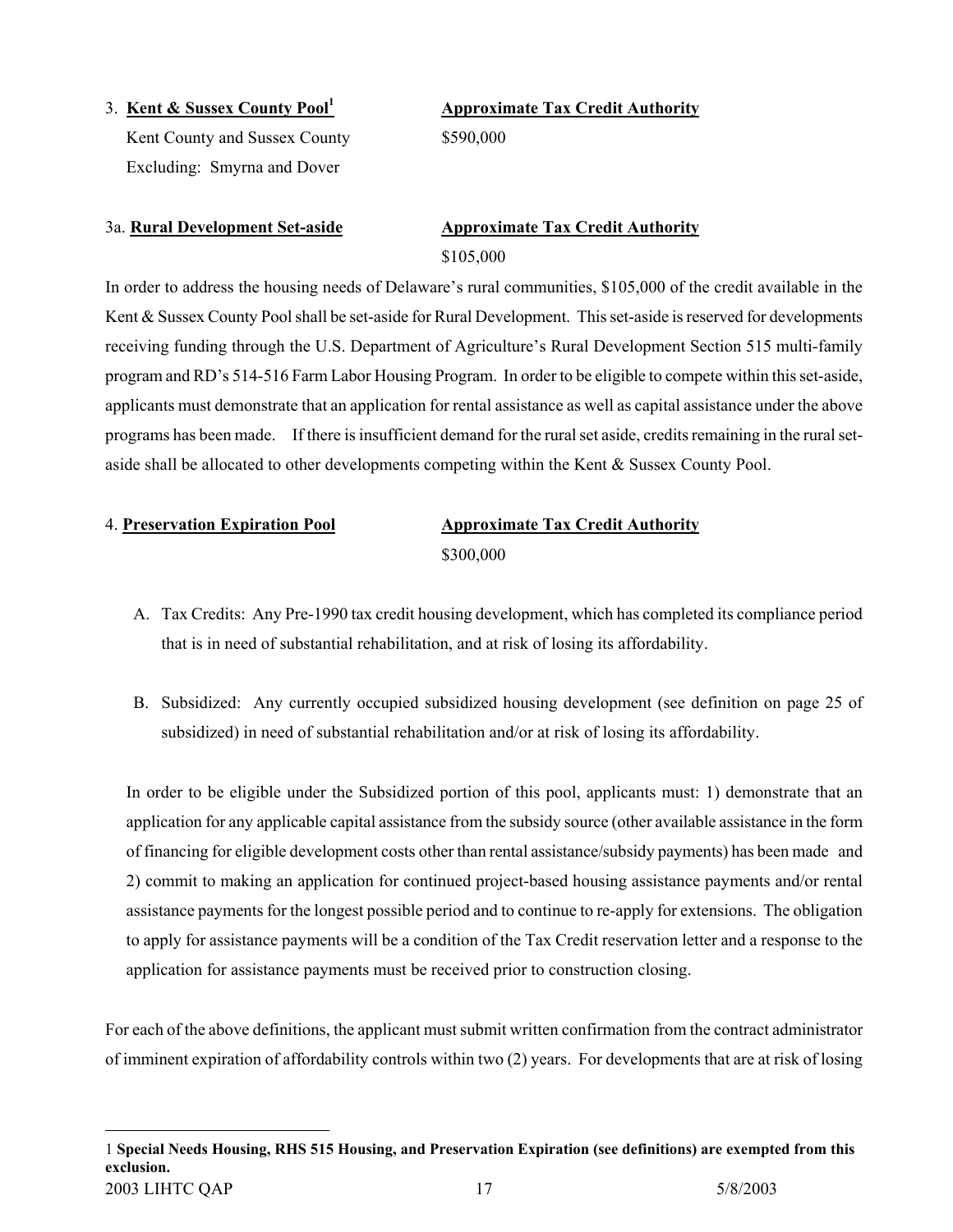their affordability only, the sponsor is required to meet the IRS Code minimum rehabilitation amount of \$3,000 per unit and DSHA's minimum construction standards.

NOTE: Conversion Housing will not be considered in this pool.

In each calendar year, the total dollar value of the credits that can be allocated under these rules is limited by the State housing credit ceiling provided in Section 42 of the Code. Applicants seeking these credits shall be ranked in each Pool according to their respective point scores.

Compliance with the requirements of the Code is the sole responsibility of the owner. All applicants should consult their accountant, tax attorney or advisor as to the specific requirements of Section 42 of the Code governing the program.

Credits for all applicants will be limited to: no more than 1) Thirty percent (30%) per development of the State's annual Credit authority available during any allocation year, based on the maximum eligible basis limits (see definition of eligible basis limits), or 2) irrespective of the number of developments, no single development entity shall be allocated more than forty percent (40%) of the total annual credit authority available during any allocation year. A development entity that reaches 40% of the total allocation dollars available will have its next ranked development eliminated.

Once a development has received an allocation of credits, additional application(s) for credits for a subsequent development on the same or a contiguous site may not be submitted until such time as the original development is substantially complete and is at least ninety (90%) rented.

Any unused credits will be provided to the highest-ranking project that requires the least amount of credits.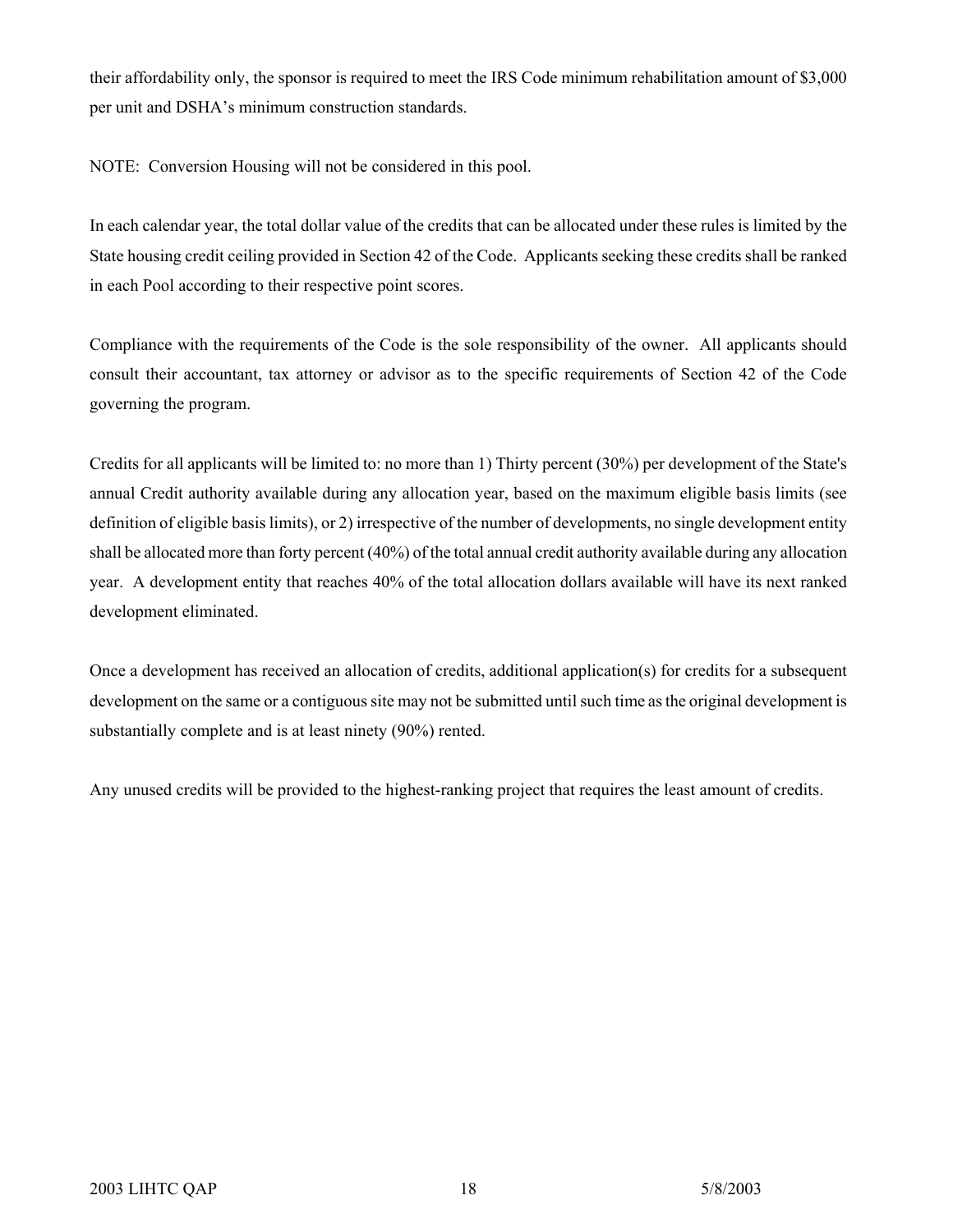#### **DEFINITIONS**

#### **Affordable**

A unit is considered affordable if the cost of housing (rent plus utilities) is income and rent restricted not to exceed 30% of the household income, adjusted for family size.

#### **Code**

Internal Revenue Code, 26 U.S.C 1 et seq.

#### **Community Revitalization Plan**

A municipal, county, or regional plan that has been formally endorsed by a governing body. This includes, but is not limited to, a municipal and/or county Consolidated Plan, local or regional redevelopment plan, neighborhood redevelopment plan as endorsed and approved by local government, or a development that is located in an Enterprise Community.

#### **Complete Application**

An application including the application, application fee(s), completed forms and all required certifications and an application that meets all threshold and eligibility requirements. A checklist of required documents is provided.

#### **Conversion**

Any non-subsidized, non-tax credit housing development in need of substantial rehabilitation that may be converted into newly restricted and assisted affordable housing rental units.

#### **Developer**

A Developer is any corporate entity, partner or individual responsible for initiating and controlling the development process and ensuring that all, or any material portion of all, phases of the development process are accomplished.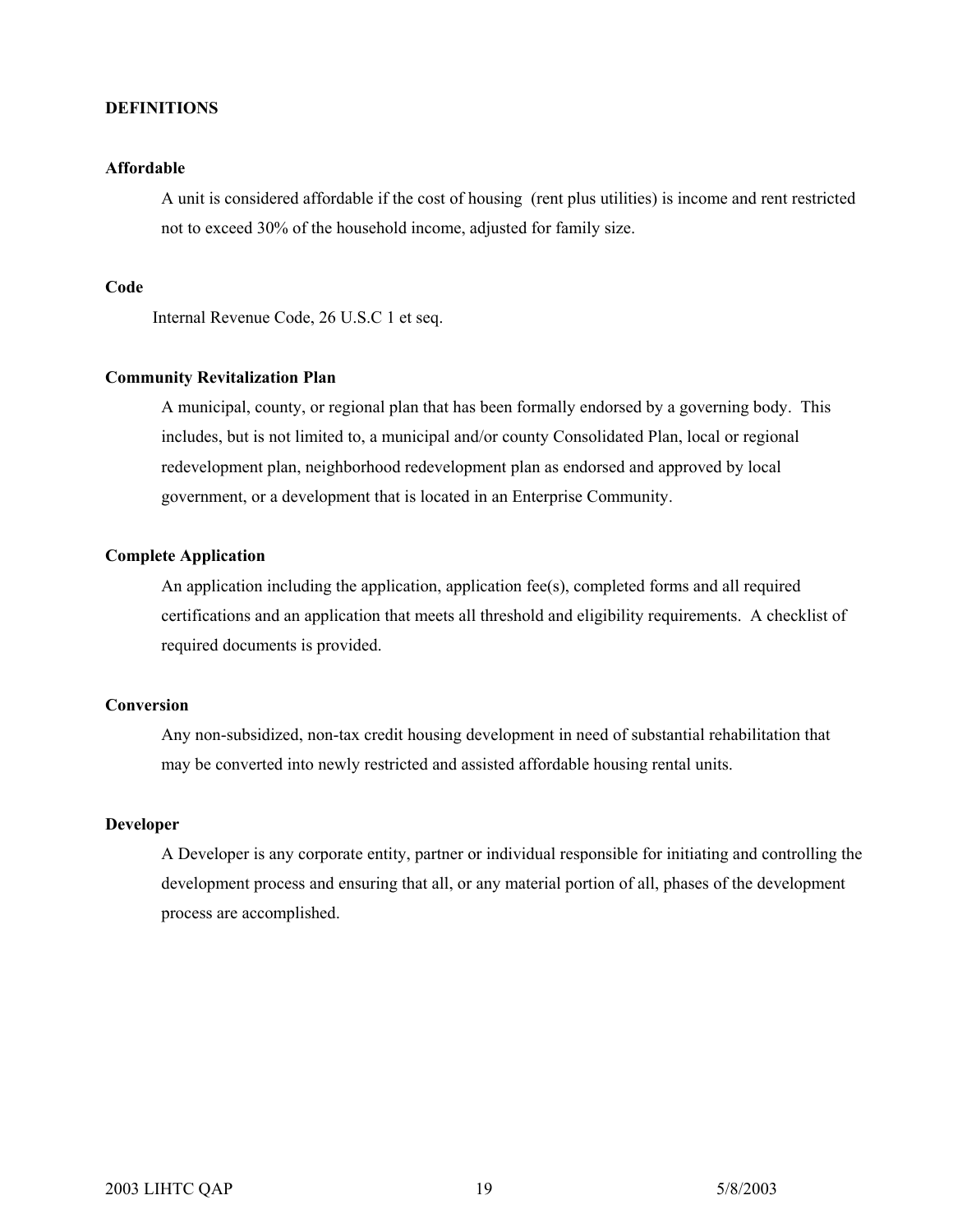#### **Developer Fee**

A developer fee is the amount of identified uses of development funds paid as compensation for developing the proposed housing. This fee covers the overhead and profit of the developer. The amount of developer fee is limited to a maximum of 10% of total development cost excluding developer's fee and land cost up to \$5,000,000 plus 5% on development costs exceeding \$5,000,000. (See HDF Supplement if applying for HDF or HOME funds).

#### **Development Team**

Developments must be sponsored by an entity with a Development Team that has development, construction and/or management experience. Members of the Development Team must evidence the capability, as determined by DSHA, which is needed to successfully undertake, complete and operate the development. The entire Development Team must be disclosed at time of application and includes, but is not limited to, the architect, developer, engineer, surveyor, real estate counsel, developer's tax counsel, general contractor, management agent and processing agent/development consultant (if applicable).

#### **Elderly Development**

For the purposes of this Allocation Plan, DSHA defines an elderly development as one where all residents are 62 or older or any housing that is specifically designed and operated to assist elderly persons, as defined in a State or Federal program (i.e., Rural Development or U.S. Department of Housing and Urban Development).

#### **Eligible Basis Limitations**

Eligible basis limits are limitations on total eligible basis, excluding the QCT and DDA 30% adjustment factors based on number of bedrooms. The limits replicate the 221(d) 3 HUD limits as follows:

| 0 bedroom |           | 1 Bedroom | 2 Bedroom | 3 bedroom |           | 4 bedroom |
|-----------|-----------|-----------|-----------|-----------|-----------|-----------|
| \$89,828  | \$102,970 | \$125,210 | \$161,980 |           | \$177,804 |           |

A project whose total eligible basis exceeds the above limit may participate in the program; however, the maximum amount of Credits allocated to a development is limited to the amount of eligible basis or the eligible basis limit, whichever is lower.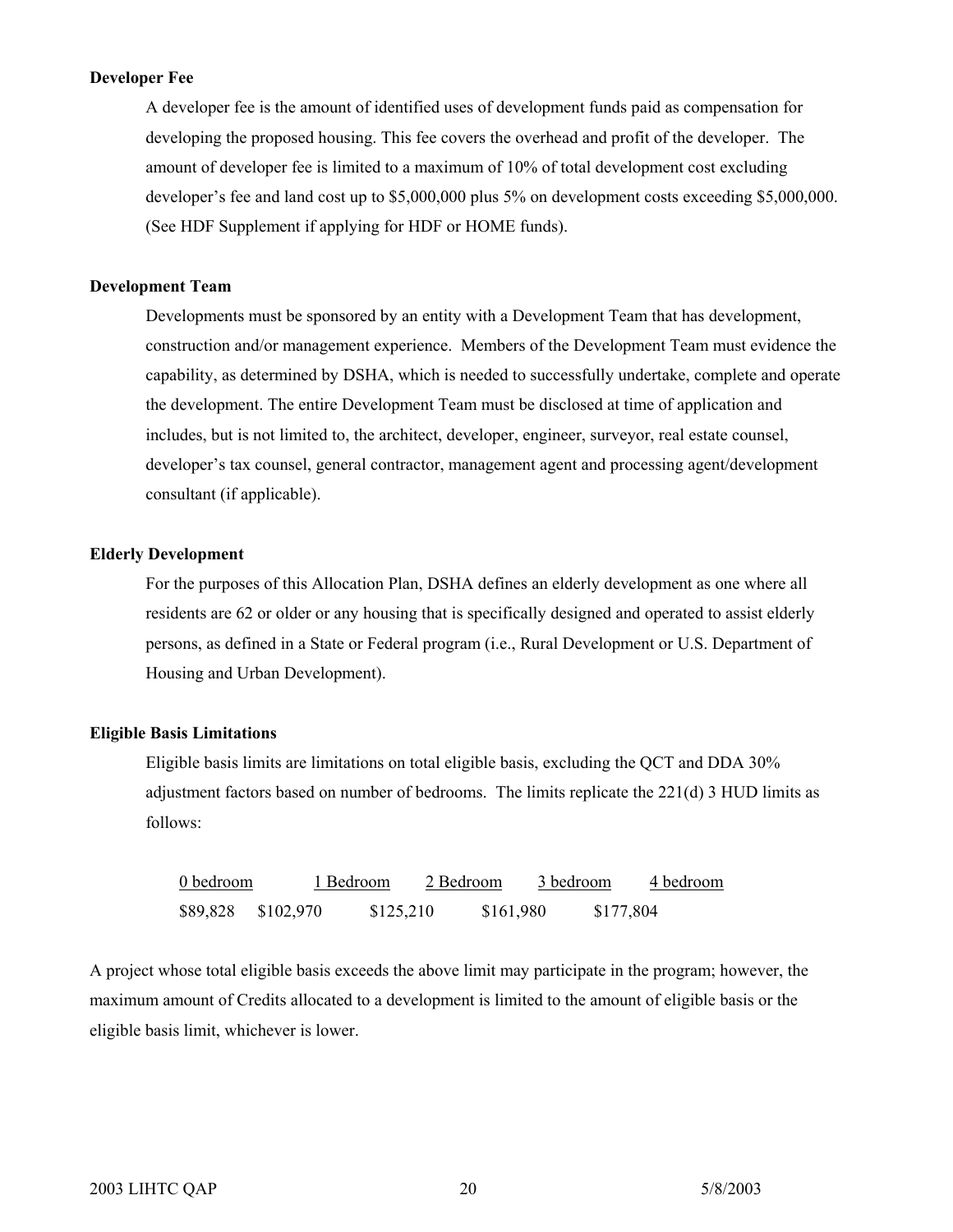#### **Families In Poverty**

According to the United States Department of Health and Human Services, a family in Delaware is considered to be in poverty if the household income is at or below the following income levels:

| 1 person household              | \$8,980  |
|---------------------------------|----------|
| 2 person household              | \$12,120 |
| 3 person household              | \$15,260 |
| 4 person household              | \$18,400 |
| For each additional person, add | \$3,140  |

#### **Low-Income Unit**

As defined by IRC Section 42(I)(3), a family is considered low income if its income is less than 60% or 50% of area median income, adjusted for family size, depending upon whether the applicant elects to satisfy the "20-50 test" or the "40-60 test" under IRC Section  $42(g)(1)$ .

#### **Market Study**

All requirements as outlined in DSHA'S Market Study requirements (See application requirements) and certified as follows:

The market analyst shall certify that:

- a) He or she is an independent, third party professional with no financial interest in the development other than in the practice of his or her profession;
- b) He or she has the requisite knowledge to proceed with the study;
- c) He or she has personally inspected the subject property and the comparable properties analyzed in the report; and
- d) He or she has conducted the study in accordance with Standards 4 and 5 of the Uniform Standards of Professional Appraisal Practice (USPAP).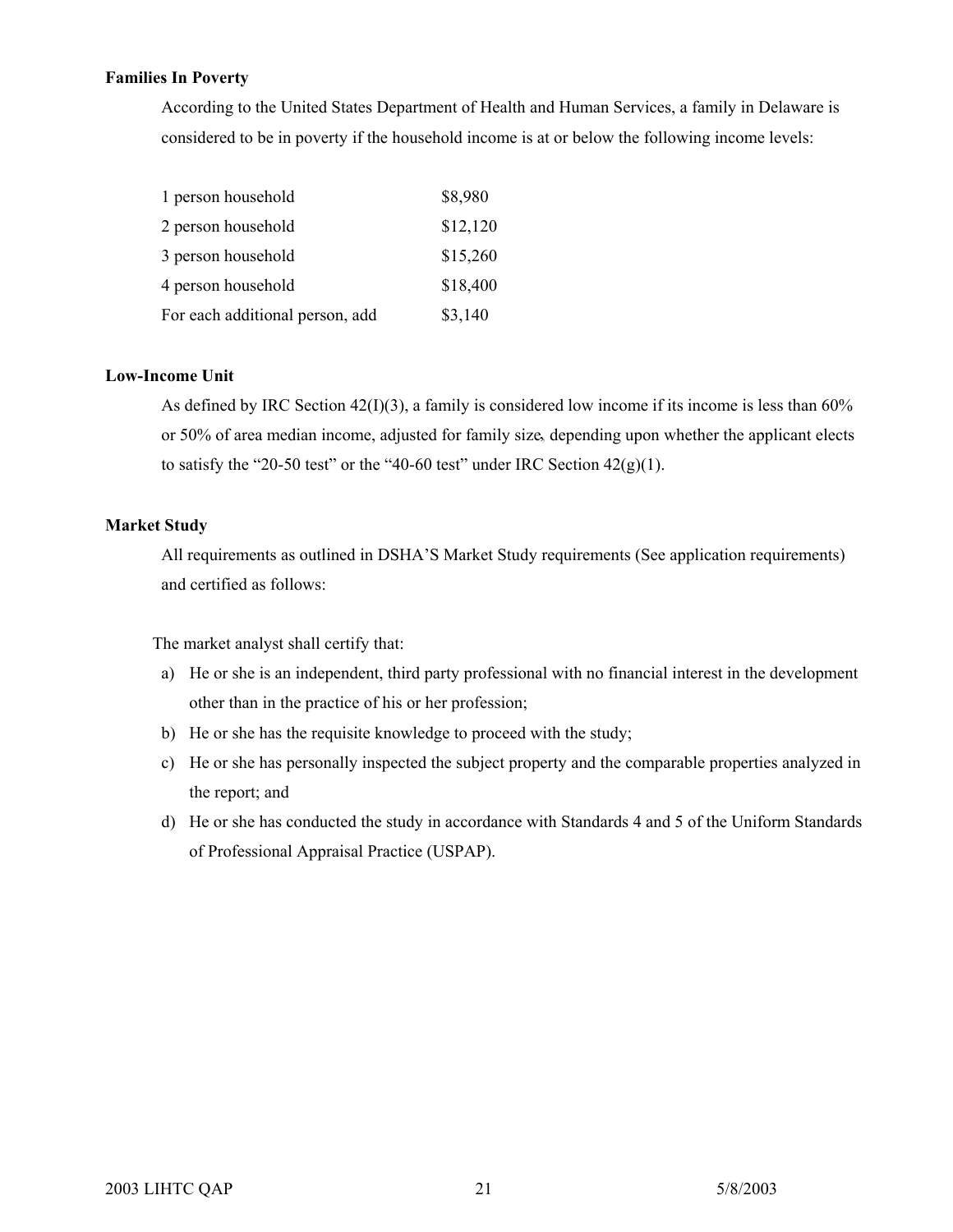#### **Mixed Income/Market-Rate Development**

A mixed income/market rate development is one where at least 20% and no more than 50% of the total units in the development are not tax credit rent-restricted and not subject to income limits.

#### **New Units**

The creation of additional affordable rent and income restricted units. Completely vacant and/or abandoned structures are new units for the purpose of this definition.

#### **Preservation Expiration**

- A. Tax Credits: Any Pre-1990 tax credit housing development, which has completed its compliance period, that is in need of substantial rehabilitation and at risk of losing its affordability.
- B. Subsidized: Any currently occupied subsidized housing development (see definition on page 25 of subsidized) in need of substantial rehabilitation and/or at risk of losing its affordability.

For each of the above definitions, the applicant must submit written confirmation from the contract administrator of imminent expiration of affordability controls within two (2) years. For developments that are at risk of losing their affordability only, the sponsor must meet the IRS Code minimum rehabilitation requirement of \$3,000 per unit and DSHA's minimum construction standards.

#### **Qualified Census Tract**

Defined in Section  $42(d)(5)(C)$  of the Code means a census tract designated by the Secretary of HUD in which 50% or more of households have an income less than 60% of median gross income or in which there exists a poverty rate of 25% or greater. A listing of Qualified Census Tracts is included within the application package.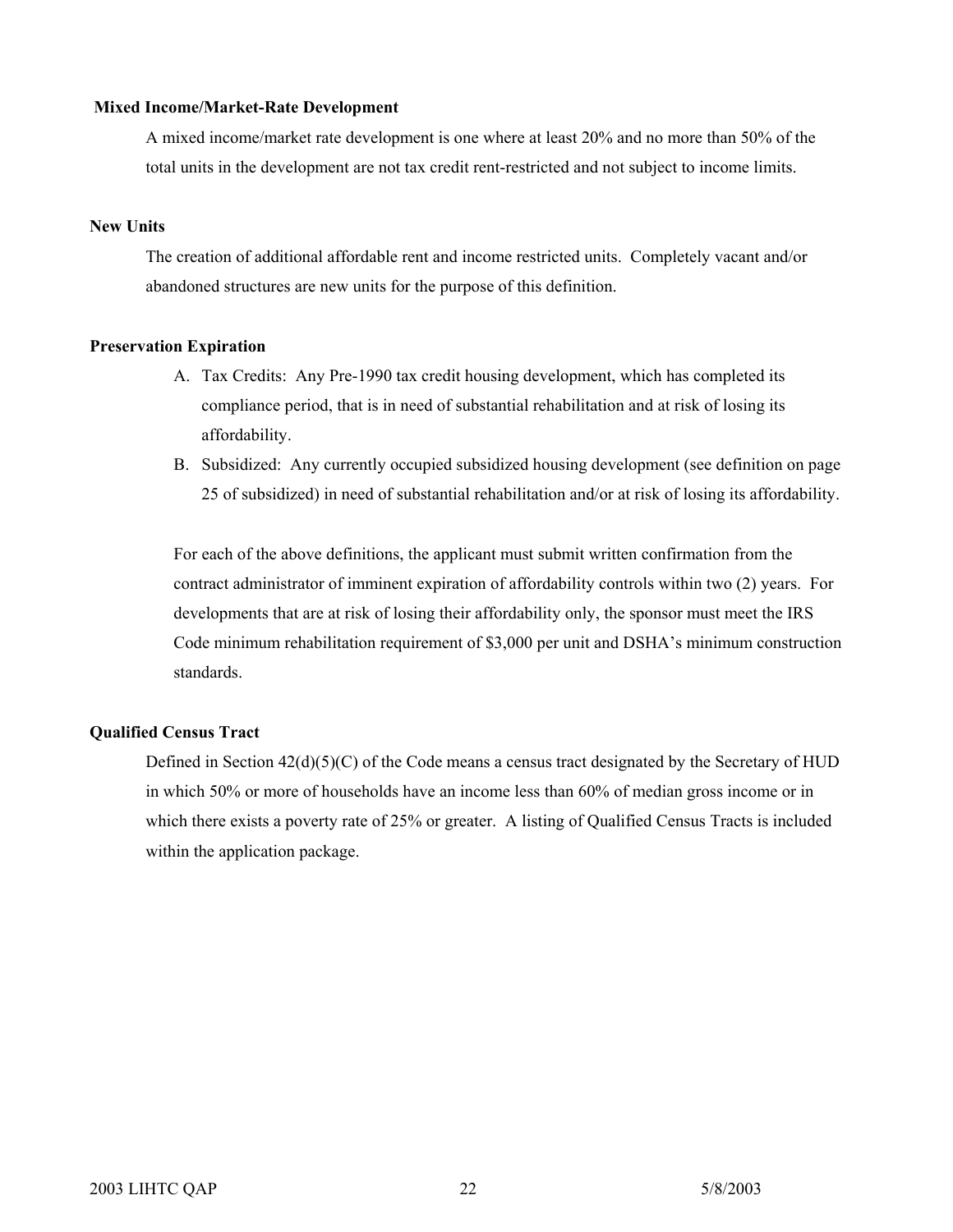#### **Qualified Non-profit Organization:**

Pursuant to Section  $42(h)(5)(B)$  of the Code, a qualified non-profit entity means an entity that owns an interest in the development (directly or through a partnership) and materially participates in the development and operation of the development throughout the compliance period and must not be affiliated with or controlled by a for-profit organization.

Section  $42(h)(5)(C)$  defines a qualified non-profit organization as:

- i. Such organization is described in paragraph (3) or (4) of Section 501 (c) and is exempt from tax under 501 (a);
- ii. Such organization is determined by the State housing credit agency not to be affiliated with or controlled by a for-profit organization; and
- iii. One of the exempt purposes of such organization includes the fostering of low-income housing.

For non-profit/for profit joint venture developments, applicant must submit an agreement to DSHA, outlining the current and long-term roles of the partners. A legal opinion must be submitted with the application that states the joint venture meets the requirements of Section 42 as it relates to being considered eligible to compete in the Non-Profit Pool*.* DSHA further requires that the non-profit partner must maintain a 100% ownership interest in the general partner throughout the compliance period.

#### **Related Party**

An affiliate and/or Related Party is any person or entity that: (i) has a spousal or family relationship, parent-subsidiary relationship, or where owners, officers, directors, partners, stockholders or members of one business entity has a five percent (5%) or more interest in the other business entity or (ii) where a substantial relationship exists between the parties directly or indirectly through (a) common family, (b) common general partners or members, (c) common control of the entities, or (d) the person or entity is otherwise controlled in whole, or in part, by the other person or entity.

#### **Special Needs Housing**

Developments which shall rent units in the development to one or more of the targeted special needs populations referred to below and must make available a minimum of three services specifically addressing the needs of the identified group. Special needs populations include individuals and families who are in need of certain types of home and/or community based supportive services in order to remain capable of independent living in communities. Supportive services range across a wide continuum of care and will vary from person to person depending on their particular physical, psychosocial and or mental limitations. Targeted special needs populations are:

Persons with HIV/AIDS related illness

#### 2003 LIHTC QAP 23 5/8/2003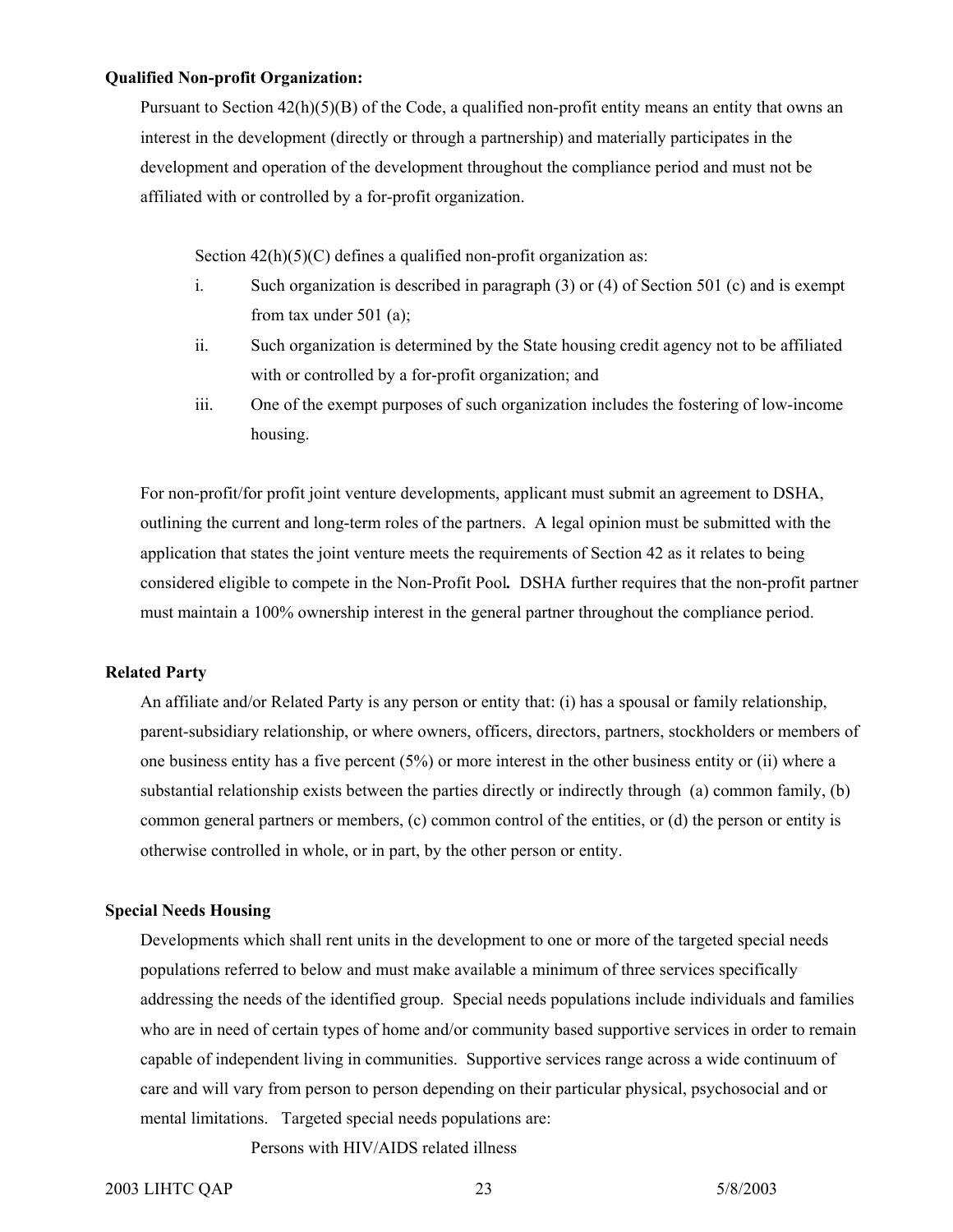Homeless

Mentally ill

Persons with physical disabilities

Mentally retarded/developmentally disabled

Migrant and Seasonal Farm workers

Verification of special needs is required at the time of the resident's application.

Other special needs populations identified in DSHA's needs assessment may be considered at DSHA's sole discretion.

#### **Social Services:**

A development that includes a plan and provides one or more of the following types of services to improve the quality of life of the residents of the development. The services must be affordable, appropriate, and available. Examples of services that may be included are:

> Parenting programs Literacy programs Nutritional services Transportation services Personal care Congregate meals Counseling programs Adult Day Care Substance Abuse Counseling or Referral

DSHA allows for reasonable substitutions of services at DSHA's discretion.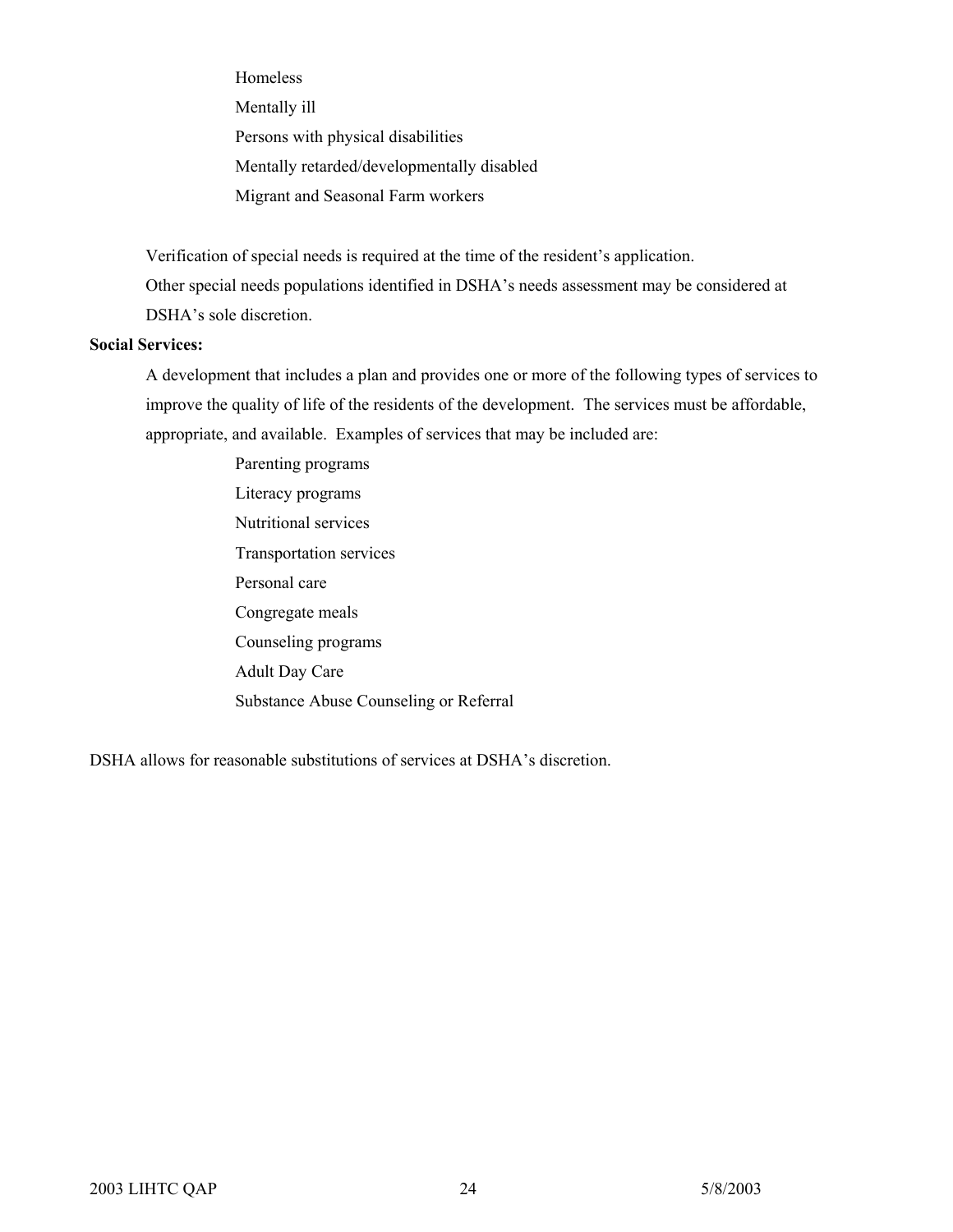#### **Substantial Rehabilitation**

A development is considered to be undergoing substantial rehabilitation if the minimum rehabilitation cost per unit is at least \$20,000 of hard cost and meets the following conditions:

> Condition One: The building's most recent use has been residential. Condition Two: One hundred percent (100%) of the units within the existing structural framing are being rehabilitated.

Developments with rehabilitation and new construction combined will not be considered rehabilitation developments if more than 25% new units are added.

#### **Subsidized Housing**

Any housing that presently has United States Housing & Urban Development (HUD), USDA Rural Housing Service (RD) and/or equivalent project-based rental assistance contracts. A copy of any pertinent contract for subsidy must be submitted with the application.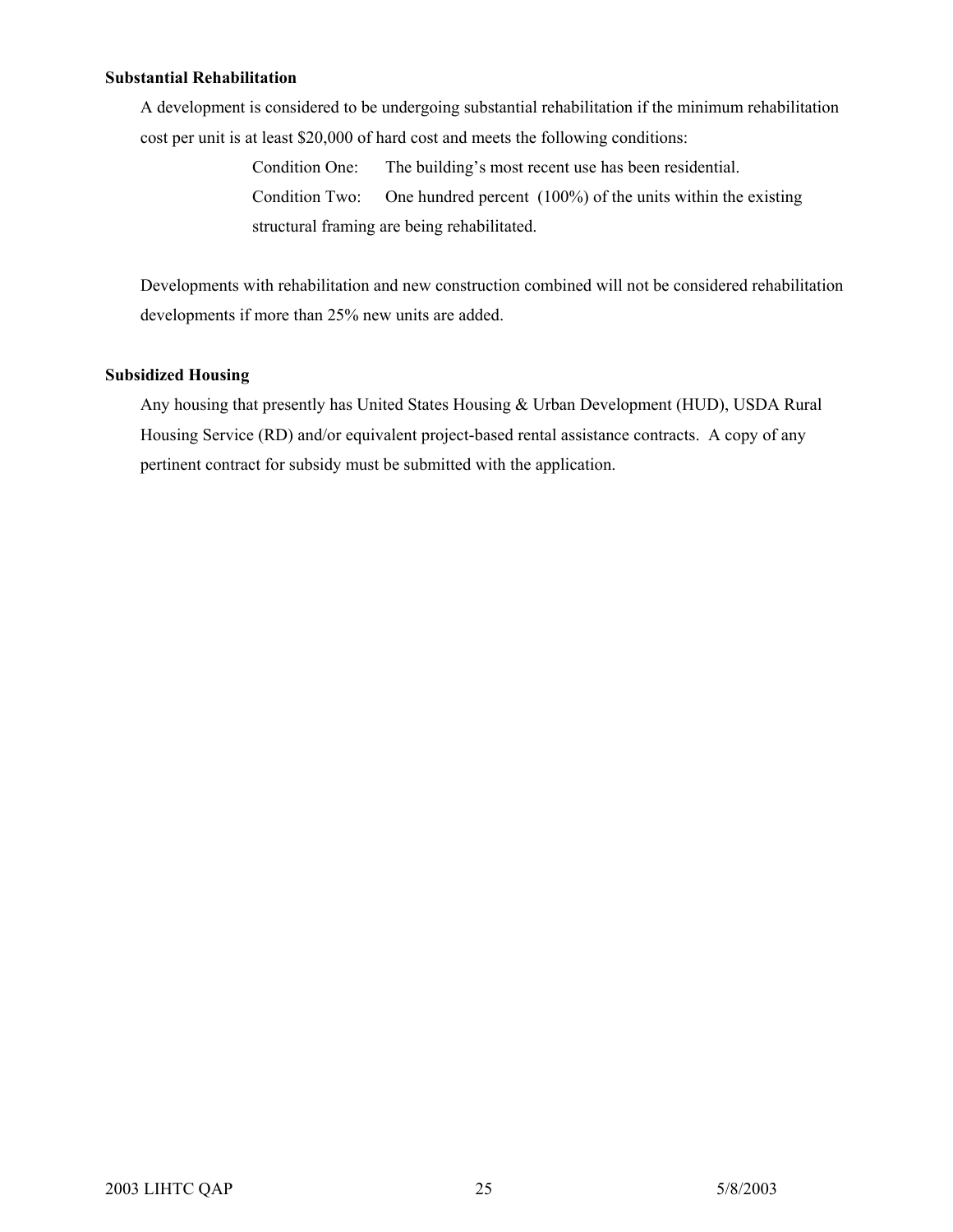### <span id="page-25-0"></span>**THRESHOLD REQUIREMENTS**

**Applications shall meet all of the threshold eligibility requirements listed in this section in order to be admitted into a Pool.** 

#### **IRS Threshold Requirements** [2](#page-25-0)

- 1) Projects must set-aside a minimum of:
	- a) 20% of the units to be occupied by households with incomes at or below 50% of median gross income, adjusted for family size, for each county; or
	- b) A minimum of 40% of the units to be occupied by households with incomes at or below 60% of median gross income adjusted for family size, for each county.

The choice between complying with the 20-50 test or the 40-60 test, as well as the determination as to the number of housing units that will be set aside for low-income households in total, must be made at time of application for Credit and maintained for the entire compliance period. Once made, both decisions are irrevocable.

- 2) Units must be rent-restricted with gross rents for a qualifying unit at or below 30% of the imputed income limitation applicable to such units. If the costs of any utilities, excluding telephone, are paid directly by the tenant(s), the gross rent must include the applicable utility allowance. Utility allowances are determined by HUD and local housing authorities. A development can use these allowances or when applicable, justify their own by using local utility company estimates. HUD and local housing authority utility allowances or local utility company estimates must be updated annually.
- 3) The Imputed Income Limitation applicable to a unit is the income limitation which would apply to an individual occupying the unit if the number of individuals occupying the unit were as follows:
	- a) SRO or efficiency (no separate bedroom) 1 person
	- b) One or more separate bedrooms 1.5 individuals for each separate bedroom.
- 4) Tax Credit units must be developed and maintained in equivalent quality and square footage as non-tax credit units.
- 5) All units must meet applicable building and/or housing codes.

#### **DSHA Threshold Requirements**

 $\overline{a}$ 

<sup>2</sup> **If HOME funds are lent at a below market interest rate for a development and included as part of eligible basis, at least (40%) forty percent of the units in a building are to be occupied by households with incomes at or below 50% of median gross income,**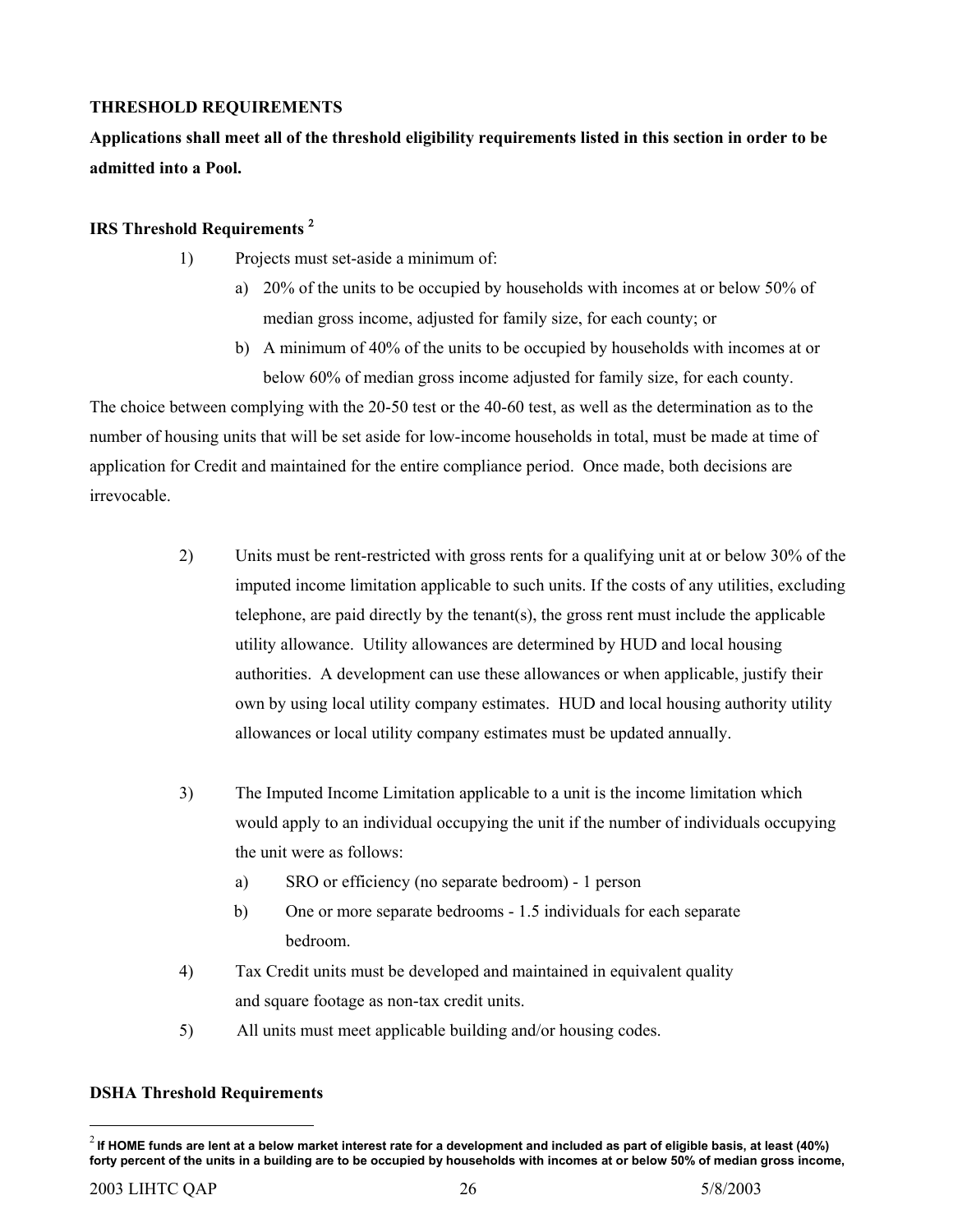**Note: For Developments that have previously received tax credits, the compliance period must have expired on all buildings before re-applying for tax credits.** 

- 1) **Livable Delaware**-All developments must be located in Communities, Developing Areas, or Secondary Developing Areas as defined by Livable Delaware. While development proposals are permitted in Environmentally Sensitive areas, pursuant to Livable Delaware, special consideration should be made to protecting the environment. In keeping with Livable Delaware Strategies, tax credit developments should integrate into existing residential communities and neighborhoods. Surrounding uses must be compatible with the proposed development and the proposed design compatible with existing architecture in the area. Livable Delaware Strategies and Maps can be accessed on the web at: http://state.de.us/planning/shape/strategy/index.htm
- 2) **Compliance with Discrimination Laws**-All applicants must comply with the provisions of any federal, state or local law prohibiting discrimination in housing on the grounds of race, color, sex, creed, handicap/disability and familial status, sexual orientation, or national origin, including but not limited to: Title VI of the Civil Rights Act of 1964 (Public Law 88 352, 78 Stat. 241), all requirements imposed by or pursuant to the Regulations of HUD 24 CFR Subtitle A, Part 100 issued pursuant to that title; regulations issued pursuant to Executive Order 11063, and Title VII of the 19068 Civil Rights Act, as amended by the Fair Housing Amendment Act (Public Law 100-430) and Americans with Disabilities Act (Public Law 101-336). In addition, recipients of federal funds (i.e. RHS HUD financing) must comply with Section 504 of The Rehabilitation Act of 1973, as amended (29 U.S.C. 794).
- 3) **Minimum Family Size**-The minimum family size eligible for each affordable housing unit has been established by DSHA. The minimums are as follows: Efficiency - 1 person; one bedroom - 1 person; two bedrooms- 2 persons; three bedrooms- 3 persons; and four bedrooms- 6 persons.[3](#page-26-0)
- 4) **Minimum Gross Square Footage** –DSHA has established a minimum gross square footage requirement for new construction and conversion of non-residential units to residential use that is based on bedroom size. The following gross square footage dimensions are the minimum required by bedroom:

 $\overline{a}$ 

**adjusted for family size, for each county.**

<span id="page-26-0"></span><sup>2003</sup> LIHTC QAP 27 5/8/2003 3 **DSHA reserves the right to waive minimum family size eligibility for two bedroom units when it is satisfied that conditions exist that indicate difficulties in finding qualified families to rent two-bedroom units. Such conditions include, but are not limited to: Market condition shifts; low absorption rates; no waiting lists; large number of one person household applicants; excessive vacancies for extended periods of time and increased elderly household demand. If conditions can be documented, a development owner may apply in writing for a waiver. DSHA, may elect to permit occupancy by one person in a two-bedroom unit for a maximum of 10% of the total number of two-bedroom units in a property. Requests for the waiver will only be accepted 24 months after development has reached 100% occupancy. For elderly only properties, one person households may be eligible for two-bedroom units. However, priority must be given to two person elderly households on the waiting list.**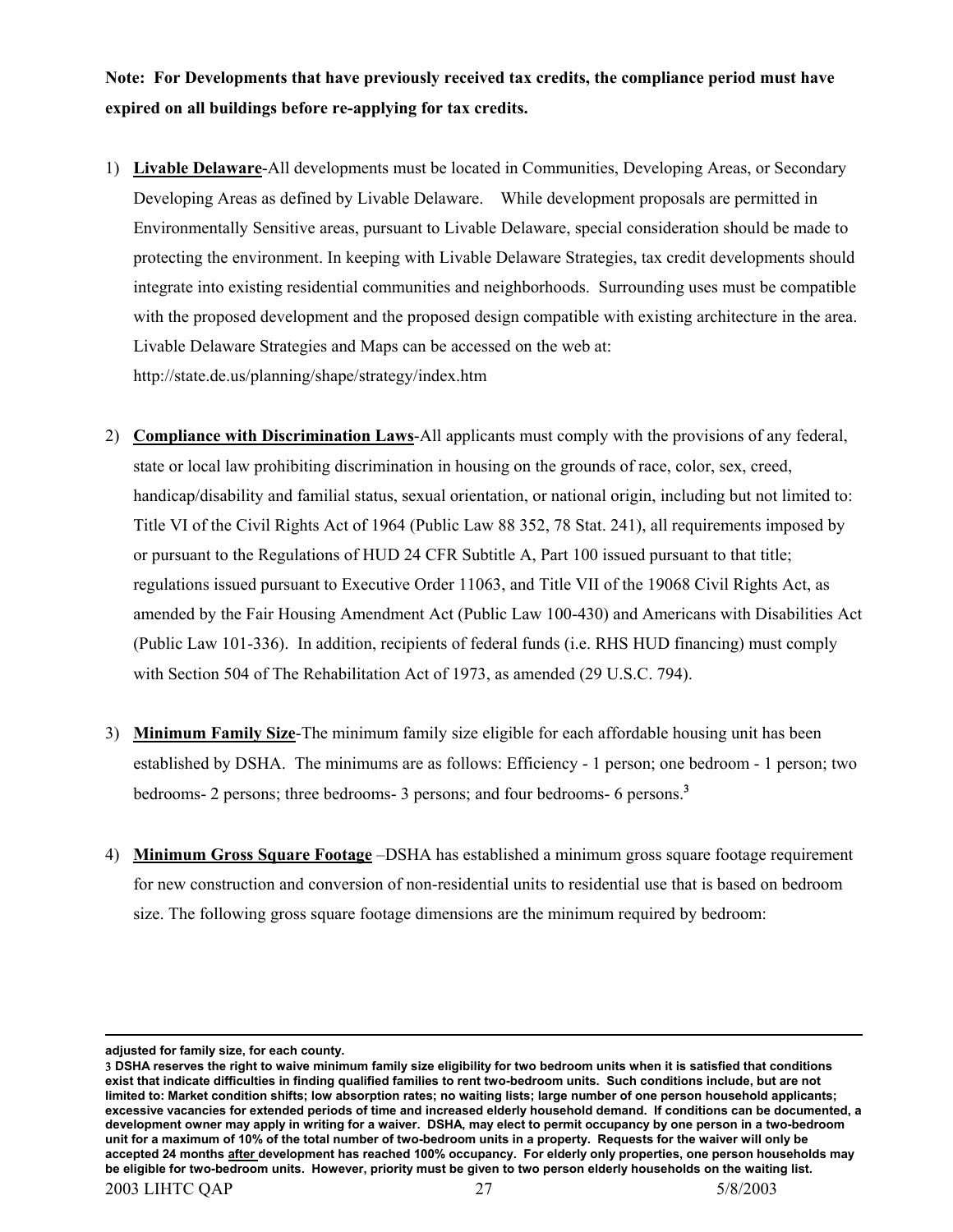one bedroom- 700 sq. ft; two bedrooms- 850 sq. ft.; three bedroom -1050 square feet, efficiencies -500 sq. ft. and SROs- 100 sq. ft<sup>.[4](#page-27-0)</sup> Square footage of units may not be averaged to meet minimum square footage requirements.

- 5) **Market Study** In order to demonstrate the need and demand for the proposed development in a market area, a comprehensive market study of the housing needs of low-income individuals in the area to be served by the development must be submitted with the application. (See Standards for Completion of the Market Study.) The market study should be conducted within six months of the date of application submission. The assumptions used in the market study must precisely reflect the information provided in the application. If DSHA determines there is an insufficient market need or demand, the application shall be deemed ineligible. DSHA must pre-approve the market study provider.
- 6) **Local and Community Notice For Acquisition/Rehabilitation Developments** Applicants must notify, via certified mail, the local executive, council or manager having jurisdiction over the location of the proposed development, after submitting the application. Applicant must also notify, via certified mail, all neighborhood associations, civic groups and community organizations within one-quarter mile of the proposed development after submitting the application. In New Castle County such neighborhood associations, civic groups and community organizations are designated in the Civic Association Directory for New Castle County which is available through the New Castle County Office of Community Governing or in the Community Organization Guide, City of Wilmington, Office of Planning. For Kent and Sussex counties, if lists do not exist, developer must exercise due diligence, including specific contact with local legislators to obtain information on specific and legitimate groups in notifying the appropriate surrounding communities. Legitimate (organized with by-laws) neighborhood associations, civic groups and community organizations must be in existence at the time of notification. All letters providing notice pursuant to this section shall be substantially in the same form as provided in the LIHTC application. Applicants/sponsors must certify to compliance with this section, as well as document proof of compliance in the form of U.S. Postal certified mailing receipts and stamped green cards submitted to DSHA by **4:00 pm on June 10, 2003** (approximately ten (10) days after application). Failure to submit the above-referenced mailing receipts and green cards to DSHA by the deadline will result in the disqualification of the sponsor's application. DSHA reserves the right to reject any application where the notice does not conform to the form notice as provided by DSHA and/or otherwise failing to comply with the provisions of the local government and community notices requirements.

#### NOTE 1: NOTIFICATION IS A THRESHOLD ISSUE AND THE MEASURE OF COMPLIANCE THEREOF WILL BE BASED SOLELY ON WHETHER THE SPONSOR/DEVELOPER

 $\overline{a}$ 

<span id="page-27-0"></span><sup>2003</sup> LIHTC QAP 28 2003 2003 2004 2012 2013 2014 2014 2014 2015 2016 2017 2020 2031 2016 2020 2020 2020 2020 20 4 **The minimum gross square footage is measured from the face of the exterior sheathing to the center line of of the party wall (exclusive of storage and common areas). Storage and common areas are defined as areas contiguous to units but not part of the units' living area such as attached storage sheds, storage rooms, stairs and halls in common areas.**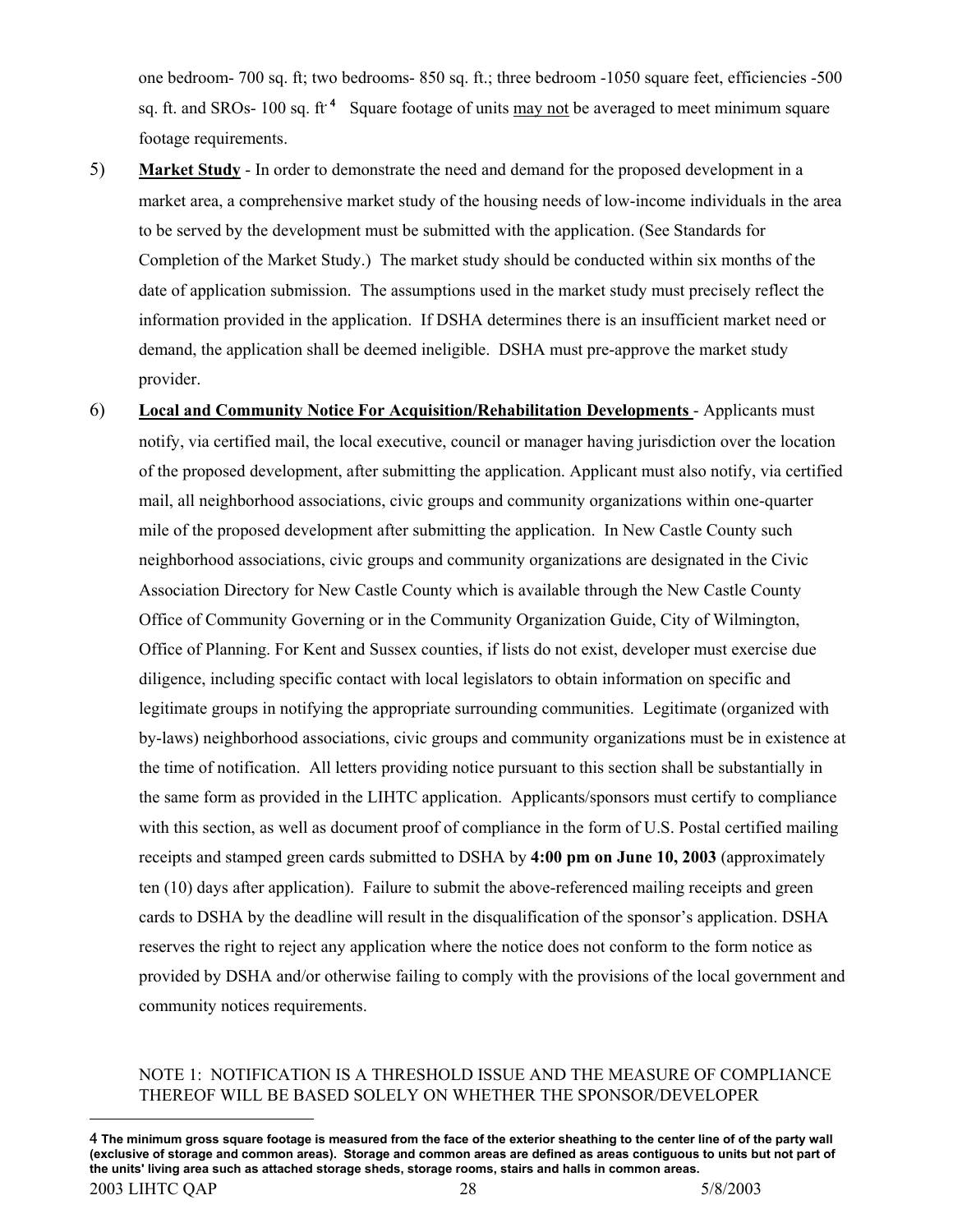COMPLIED WITH THE TECHNICAL REQUIREMENTS OF NOTICE. THE PURPOSE OF THE REQUIREMENT IS TO KEEP THE COMMUNITY INFORMED AND TO FACILITATE INPUT FROM THE COMMUNITY TO THE DEVELOPER IN TERMS OF THE CONSTRUCTION PLANS FOR THE DEVELOPMENT (PLAYGROUNDS, FENCES, PARKING LOTS, LIGHTING, ETC.).

NOTE 2: ALL NEW CONSTRUCTION DEVELOPMENTS ARE EXEMPT FROM THIS THRESHOLD REQUIREMENT BECAUSE NOTICES ARE GIVEN THROUGH THE ZONING AND BUILDING PERMIT PROCESS OF THE LOCAL JURISDICTION.

- 7) **Development Team** Applicants are eligible to compete only if they do not:
	- a) Have a general partner, voting member, developer or an affiliated entity who owned a managing or controlling interest in an LIHTC development when title was foreclosed by entry of judgment or deed in lieu of foreclosure during the past seven years.
	- b) Have a general partner, voting member, developer or an affiliated entity who has failed to utilize credit within program time guidelines causing the recapture of said credits.
	- c) Have a general partner who has been removed or withdrawn under threat of removal from a tax credit development.
	- d) Have a general partner, voting member, developer or affiliated entity that owns a managing or controlling interest in any LIHTC development that has failed to submit annual development certifications and/or is delinquent in payment of monitoring or other required LIHTC fees.
	- e) Has failed to fulfill any obligations committed to in a previous application for LIHTC that has not been corrected to DSHA's satisfaction.
	- f) Has had IRS Form 8823, "Low Income Housing Tax Credit Agencies Report of Noncompliance" filed on a development during previous year(s) that has not been corrected to DSHA's satisfaction.
	- g) Has any development that is not complying with its Declaration of Restrictive Covenant Provision.

Notwithstanding the above, DSHA may, in its sole discretion, waive the threshold eligibility restrictions pursuant to subsections [c] and [e] of this section upon a showing by the applicant of good cause. Any such decision shall be final and not subject to review.

8) **Site Control** - Sponsors must have sufficient site control to enable the development to move forward if a reservation is made. Site control can be demonstrated by recorded deed, recorded long-term lease, municipal or county disposition and development agreement, an option to purchase or lease, or a purchase contract. All pertinent terms and conditions of the sale or lease must be disclosed at the time of application.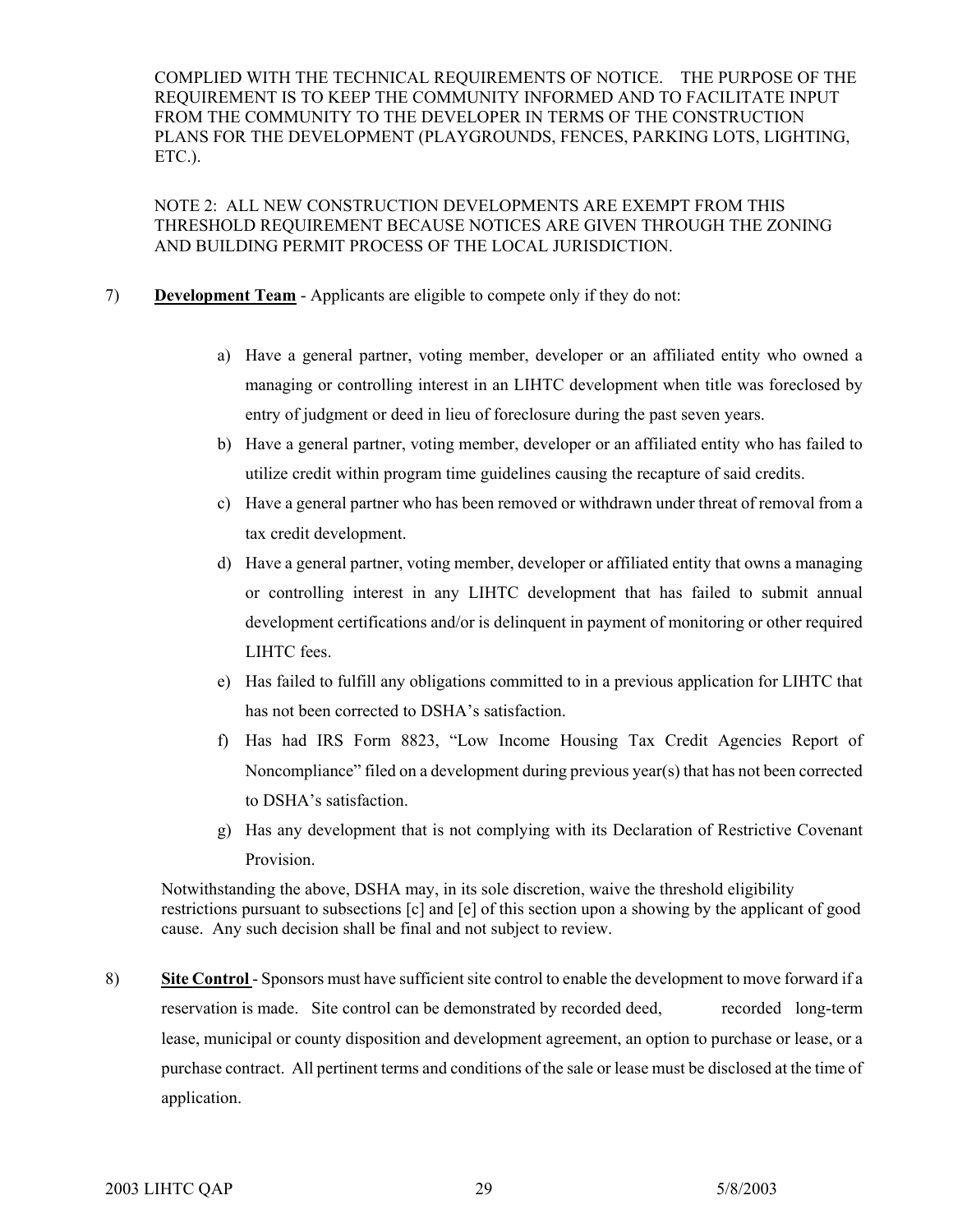9) **Local Zoning/Planning Approvals** - Applicants must submit documentation that the following approvals are in place or can be obtained without jeopardizing an allocation of credits.

> a) Zoning - Properties must be zoned for its intended use. If variance or exception is required, applicants must provide documentation illustrating the present status of the proposed zoning change, the local planning and zoning process and must submit evidence that appropriate approval can be obtained within the required period.

> b) If no zoning or site plan approval is required; applicant must submit a letter from the appropriate municipal official indicating such or the applicant or developer may provide such certification.

10) **Financial Feasibility** - Applicant shall provide one financing plan for the proposed development and shall demonstrate that the proposed development is financially feasible and viable as a qualified low-income housing development throughout the extended use period. The housing credit dollar amount allocated to a development shall not exceed the amount DSHA determines is necessary for the financial feasibility of the development. DSHA's underwriting criteria are included in the application.

If all funding sources planned for the development have not been committed, proof must be provided that construction, permanent and gap funding source applications have been submitted and letters of intent must be provided evidencing a funding source's interest in financing the development. Applicants seeking to fill a funding gap and coming out of pocket shall submit a certification that the applicant has the amount of cash or other resources, as approved by DSHA, required to fill the funding gap. If a developer fee pledge is to be utilized to fill a funding gap, no more than 50% of the developer fee may be used.

DSHA reserves the right, based on documentation submitted and DSHA's underwriting criteria as well as the submitted market analysis, to determine that a development is not viable and/or feasible. If such determination is made, applications will be deemed ineligible. **For acquisition rehabilitation developments, DSHA construction staff must be notified forty-five (45) days in advance for a pre-inspection.** 

**All developments must adhere to minimum construction standards regardless of financing source(s) (including tax-exempt bond financing).** These standards have been outlined in the Qualified Allocation Plan Attachments. Based on these minimum standards, DSHA reserves the right to determine a development is ineligible to compete.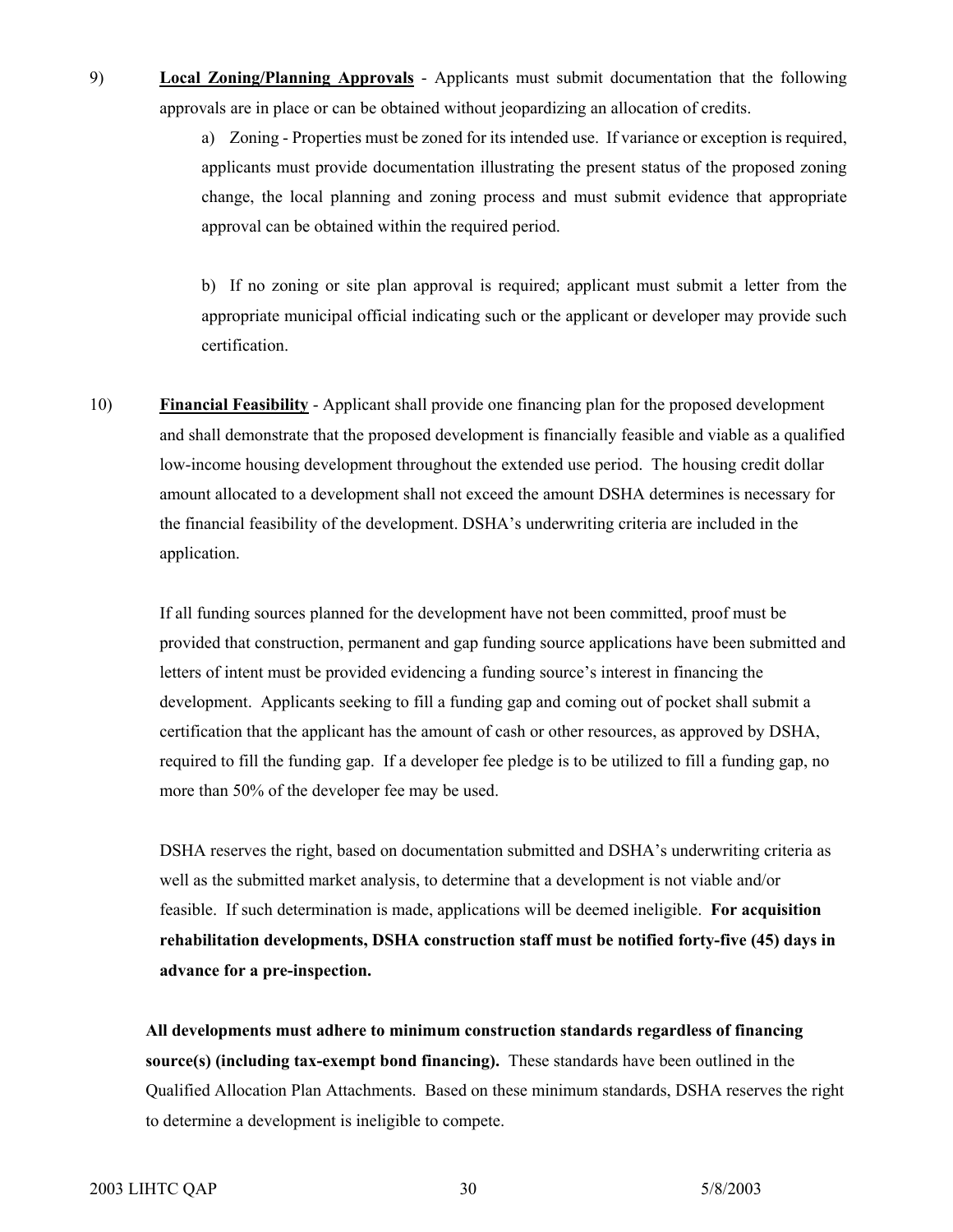- 11) **Displacement** No development will be eligible to compete for an allocation of credits if the application requires that existing residents be involuntarily and permanently relocated due to income ineligibility for tax credit purposes. Submission must include either: preliminary income certifications for tenants residing in occupied units demonstrating that they are income eligible and/or a certified letter from said residents indicating their willingness to be relocated. If preliminary income certifications or a certified letter cannot be obtained, applicants must assume the percentage of units that are not tax credit eligible is the lesser of 20% of all units or the percentage of units that cannot be certified eligible.
- 12) **Internal Revenue Form 8821-** IRS Form 8821,Tax Information Authorization, must be signed at application by the developer/sponsor. This form will allow the IRS to share taxpayer information with DSHA.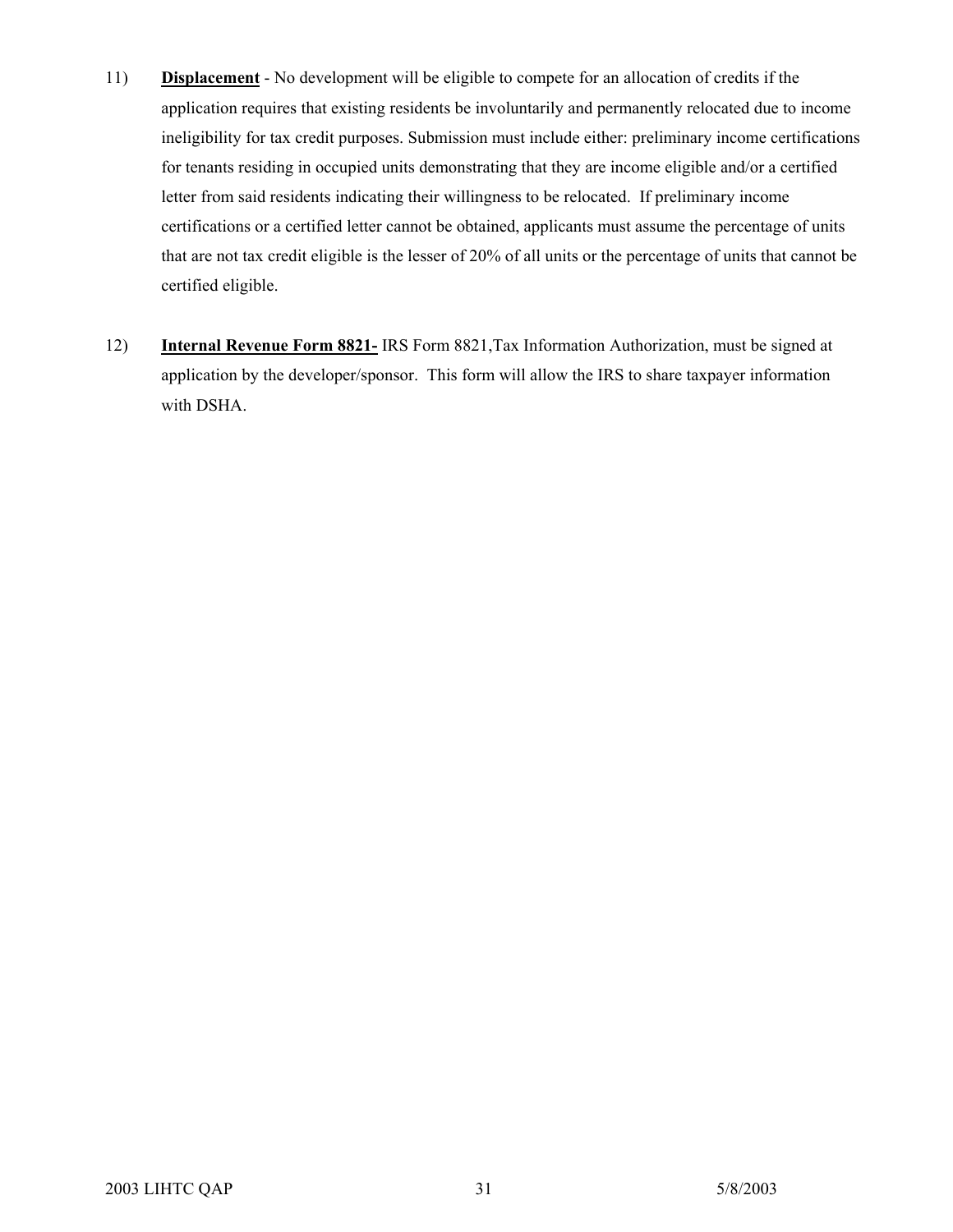#### **RANKING AND POINTS**

#### **POINT SYSTEM FOR NEW CASTLE COUNTY POOL**

#### **Increase in the Compliance Period**

For increases in the compliance period, zero to three (0-3) points shall be awarded. One point will be awarded for every five-year period the compliance period is extended during which the owner may not choose to exercise its opt out provision.

| 1 point:  | 20 year compliance $+10$ year extended use |
|-----------|--------------------------------------------|
| 2 points: | 25 year compliance $+5$ year extended use  |
| 3 points: | 30 year compliance $+0$ year extended use  |

#### **or**

Three (3) points will be awarded to developments that will be converted to home ownership for the residents after the initial fifteen (15) year compliance period has expired. Syndication documents must reflect the conversion.

#### **Developments Serving the Lowest Income Tenants**

Two to fifteen (2-15) points will be awarded to developments whose percentage of tax credit units are affordable to individuals and families whose incomes are at or below fifty percent (50%) of median income.

| $10\% - 25\%$  | $\mathcal{D}_{\mathcal{L}}$ |
|----------------|-----------------------------|
| $26\% - 50\%$  |                             |
| $51\% - 65\%$  | 6.                          |
| $66\% - 80\%$  | 10                          |
| $81\% - 100\%$ | 15                          |

#### **Additional New Units for Families in Poverty**

One to five (1-5) points will be awarded to developments whose percentage of tax credit units are affordable and available to individuals and families meeting the Families in Poverty definition on page 21.

- 30% 5 points
- 20% 3 points
- 10% 1 point

Accordingly, rents should be calculated at 30% of Area Median Income (AMI).

Note: Current subsidized and Tax Credit properties are excluded from this definition and will not receive points in this category.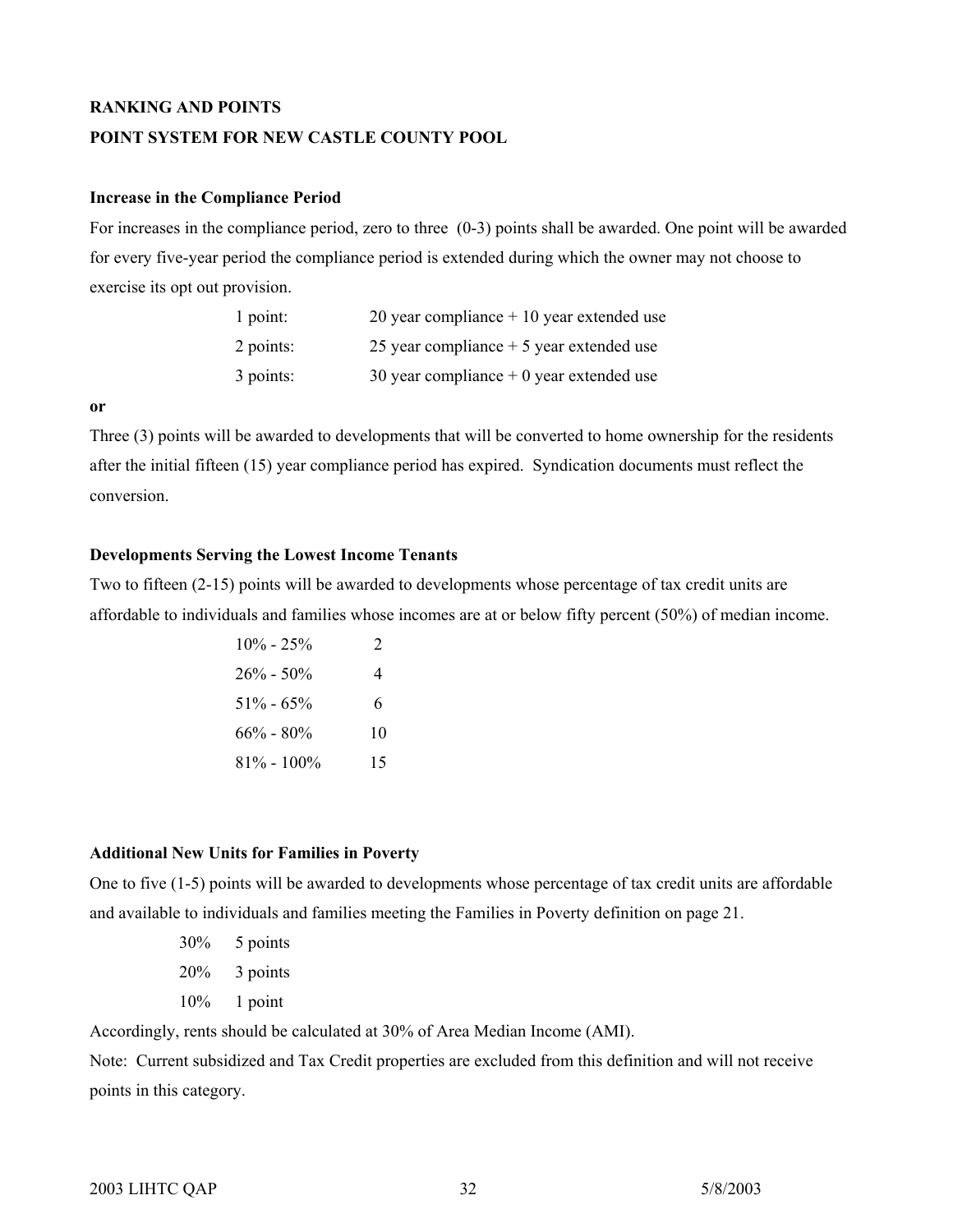#### **Mixed Income/Market Rate**

Five (5) points will be awarded to a development where at least 20% and no more than 50% of the total units in the development are not rent-restricted and not income-restricted.

#### **Capacity of Development Team**

Zero to eight (0-8) points will be awarded based on the demonstrated relevant experience and qualifications of the developer and management entity. All team members must be disclosed at time of application. The members of the team, in addition to the developer and management entity, include the applicant/owner, codeveloper, consultant, owner, general contractor, architect, surveyor, real estate and tax counsel. Members of the development must demonstrate experience in the satisfactory development of affordable housing, experience in the management of affordable housing and must have the financial capacity to carry the development through to completion. DSHA reserves the right to determine "satisfactory" development experience.

a) General Partner/Developer Experience: Up to five (5) points shall be awarded based on the number of Low Income Housing Tax Credit Properties developed by the general partner and/or developer. Note: "General Partner/ Developer" is defined as a corporate entity, partner or owner of a multifamily development company that has been a signatory/guarantor on a Tax Credit construction loan. "Developed" is defined as having gone to permanent closing on a development with an acceptable cost certification.

| 2-4 developments       | 2 points |
|------------------------|----------|
| 5 or more developments | 5 points |

b) Management Agent's Experience: Up to three points (3) shall be awarded based on the number of the completed and occupied Low Income Housing Tax Credit and subsidized developments currently being managed.

| 1-4 developments          | 1 points |
|---------------------------|----------|
| 5-15 developments         | 2 points |
| More than 15 developments | 3 points |

If other than the owner or developer's experience is being utilized to qualify for points, a signed agreement and/or contract for services must be provided describing the role each entity will play in the development and/or the management of the development. DSHA's Management Agent Qualification form must be submitted with the application. DSHA reserves the right to determine appropriate involvement.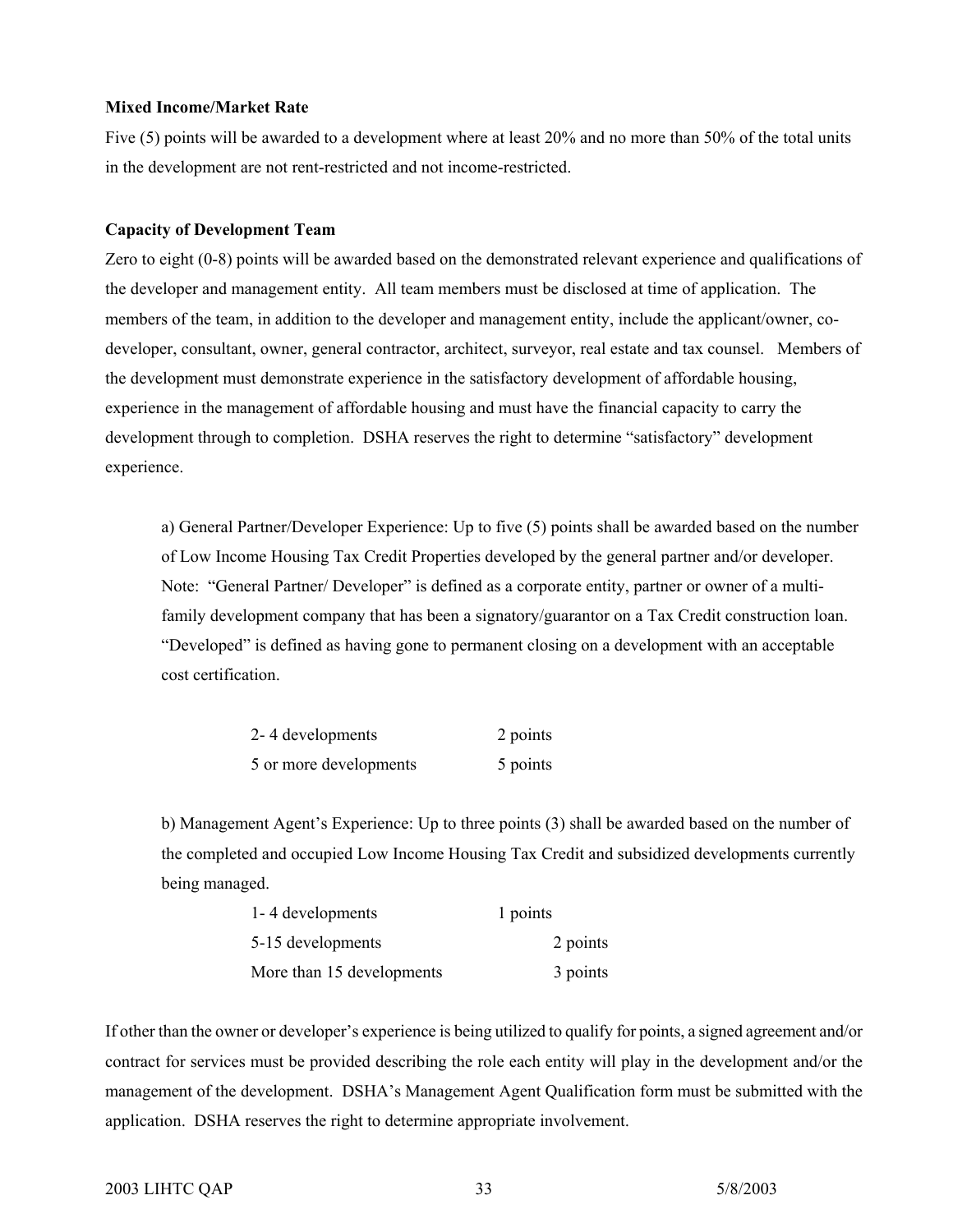#### **Special Needs Housing**

Developments that provide permanent housing for persons with special needs are awarded three (3) points. Special needs populations are:

> Persons with HIV/AIDS related illness Homeless persons Mentally ill persons Persons with physical disabilities Mentally retarded/developmentally-disabled persons Migrant and Seasonal Farm workers

Other special needs populations identified in DSHA's Needs Assessment may be considered at DSHA's sole discretion.

In order to qualify for points in this category, 100% of the property must be made available for the special needs population. Additionally, a minimum of three (3) appropriate services must be provided free of charge to the residents. Documentation of these services and how they will be paid for must be provided.

#### **Local Government Contribution**

Two to five (2-5) points are awarded for developments that receive financial support from local government. A local contribution must generally reduce the development or operating costs of a development by at least 2%. This can be in the form of municipal or county funding or local public housing authority capital funding, waiving of building permit fees, granting of a tax abatement, donation of land or land provided at a nominal price, or some other documented form of assistance, as approved by DSHA, that financially reduces the development cost or reduces the operating cost of the project over a five-year period.

> 2%-2 points 3%-3 points 4%-4 points 5%-5 points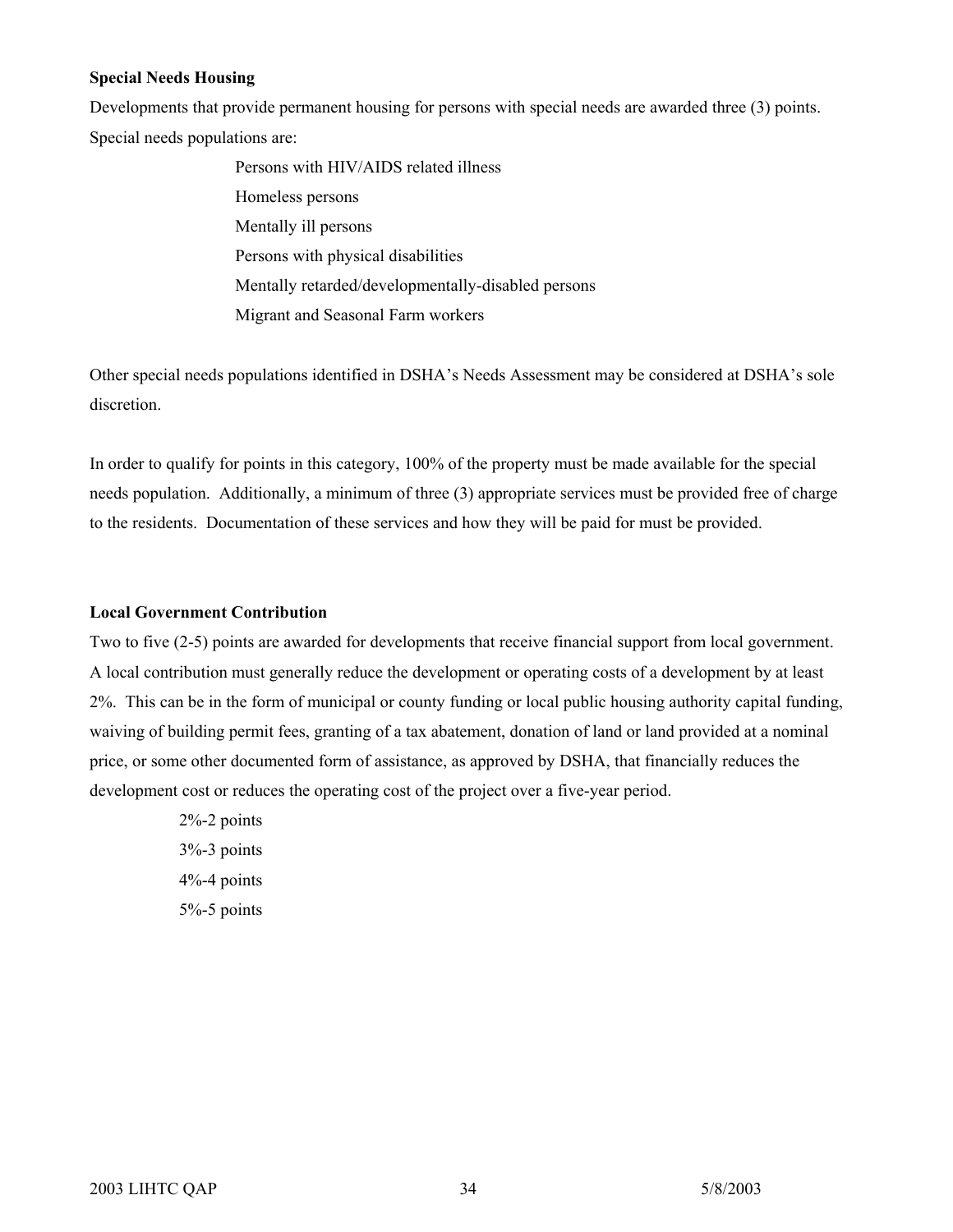#### **Local Government Support**

Three (3) points will be awarded for an application that receives a letter of support from the local government indicating its support of the development, and endorsing the development in the current round of competition. The letter must be from the Chief Executive Officer of the municipality in which the development is located and must precisely reflect the development as submitted with the application without modification or qualification.

#### **Leveraging of Non-DSHA Administered Resources**

To the extent that DSHA controlled funds, including tax credits, HOME funds and Housing Development Funds, are used to leverage other funds, seven to fifteen (7-15) points will be awarded for the greater leveraging of funds based on the unadjusted qualified basis calculations. Provision of local government fiveyear rental subsidies and reduced developer's fees are sources of leveraging for this category. For tax credit equity raised beyond the minimum required, leveraging points are only awarded for additional net equity raised if a detailed letter of intent from an investor or syndicator for the additional net equity is submitted at time of application. A letter of interest is NOT sufficient.

#### **Percentage of Leveraging**

**One hundred percent (100%)** of the development's permanent funding, excluding tax credit equity, comes from other than DSHA sources. 15 points 15 points **More than seventy-five percent (75%)** of the development's permanent funding excluding tax credit equity, comes from other than DSHA sources. 10 points

**From fifty percent to seventy-five percent (50%-75%)** of the development's permanent funding, excluding tax credit equity, comes from other than DSHA sources.  $\frac{7}{7}$  points

Tax Credit Equity will be considered a DSHA resource. In order to compare all developments equally, an equity factor will be used based on current market rates, which will be listed in the current year application package. If additional tax credit equity is received in excess of the net equity factor used above, this additional equity will be considered a non-DSHA resource. Reserves are NOT a source of leveraging.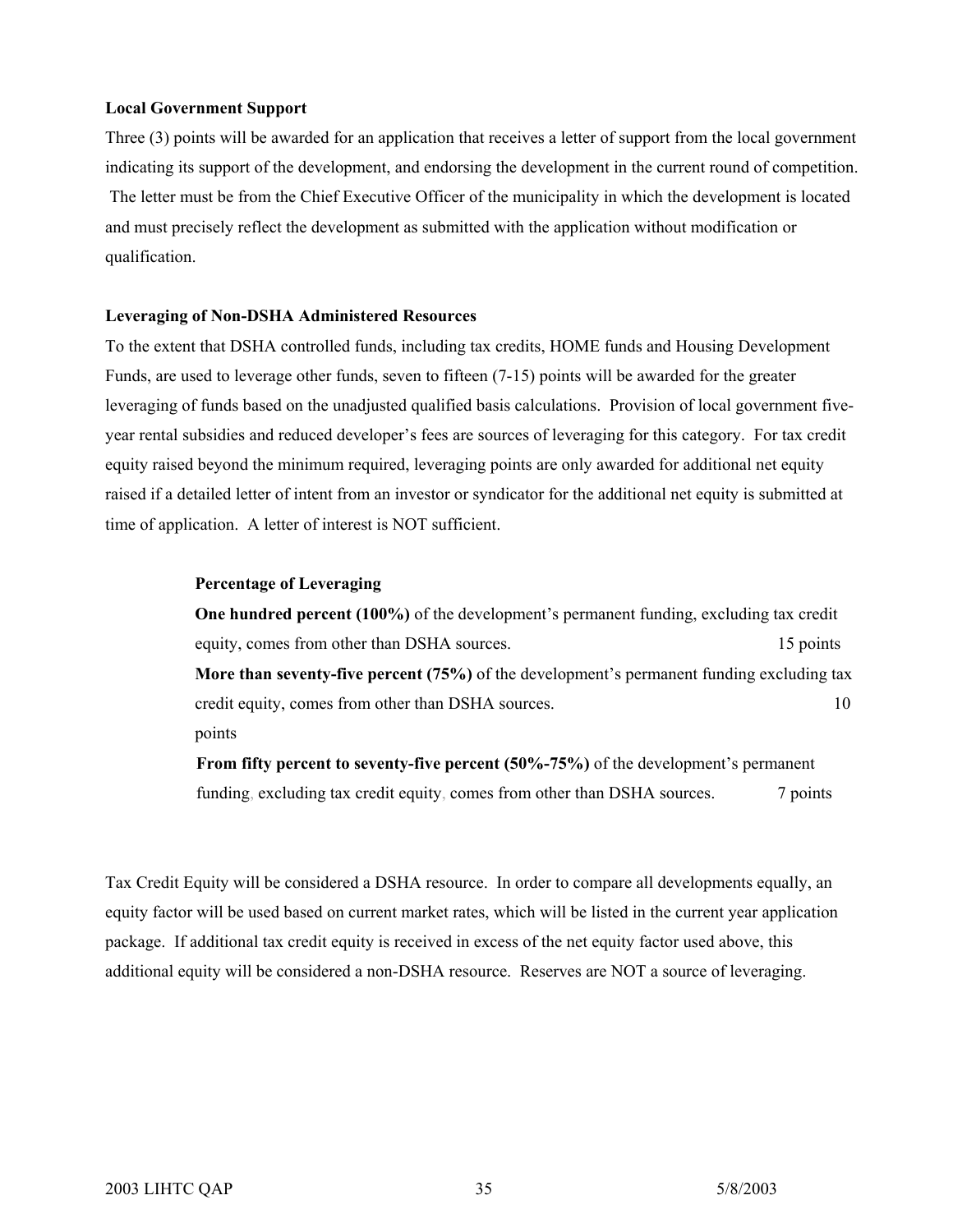#### **Conversion Housing**

Five (5) points will be awarded for Conversion Housing (see definitions).

*Or* 

Five (5) points will be awarded to developments that are utilizing Historic Tax Credits under Section 47 of the Internal Revenue Code of 1986 and/or State Historic Tax Credits. To qualify for these points, properties must already be on the National Historic Register at the time of application**.**  A development cannot be awarded points in both of these categories.

#### **Public Housing and Section 8 Waiting Lists**

One (1) point will be awarded for developments that are utilizing local public housing waiting lists and/or Section 8 existing waiting lists. The application must contain a letter from the appropriate agency in order to receive this point.

#### **Provision of Social Services**

The provision of social and support services is an integral part of any development to improve the quality of life of the residents of the development. Services must be affordable, appropriate, available and accessible to the development's tenants. One (1) point will be awarded for each service up to a maximum of three (3) points. Services should be actively linked to the residents and not simply provided to the community at large and must be provided on-site.

A Support Service Plan must be completed and submitted with the application. The plan should include the following:

- Qualifications of the social service organizations that will be utilized at the property, including their history, capacity and experience.
- A program description including the details and goals of the programs for the residents.
- Contracts or commitment letters from each social service provider must also be attached. Examples of services include but are not limited to:
	- Parenting programs Literacy programs Day care Job training Nutritional services Transportation Financial literacy and counseling

2003 LIHTC QAP 36 36 5/8/2003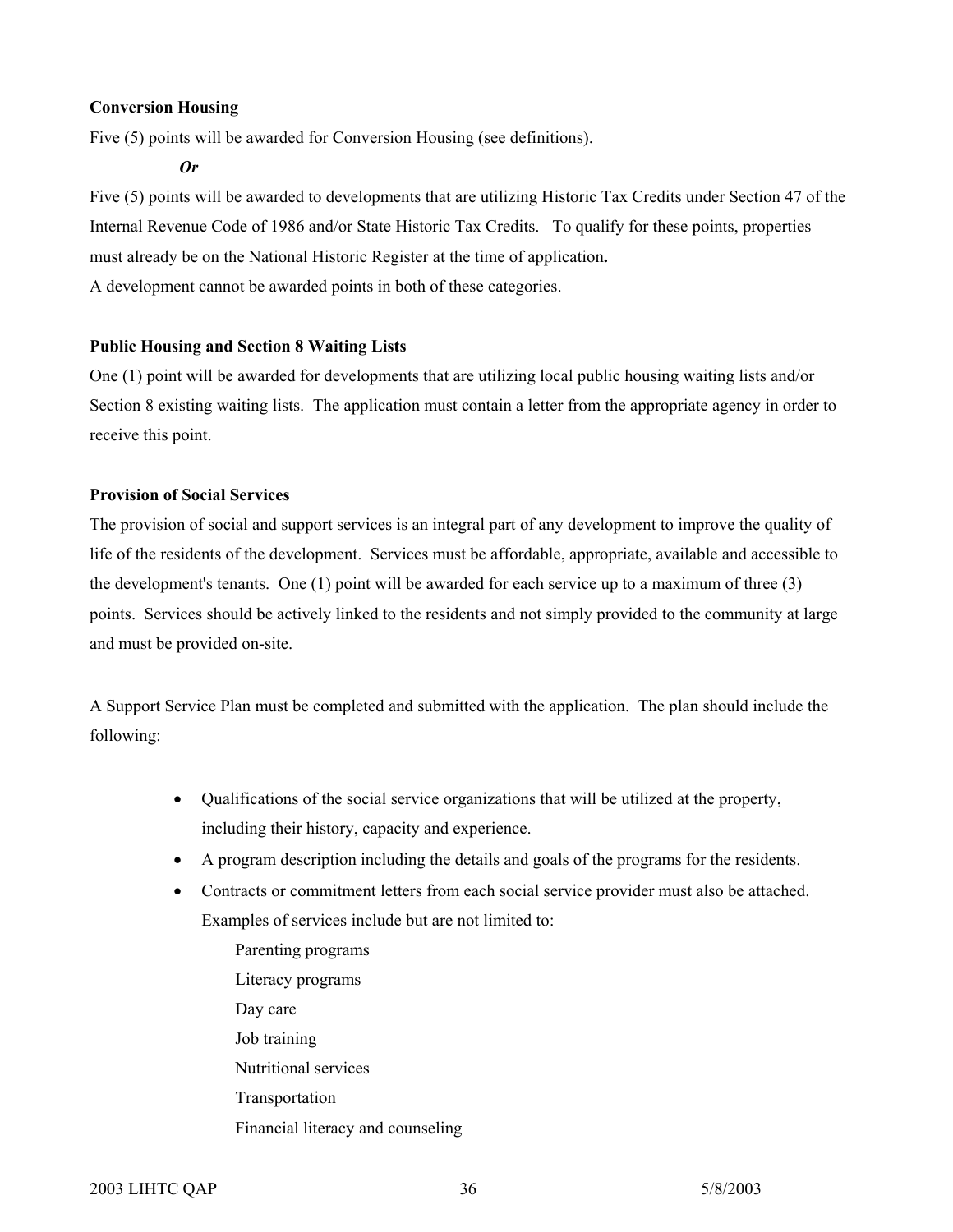#### **Site and Neighborhood Standards**

A. Two (2) points will be awarded if the development site is determined to be suitable for the proposed development without excessive (as determined by DSHA) geo-technical, environmental or utility infrastructure expenditures.

B. One (1) point will be awarded for each of the following factors up to a maximum of ten (10) points. Target Area -New Castle County: Pool One:

- 1. Walking distance to retail facilities (1/4 mile)
- 2. Area supports a large number of employment opportunities
- 3. Daycare facilities are near the site or near the employment centers, or specialized services near the site
- 4. Medical center within five miles
- 5. Bus line within walking distance
- 6. Adjacent to major road arteries
- 7. No other low income housing in immediate area (within 3 block area)
- 8. No market rate rental housing in immediate (within 3 block area)
- 9. Site located in economically mixed community as defined by Census Data
- 10. Site within residential area (not industrial)
- 11 Within one (1) mile of entertainment venues, i.e. movie theaters, restaurants, etc.
- 12. Close to or in a town center (within 1/4 mile)
- 13. Within walking distance to schools (family developments only)

#### **Development and Unit Amenities**

All units must meet Minimum Construction Standards established by DSHA. A maximum of five (5) points will be awarded to those developments that exceed the minimum standards. One (1) point will be awarded for each additional amenity provided up to five (5) points.

These include but are not limited to:

- On site community center
- Maintenance Building
- Designated Open Areas/Community Space
- Design features that are sensitive to minimizing energy consumption
- On site daycare (family developments only)
- On site senior care (elderly developments only)
- Eat-in kitchens
- Exterior storage closets
- Multiple facades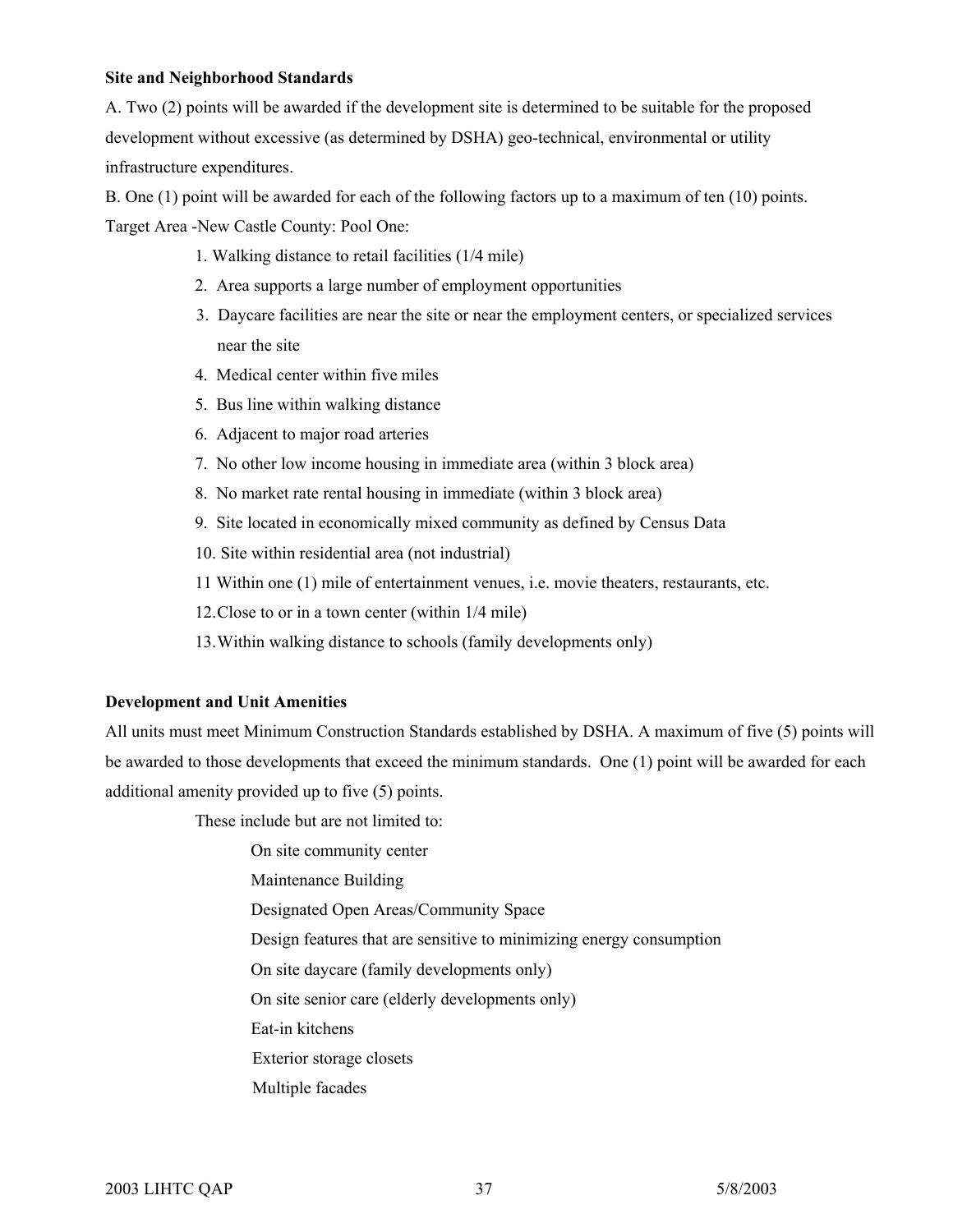Applicants are invited to propose amenities in addition to those listed and may, in DSHA's discretion, receive points for them.

#### **Community Revitalization Plan**

Two (2) points will be awarded if the development is clearly identified and is included in an approved Community Revitalization Plan. A certification from the municipality that the development is in the most recently approved Community Revitalization Plan must be submitted, citing page and number, which said page and number must be attached to the certification. See the form of certification included in the Attachments. Letters of support and/or resolutions will NOT be considered under this category.

#### **Qualified Census Tract**

Three (3) points will be awarded to developments that are located within a HUD identified Qualified Census Tract.

#### **Community Outreach**

Up to five (5) points will be awarded to developments in which the sponsor is actively involved in Community Outreach PRIOR to submitting its application, but in no event, later than April 30, 2003.

- Sponsor notifies community organizations, along with the appropriate elected officials within ¼ mile with a copy to the appropriate elected officials, by certified letter prior to application 2 points Sponsor holds community meetings/presentations prior to application 3 points
- (Copy of sign-in sheets, notices and correspondence must be submitted with application in order to receive points.)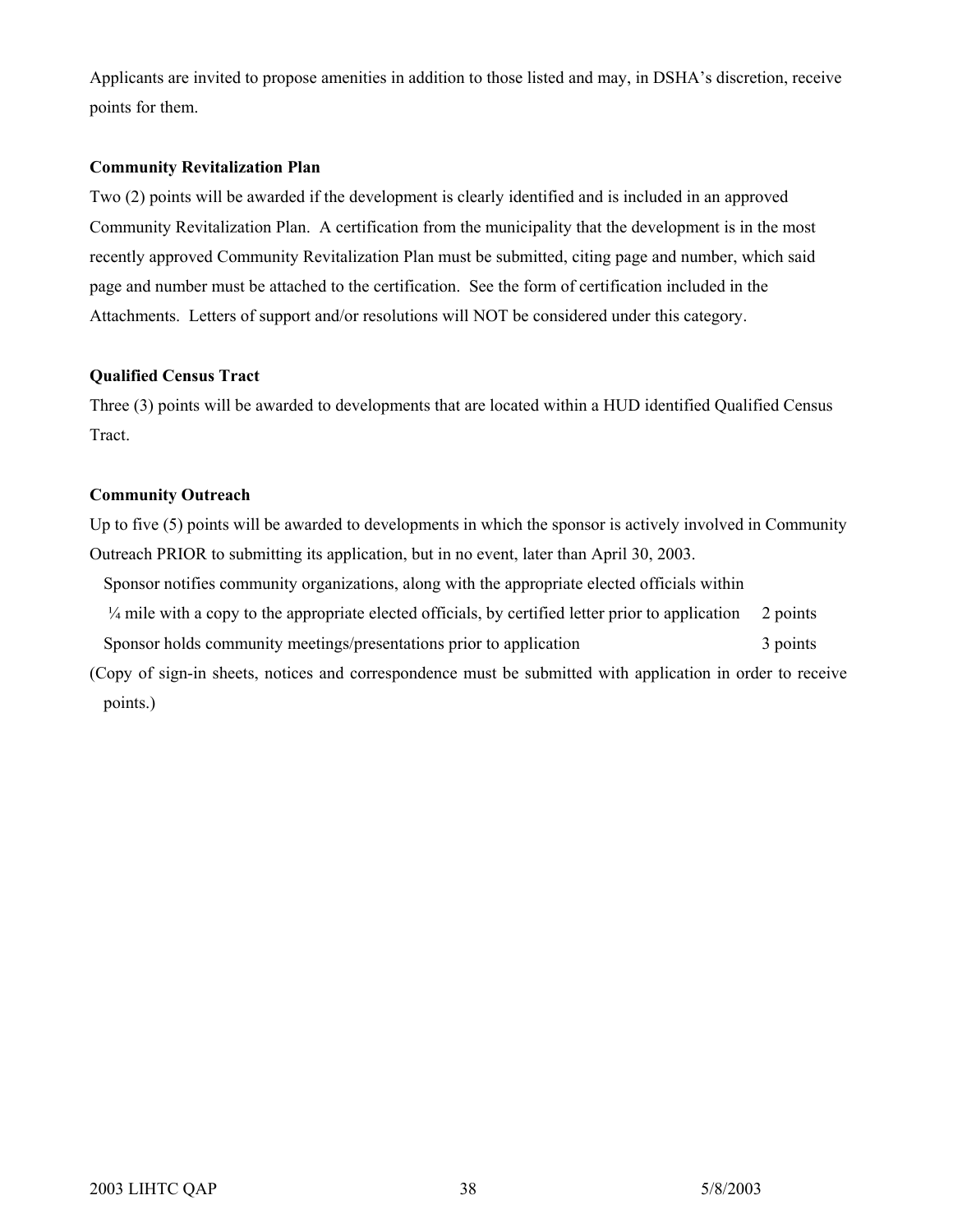#### **POINT SYSTEM FOR KENT AND SUSSEX COUNTY POOL**

All points are the same as above with the following exceptions:

#### **New Construction of Non-Age Restricted Family Units**

Five (5) points will be awarded in Kent & Sussex Counties to newly constructed developments that create new non-age restricted family units.

#### **Site and Neighborhood Standards for Kent and Sussex Counties**

One (1) point will be awarded for each of the following factors for a maximum of ten (10) points.

- 1. Within one mile of retail facilities
- 2. Access to employment opportunities within area
- 3. Daycare facilities are near the site or near the employment centers, or specialized services near the site
- 4. Medical center within fifteen miles
- 5. Public transportation within walking distance
- 6. Adjacent to major road arteries
- 7. No other low income housing in immediate area
- 8. No market rate rental housing in immediate area
- 9. Site located in economically mixed community as defined by Census Data
- 10. Site is predominantly residential
- 11. Within (10) miles of entertainment venues, i.e. movie theaters, restaurants, etc.
- 12. Close to or in a town center (within one mile)
- 13. Within walking distance to schools (family developments only)

#### **POINT SYSTEM FOR NON-PROFIT POOL:**

All points are the same as for above with the following exception:

#### **New Construction of Non-Age Restricted Family Units**

Five (5) points will be awarded in Kent & Sussex Counties to newly constructed developments that create new non-age restricted family units.

#### **Site and Neighborhood Standards**

Points will be calculated based on the location of the development (New Castle County or Kent and Sussex Counties).

#### 2003 LIHTC QAP 39 5/8/2003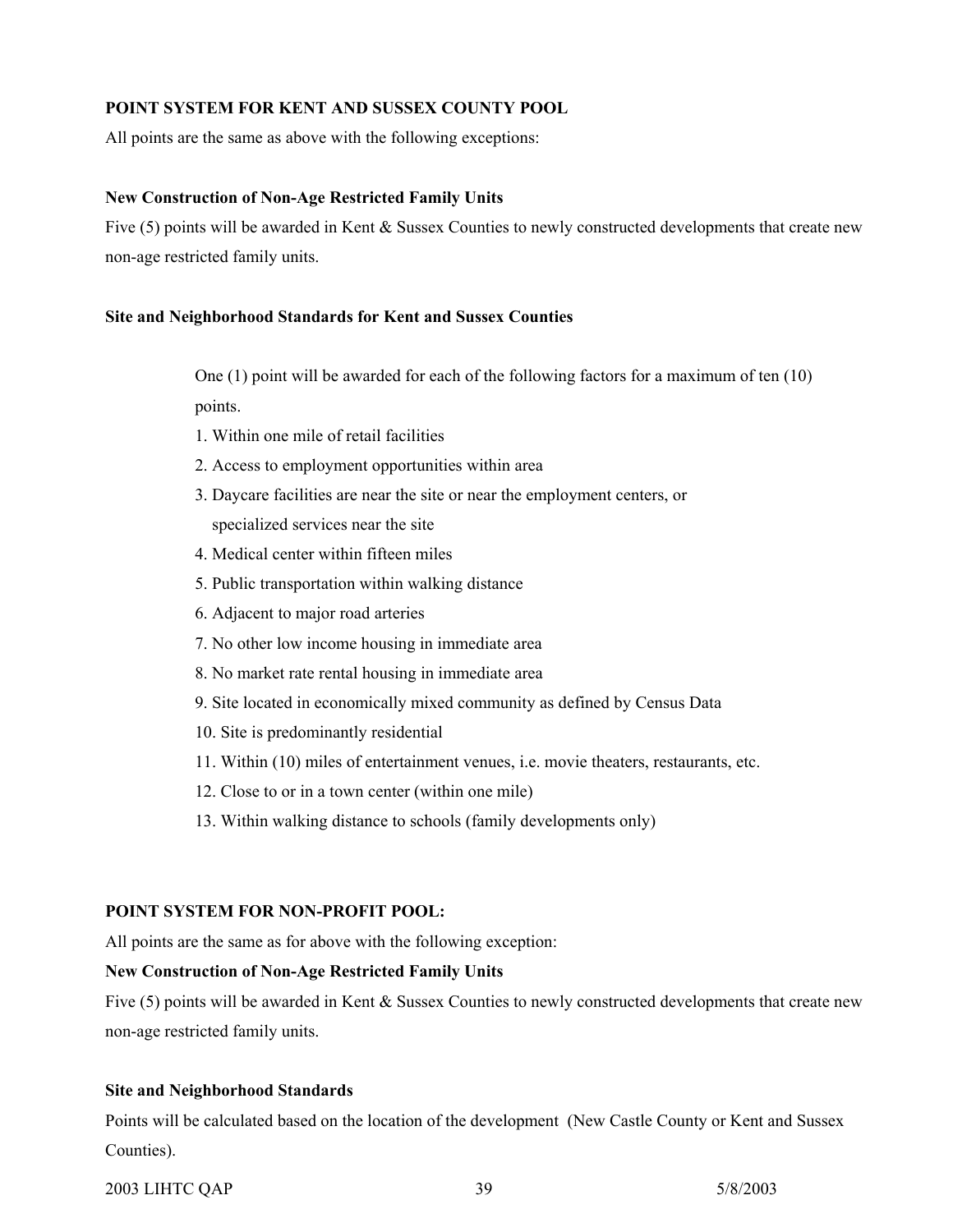### **POINT SYSTEM FOR PRESERVATION EXPIRATION POOL:**

All points are the same as above with the following exceptions:

#### **Site and Neighborhood Standards**

Points will be calculated based on the location of the development (New Castle County or Kent and Sussex Counties).

### **Conversion Housing**

No points will be awarded in this pool for conversion housing.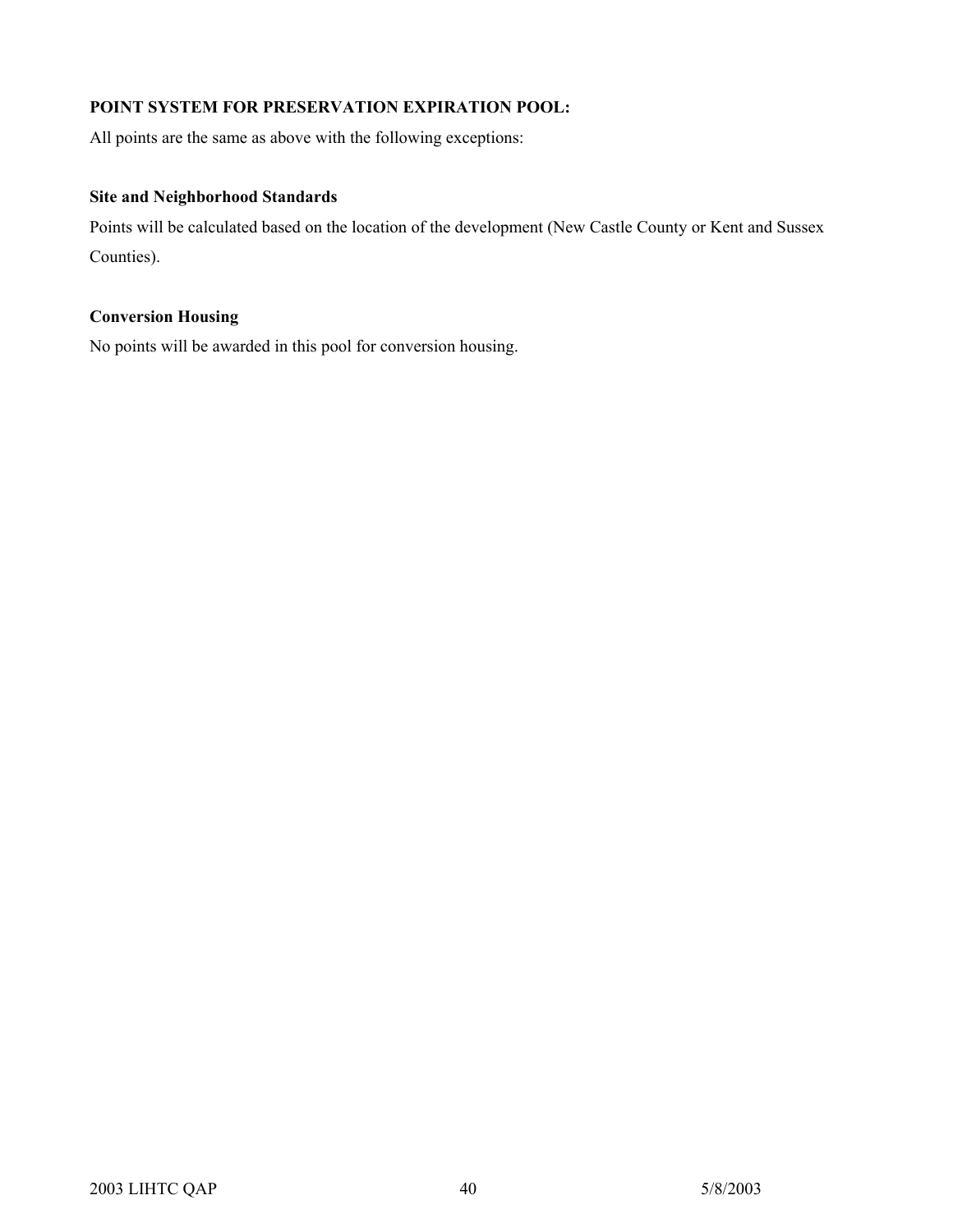#### **TIEBREAKERS**

Applications that meet the minimum threshold requirements shall receive points based on the point system for the particular pool in which they compete. In the event of a tie score, applications shall be ranked according to the tiebreaker system. Reservations shall be awarded to applications with the highest scores and to the applications that win the tiebreakers, with reservations first going to developments in the set-aside.

The following tiebreaker system shall be used to break ties between applications with the same score.

- a) If competing developments within a given pool have a tie score, a tax credit reservation shall be awarded to the application with the lowest amount of low-income housing tax credits (unadjusted for the 130 percent QCT or DDA bonus) per low-income bedroom.
- b) If there is still a tie score after the first tiebreaker, the tax credit reservation shall be awarded to the application with a lower total development cost per bedroom.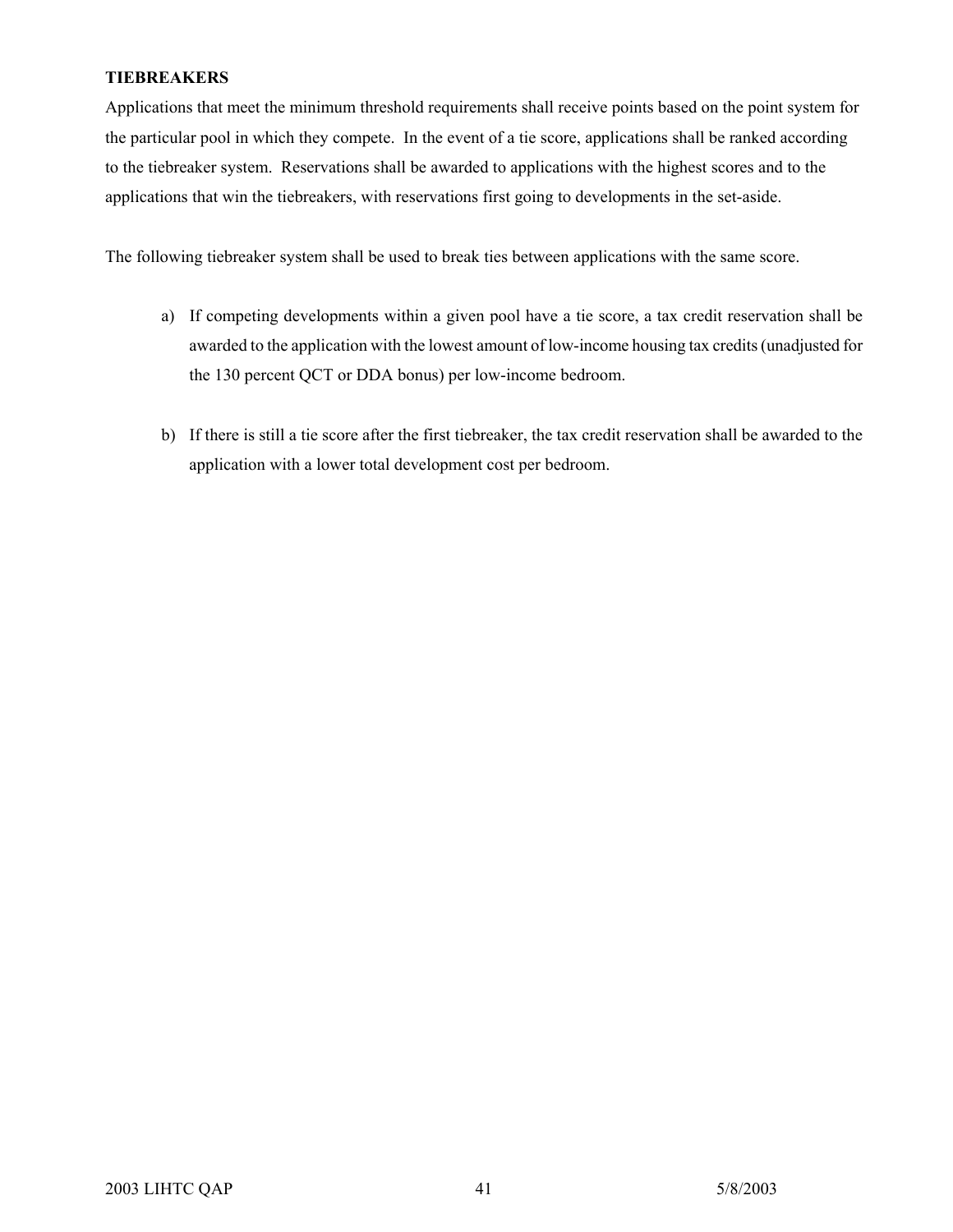#### **APPLICATION PROCESS**

An applicant may apply for Credits for the current year only. The deadline for submission of each cycle is disclosed on the cover page of the application package.

Applications must be submitted to the DELAWARE STATE HOUSING AUTHORITY, 18 The Green, Dover, Delaware 19901, **no later than 3:00 p.m. on May 30, 2003.** Late submissions will not be accepted. Two complete applications must be submitted, and an additional three completed applications must be submitted if applying for Housing Development Fund Loans. All applications must have original signatures.

Only complete application packages will be considered for an allocation of Low Income Housing Tax Credits. Incomplete packages will be returned to the applicant and the application will not be eligible to compete for tax credits in the current round.

The Application package contains all forms and instructions. The Application Checklist provides a complete list of attachments, which are to be appropriately labeled and submitted with the application forms. All documents are required, even if applicants have submitted similar documents to DSHA in the past (i.e. financial statements). Exhibits and questions that do not pertain to a particular development should be noted as such. If additional space is required on the questionnaires, provide supplements that are labeled in sequence and indicate the questions to which they reference.

The applicant must complete all applicable questions and supply all documents that are requested in the application package. All questions seeking clarification or interpretation of the Qualification Allocation Plan must be submitted in writing to DSHA for clarification prior to application submission no later than fifteen (15) days prior to the submission deadline date.

No application for credits will be accepted for any building or property that has previously claimed credits and is still subject to the compliance period for such credits after the year such building is placed in service. This also includes all developments which tax-exempt bonds of DSHA or an issuer other than DSHA, have been issued that are still subject to the compliance period.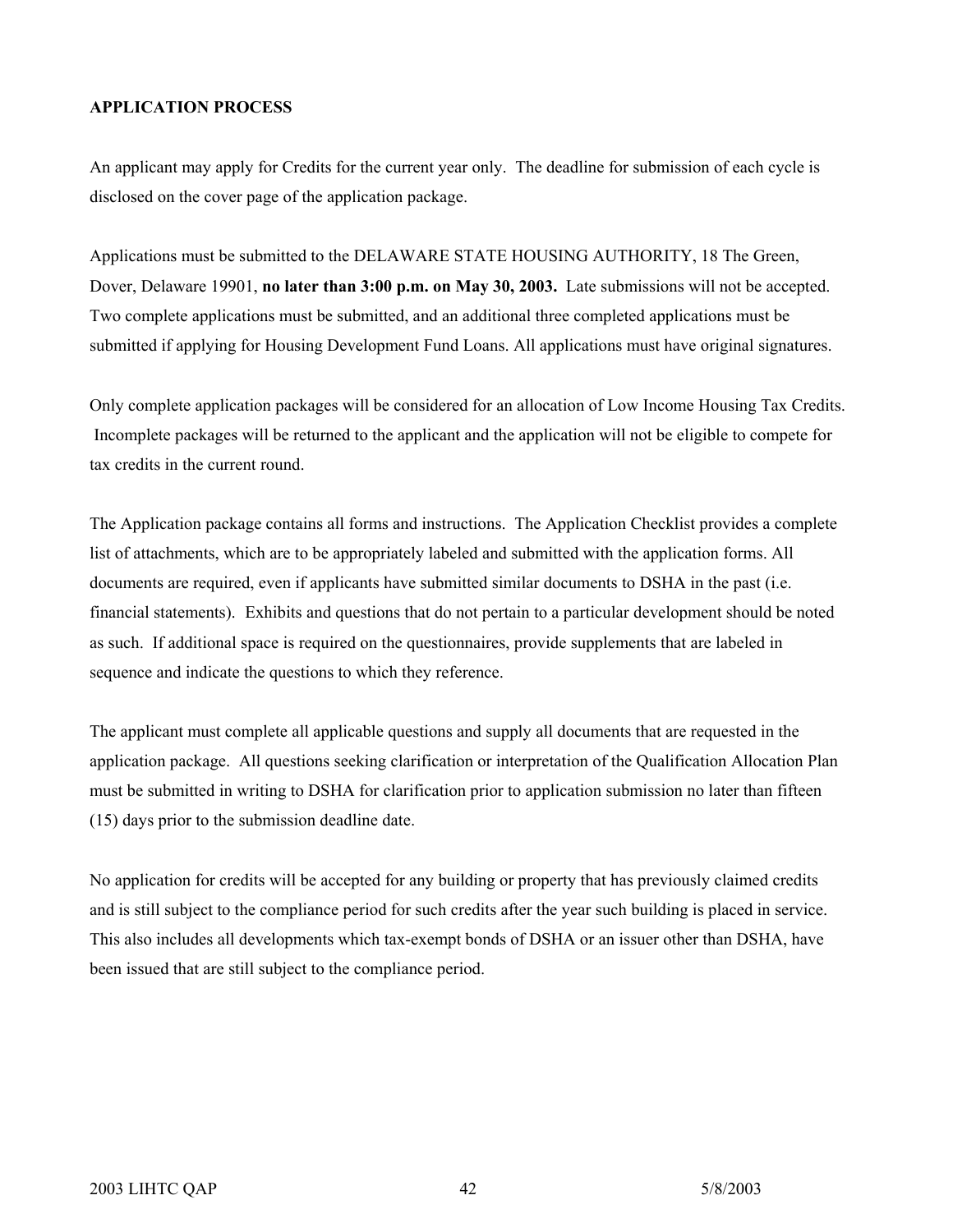#### **THE DELAWARE FREEDOM OF INFORMATION ACT**

By submitting this Application, the applicant acknowledges and agrees that the entire Application, including but not limited to the market study, shall be deemed a "public record" for the purposes of the Delaware Freedom of Information Act ("FOIA"), codified at 29 Del. C. § 10001-10005. By submitting this Application, the applicant further acknowledges and agrees that the entire Application is subject to public examination and copying pursuant to FOIA and any privacy rights otherwise applicable are hereby waived.

The Application should be comprehensive in addressing all information necessary for a responsible funding decision. However, DSHA reserves the right to request additional information during the review process should it be deemed necessary. Any such information requested and/or provided, shall be considered part of the Application and shall be subject to the above acknowledgments, agreements and waivers. Notwithstanding the above, any information obtained from the IRS is not subject to FOIA and will not otherwise be disclosed by DSHA pursuant to a Memorandum of Understanding between DSHA and the IRS.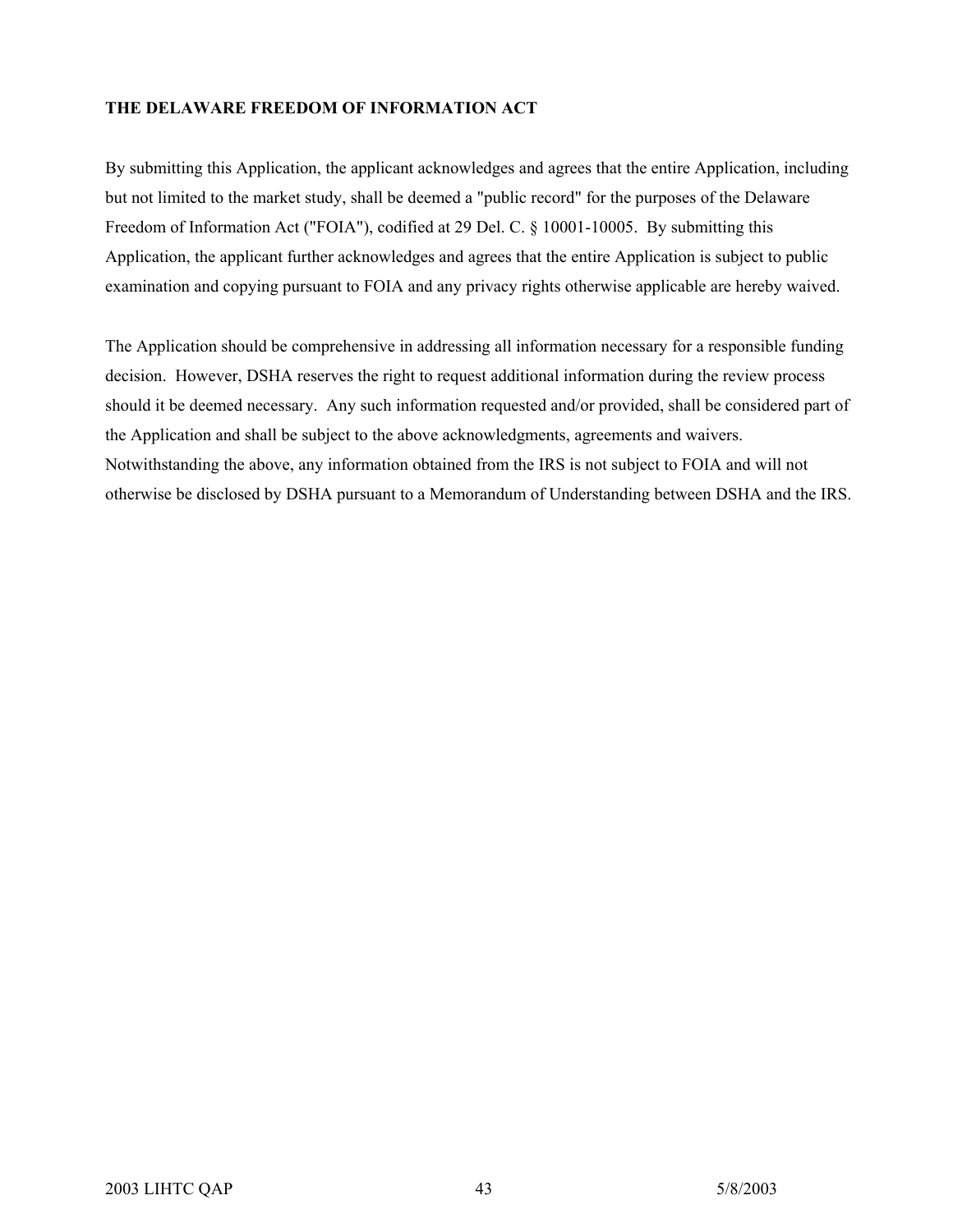#### **REVIEW AND SELECTION PROCESS**

Only developments that meet all federal and state program requirements and meet minimum threshold requirements will be reviewed for Credits.

DSHA will notify, via certified mail, the chief executive officer having jurisdiction over the location of any application meeting the minimum threshold eligibility requirements. DSHA will also notify, via certified mail, all neighborhood associations, civic groups and community organizations within 1/4 mile of any application meeting the minimum threshold eligibility requirements, provided such neighborhood associations, civic groups, and community organizations are designated on DSHA's list of neighborhood associations, civic groups, and community organizations. Such notices will indicate that the applicant has met the minimum threshold requirements under the Plan and generally explain the process for reviewing applications for the possible awarding of tax credits.

DSHA will score the developments strictly in accordance with the Qualified Allocation Plan. Prior to making allocations in accordance with rankings pursuant to the QAP for the current year, DSHA shall allocate Credits to developments which (i) received Forward Reservations of Credits in previous years and (ii) in the determination of DSHA, have met any conditions to such Forward Reservations and are ready to receive an allocation of Credits.

In accordance with federal requirements, a determination that the Credits allocated to a development do not exceed the amount DSHA finds necessary for the financial feasibility of the development and its viability as a qualified low-income housing development will be made again at the time of allocation and at the time the development is placed in service.

A development cannot be allocated Credits in an amount that exceeds the amount necessary to make the development feasible. Therefore, the amount of Credit allocated to the development may change from initial Credit reservation. The final Credit allocation will take place at the time the development is placed in service and DSHA has received cost certification by the owner (mortgagor) and the general contractor of the development. A cost certification guide will be provided by DSHA for use by the developer in submitting all information. The cost certification for the development must include all sources and uses of funds including all syndication fees.

Based on the rankings, threshold eligibility review, and needs analysis, DSHA shall make reservation award recommendations to the Director of Delaware State Housing Authority. The Director shall review the rankings, eligibility and tiebreaker decisions. DSHA decisions are final.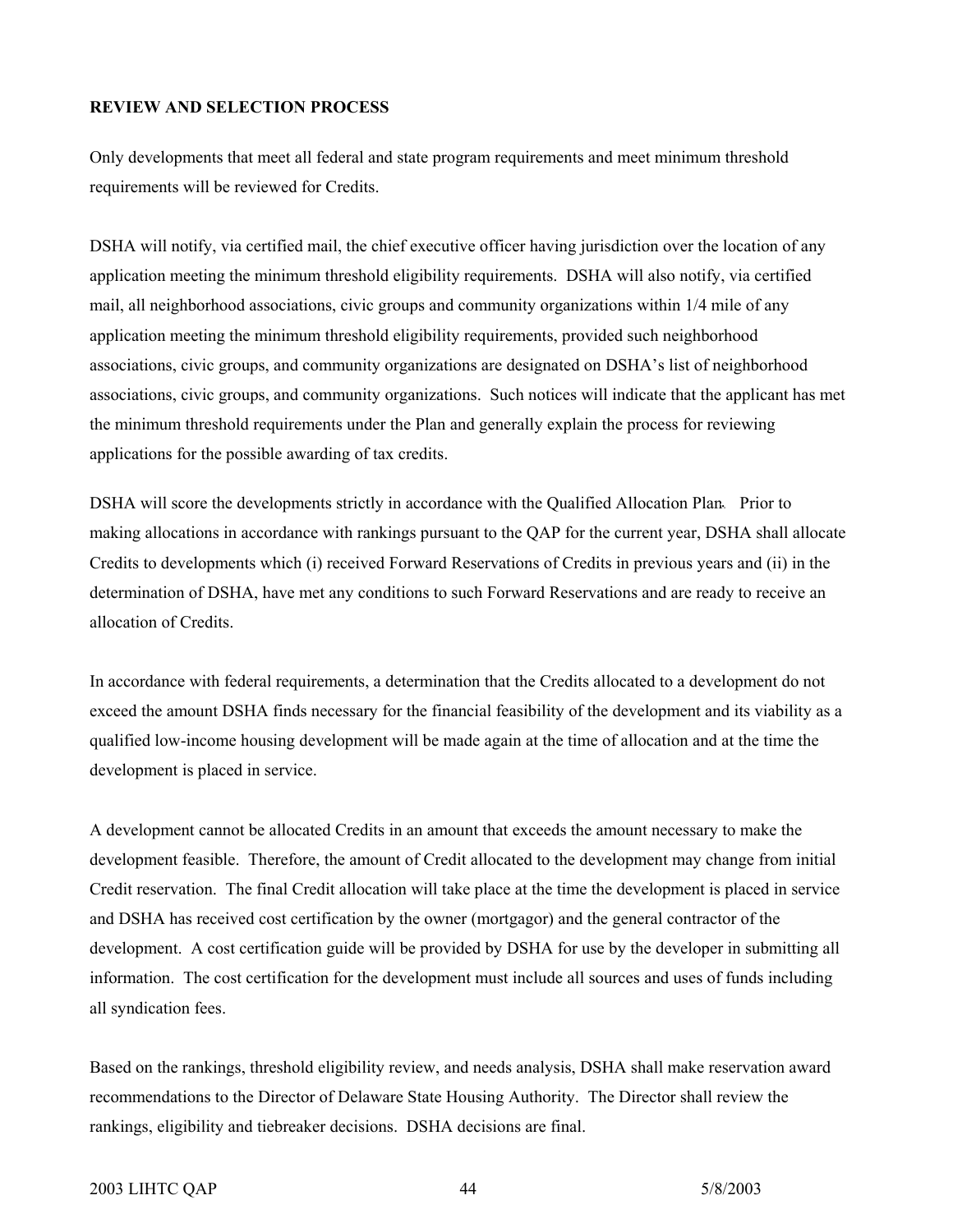Within 90 days of application deadline and submission, DSHA will notify sponsors in writing whether or not they received a reservation and the basis of the decision. The reservation letter will enumerate the maximum amount of Credit available to the development as well as the conditions that will be required for the final allocation of Credits.

Federal law requires developments receiving an allocation made prior to the year in which the building is placed in service to (1) have more than 10% of the reasonably anticipated costs of the development incurred by the later of (i) the end of the calendar year in which the allocation is made or (ii) six months from the date of the allocation; and (2) be placed in service by the end of the second calendar year following the year of allocation.

If a building receives an allocation in the second half of the calendar year, DSHA will follow IRS requirements, to satisfy the 10% expenditure requirement.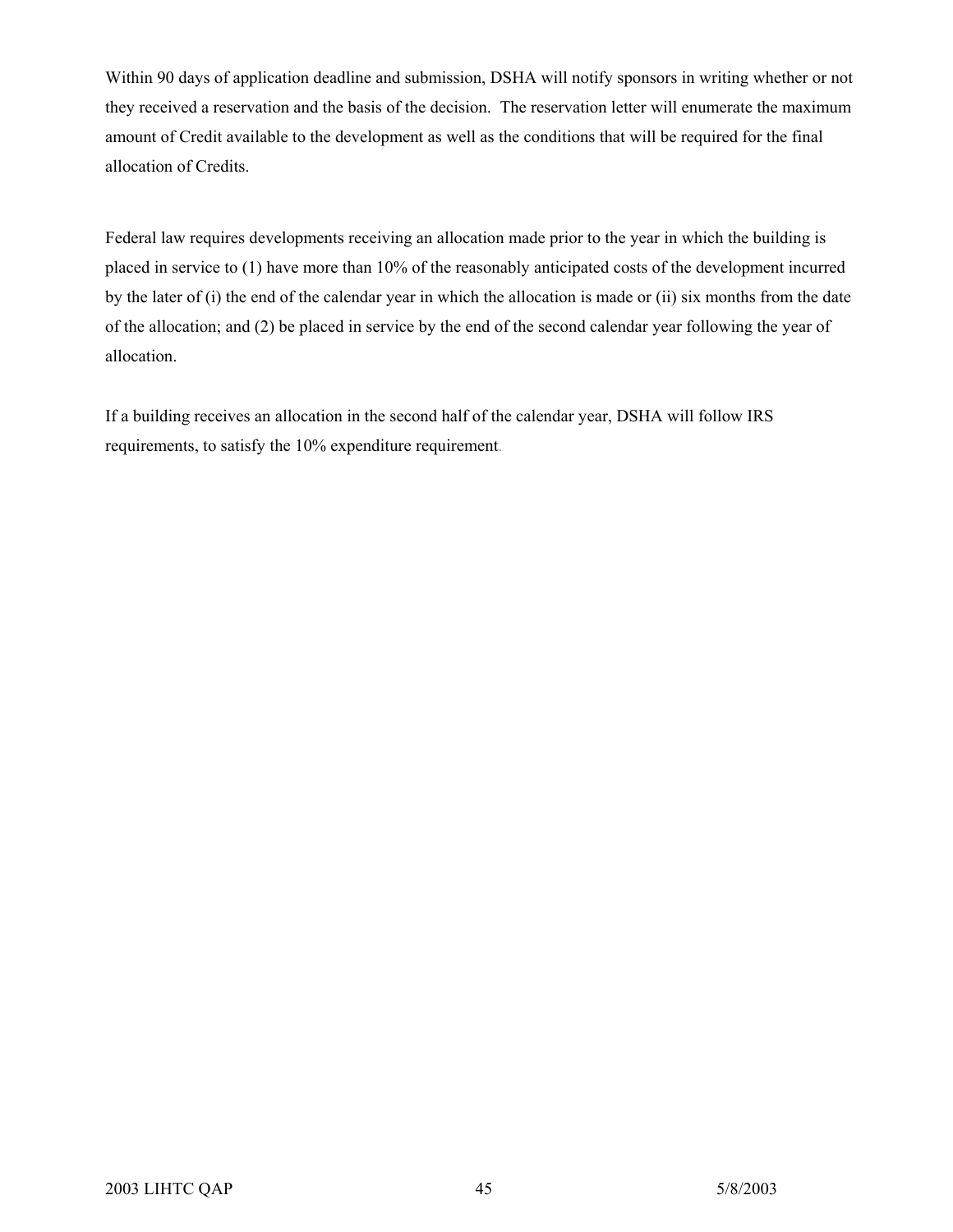#### **FORWARD RESERVATIONS**

DSHA reserves the right, at its sole discretion, to reserve a portion of its Credits for a year subsequent to the current year to a highly ranked development that received only partial funding in the current year due solely to limited Credit availability. DSHA's determination to reserve will be based on the amount of Credits needed to demonstrate financial workability, readiness to proceed and other considerations deemed appropriate. The amount actually allocated in the subsequent year may be less than the amount reserved depending on DSHA's determination regarding the financial feasibility of the development. DSHA shall only make forward commitments from the following year's allocation and not in an amount greater than the balance of the credits available in the current year, after the highest ranked projects have received their full compliments of credits. DSHA's Housing Director reserves the right to amend the Forward Reservations requirements at her sole discretion.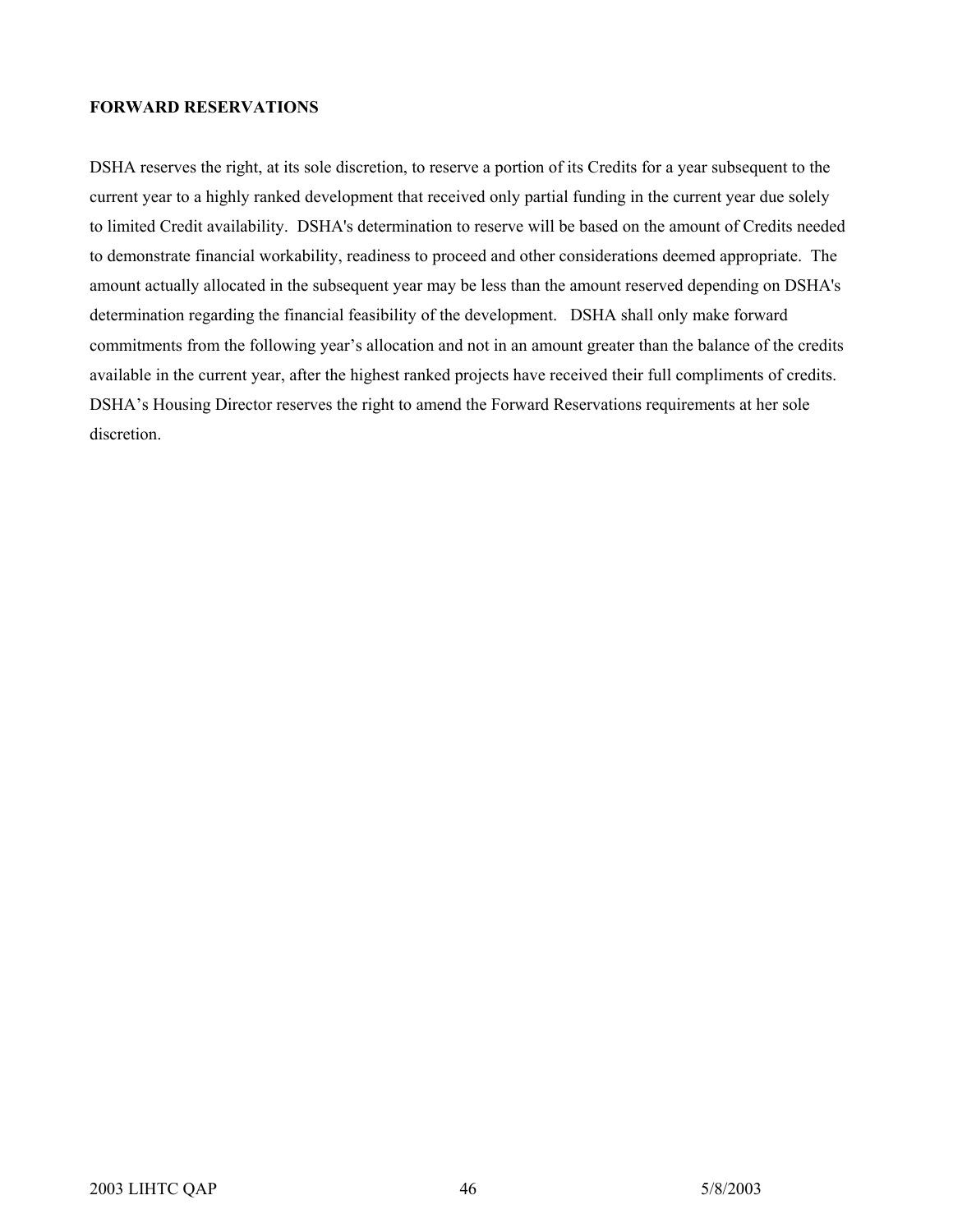#### **PLACED-IN-SERVICE DATE**

All developments receiving a reservation of Credits must be placed in service either by November 1st of the year in which they receive Credits or have incurred more than 10% of eligible development costs by that date to be eligible for an allocation carryover of Credits pursuant to Section  $42(h)(1)(E)$  of the Code. Owners must provide a written certification to DSHA from a certified public accountant that the owner has incurred by the close of the calendar year of the allocation, expenditures for more than 10% of the reasonably expected basis of the development. Developments not adhering to this procedure or not meeting the above criteria will be subject to having their Credit reservation revoked.

To qualify for an Allocation Carryover Agreement, owners must provide proof of ownership of the property by certifying in writing, under penalty of perjury, that they own the property and attach either a copy of the recorded deed or the owner's title insurance policy. If a copy of the recorded deed is not available in time, the owner may provide a copy of the settlement statement evidencing purchase of the site(s) along with a copy of the executed deed(s) and recorder's receipt.

At the time the Allocation Carryover Agreement is executed, the owner must elect whether the pursuant to Section  $42(b)(2)(A)(ii)(I)$  of the Code, to fix the applicable Credit percentage for each building in the development as the percentage prescribed by the Secretary of the Treasury for the month of the Carryover Agreement. The owner may request that DSHA assign portions of the allocation to individual buildings upon execution of the Agreement or request that DSHA assign portions of the allocation to specific buildings within the development no later than the close of the calendar year in which the buildings are placed in service.

#### **Non-Compliance with Placed-In-Service Date-Forward Reservations**

- 1. DSHA, within its sole discretion, reserves the right, based upon written documentation submitted by the sponsor, to make a determination that the failure to place a development in service is due to circumstances beyond the sponsor's control.
- 2. Such written documentation must:
	- a) Be submitted in writing within thirty (30) days of such sponsor's knowledge of the delay, via certified mail to: DSHA, 18 The Green, Dover, DE 19901; and
	- b) State the name of the development, the name of the sponsor, and the deadline pursuant to the Code for placing the development in service; and
	- c) Provide an explanation, supported by appropriate evidence, of (i) the due diligence performed by the sponsor in attempting to meet the deadline, (ii) the specific circumstances causing the delay, (iii) the attempted remedial measures taken by the sponsor in order to mitigate the delay, and (iv) any other pertinent information.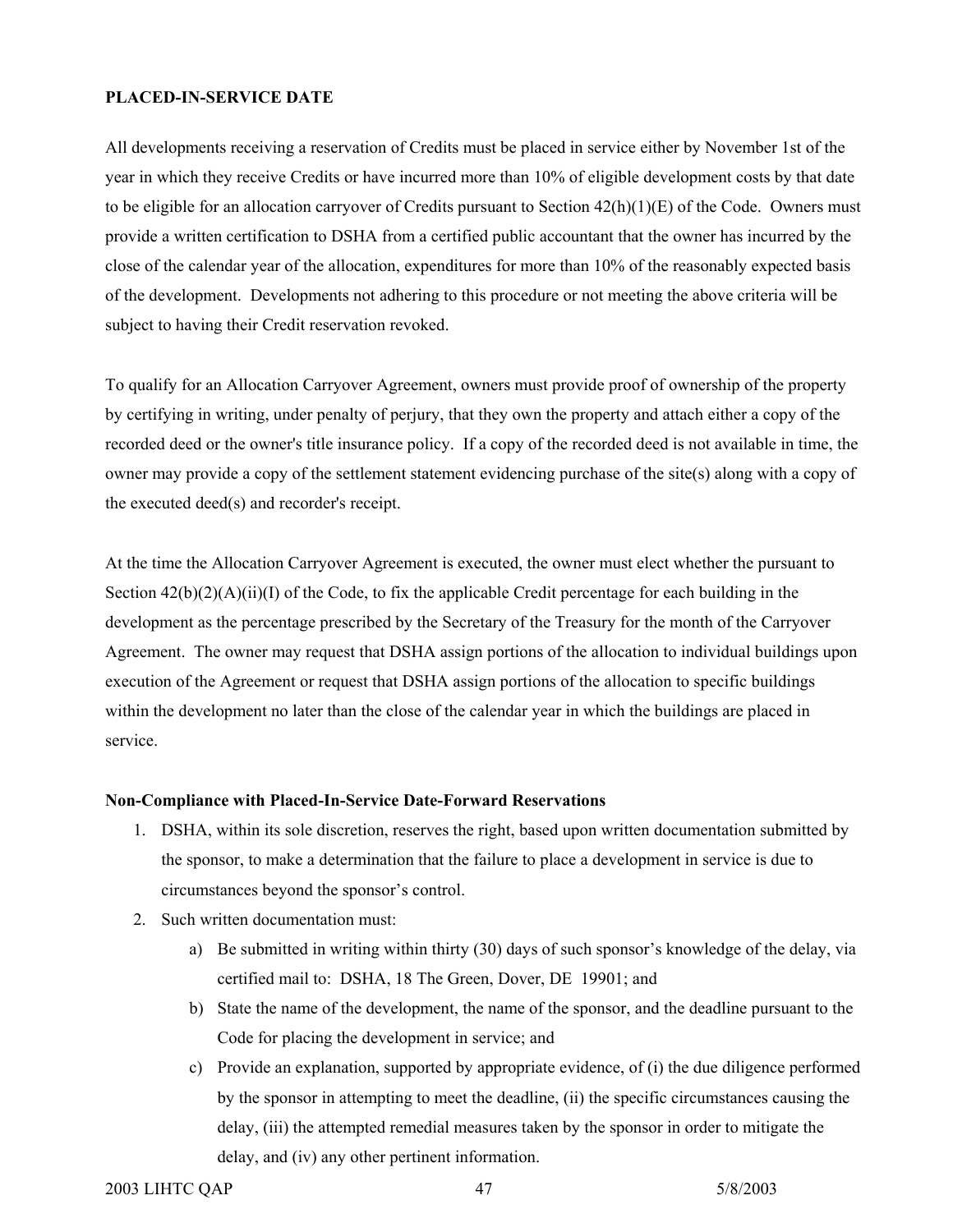- 3. Notwithstanding any other restrictions in the "Forward Reservations" section, or other sections of the QAP, upon such determination by DSHA that the circumstances, are in fact, beyond the sponsor's control, DSHA may allow the development, having previously been evaluated, reserved and/or allocated credits (but being unable to be placed in service within the applicable time limit), to return such credits without penalty imposed by DSHA and to be given a forward reservation in the allocation of the same amount of credits (as those returned to DSHA) within the next two calendar years after the return of the credits.
- 4. Any such priority will be conditioned upon:
	- a) A determination by DSHA that the development continues to be desirable in terms of meeting affordable housing needs;
	- b) The sponsor's early return of any previously allocated credits; and
	- c) Such other terms as are deemed appropriate under the circumstances by DSHA in its sole discretion.
- 5. Anything in the preceding section on Forward Reservations to the contrary notwithstanding, DSHA shall be authorized to make forward reservations of tax credit authority in order to encourage the sponsors of any such developments to return the credits within the year that it is determined that the sponsor will not be able to place the development in service, while awaiting the allocation from the next year.
- 6. The return of credits pursuant to this subsection will only be allowed one time and the development and sponsor must comply with the Qualified Allocation Plan (QAP) in effect at the time of the original allocation for which credits are being returned.

**Extended Use Agreement -** All applicants must agree to a minimum thirty-year low-income housing commitment for the development. The extended use agreement must reflect any additional compliance period committed to at time of application. The Declaration of Restrictive Covenants must be signed, recorded and returned to DSHA before the carryover allocation is awarded or the development is placed in service.

Also at such time, the Owner will need to determine if it will elect to fix the applicable Credit percentage for each building in the development as the percentage(s) prescribed by the Secretary of the Treasury for the month the Carryover Allocation Agreement is executed or, alternatively, use the applicable percentage for the month in which the particular building is placed in service.

DSHA reserves the right to require certain conditions to be met before making the final Credit allocation. These requirements will be itemized in the Reservation Letter. Should any of the requirements listed in this document not be met or the characteristics of the development be changed or modified at any time after receiving the Carryover Allocation Agreement, the owner agrees DSHA shall have the right to cancel the Credit allocation and the owner shall acknowledge the return in full the Credit allocation to DSHA.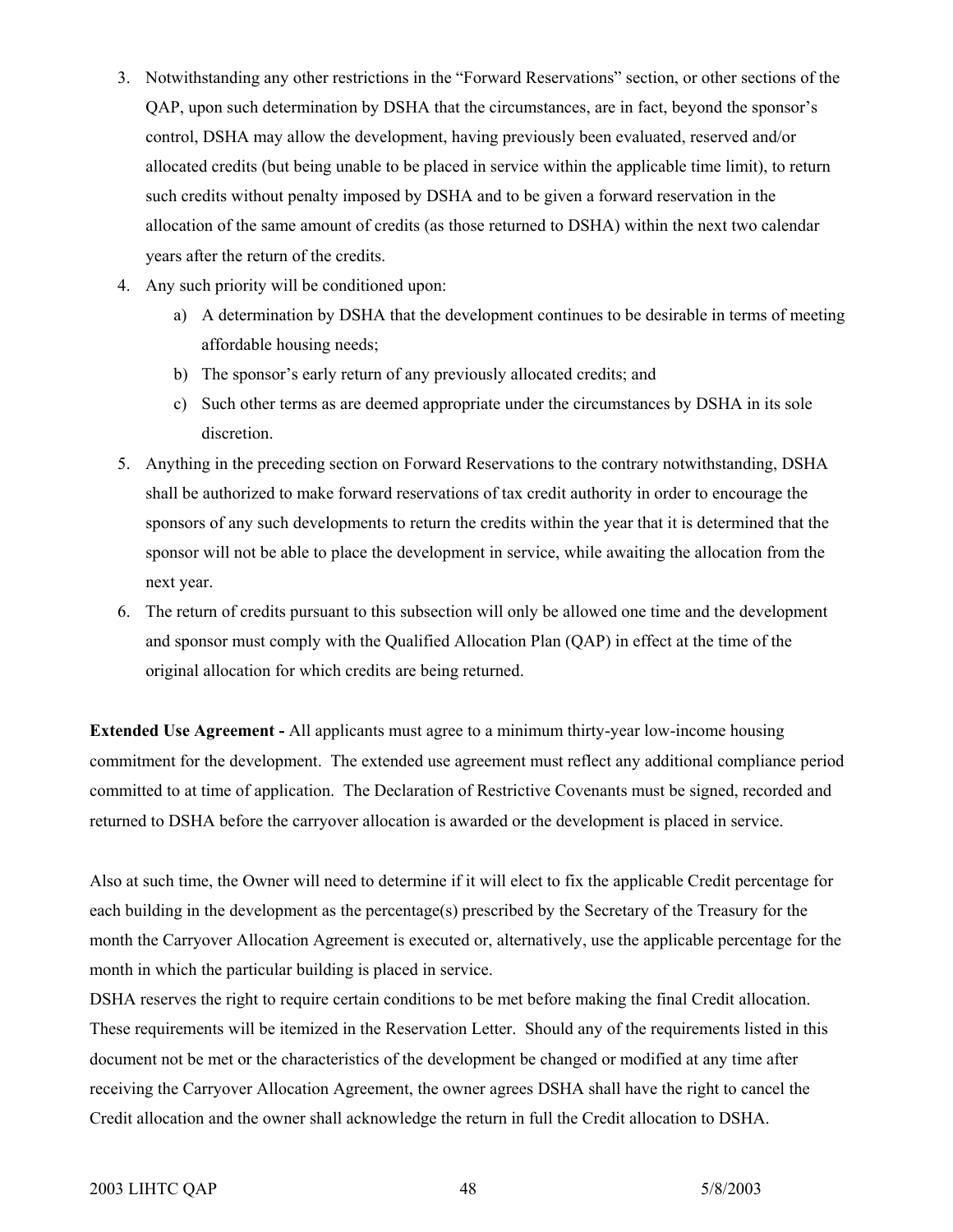DSHA is not making any representation or warranty that the amount of Credit allocated is sufficient to make a development feasible or viable or that the development has complied or will comply with any particular requirement of the IRC.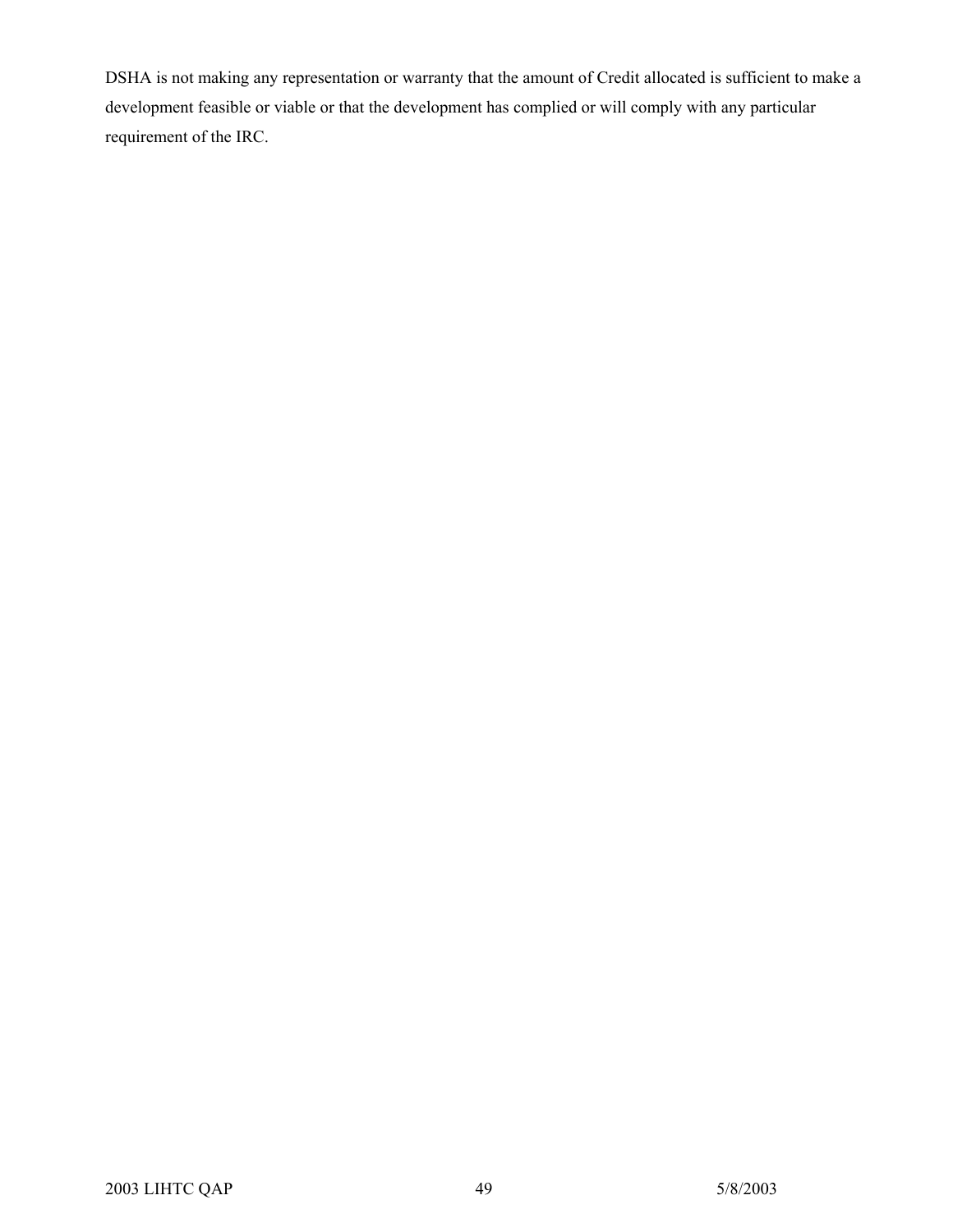#### **COMPLIANCE MONITORING PROCEDURE**

DSHA has implemented monitoring regulations for the LIHTC program as required by the IRS. DSHA will monitor all LIHTC projects for compliance with 1) minimum low-income set aside requirements, 2) rent limitations, 3) tenant income requirements, 4) record keeping requirements, and 5) annual project certification requirements.

DSHA will perform annual on-site inspections of at least twenty percent (20%) of all LIHTC developments, including RHS Section 515 and tax-exempt bond financed properties.

DSHA will conduct on-site inspections of all the buildings in the development by the end of the second calendar year following the year the last building in the development is placed in service and, for at least 20% of the development's low-income housing units, inspect the low-income certification, the documentation the owner has received to support that certification, and the rent record for the tenants in those units.

In addition, at least once every three years, DSHA will conduct on-site inspections of all the buildings in each low-income housing developments and, for at least 20% of the development's low-income units, inspect the units, the low-income certifications, the documentation the owner has received to support the certifications, and the rent record for the tenants in those units. DSHA will determine which low-income housing developments will be reviewed in a particular year and which tenants' records are to be inspected.

DSHA will request an owner of a low-income housing development not selected for the review procedure in a particular year to submit to DSHA for compliance review and annual compliance report, which will include but is not limited to, copies of the annual income certifications, the documentation such owner has received to support those certifications and the rent record for each low-income tenant of the low-income units in their development.

All low-income housing developments may be subject to review at any time during the compliance period.

DSHA has the right to perform an on-site inspection of any low-income housing development through the end of the compliance period of the development. Each owner of a development receiving credits must permit the performance of DSHA inspections. The owner of a low-income housing development should notify DSHA when the development is placed in service. DSHA reserves the right to inspect the property prior to issuing IRS Form 8609 to verify that the development conforms to the representations made in the Application.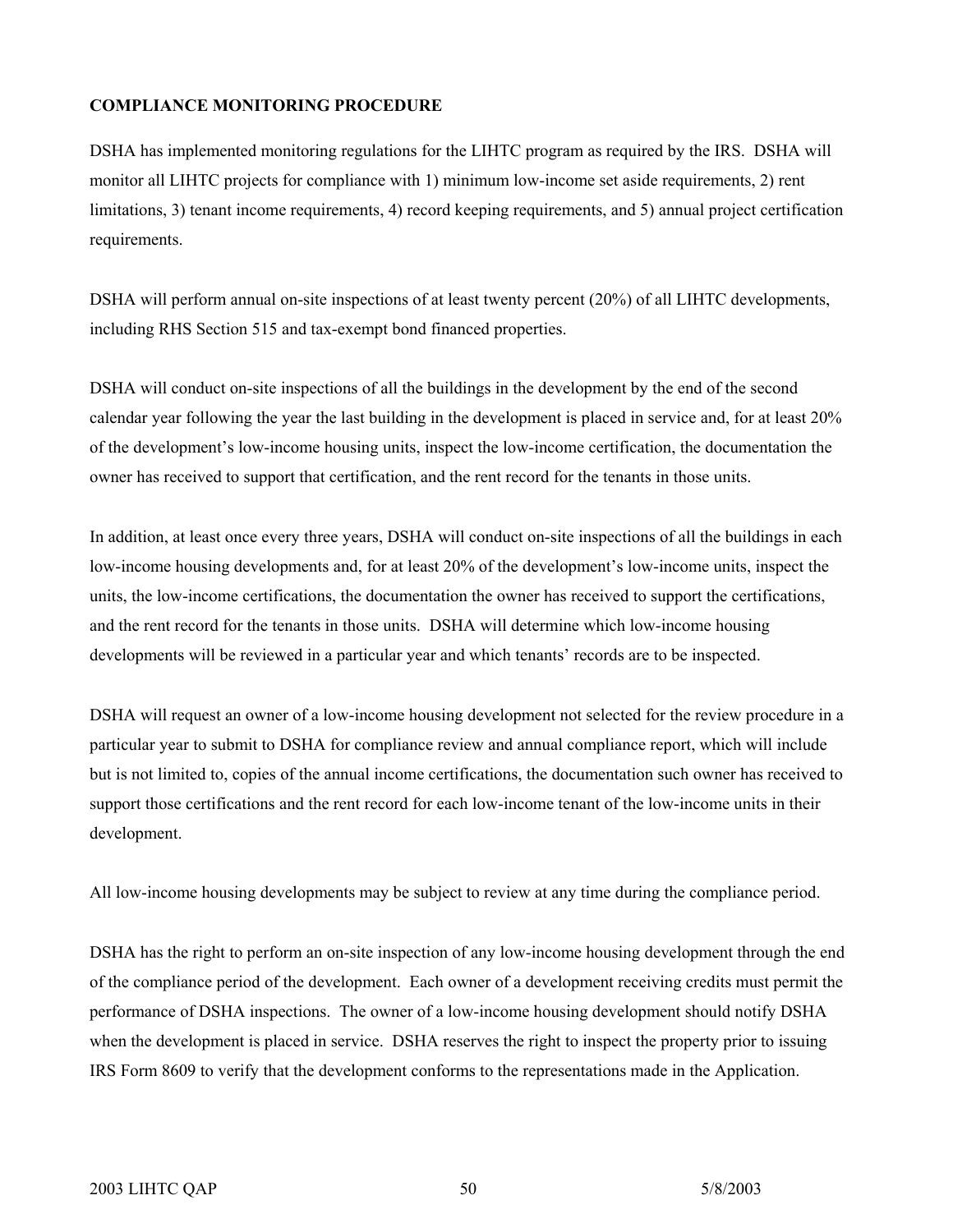These regulations are effective as of January 1, 1992, however, if DSHA becomes aware of noncompliance that occurred before that date, DSHA is required to notify the IRS of noncompliance. These regulations are subject to change at any time to comply with Federal regulations.

#### Minimum Low Income Set Aside

The minimum criteria for low-income set-asides are as follows:

- A) Twenty percent (20%) of the residential units in a project shall be both rent-restricted and occupied by individuals whose income is fifty percent (50%) or less of the area median gross income, or
- B) Forty percent (40%) of the residential units in a project shall be both rent-restricted and occupied by individuals whose income is sixty percent (60%) or less of the area median gross income.

The owner may select either (A) or (B) as a minimum set-aside or a greater percentage, up to one hundred percent. The election is made at the time of application and must be maintained throughout the compliance and extended use periods.

## **For properties that receive HOME funds, at least forty percent (40%) of the units in a building must be occupied by households at or below fifty percent (50%) of the median income limit.**

#### Rent Limitations

LIHTC units are rent-restricted. The maximum rent that can be charged for a low-income unit cannot exceed thirty percent (30%) of the imputed income limitation applicable to such unit (See - Rent Limits By Number of Bedrooms chart).

#### Income Requirement

The maximum income requirement is fifty percent (50%) or less of the county gross median income based on family size or sixty percent (60%) or less of the county gross median income based on family size. The owner elects the income limit percentage to be used at the time of application. The allowable incomes based on family size can be found in the Income Limits chart. The owner must keep on file verification of the tenant's income.

The owner must retain on file DSHA's Annual Tenant Income Certification Form, documentation/ verification to support all income sources, and a copy of the lease for each unit of the project. The form includes the following information:

- a) Tenant name, social security identification numbers
- b) Family dependents and ages

#### 2003 LIHTC QAP 5/8/2003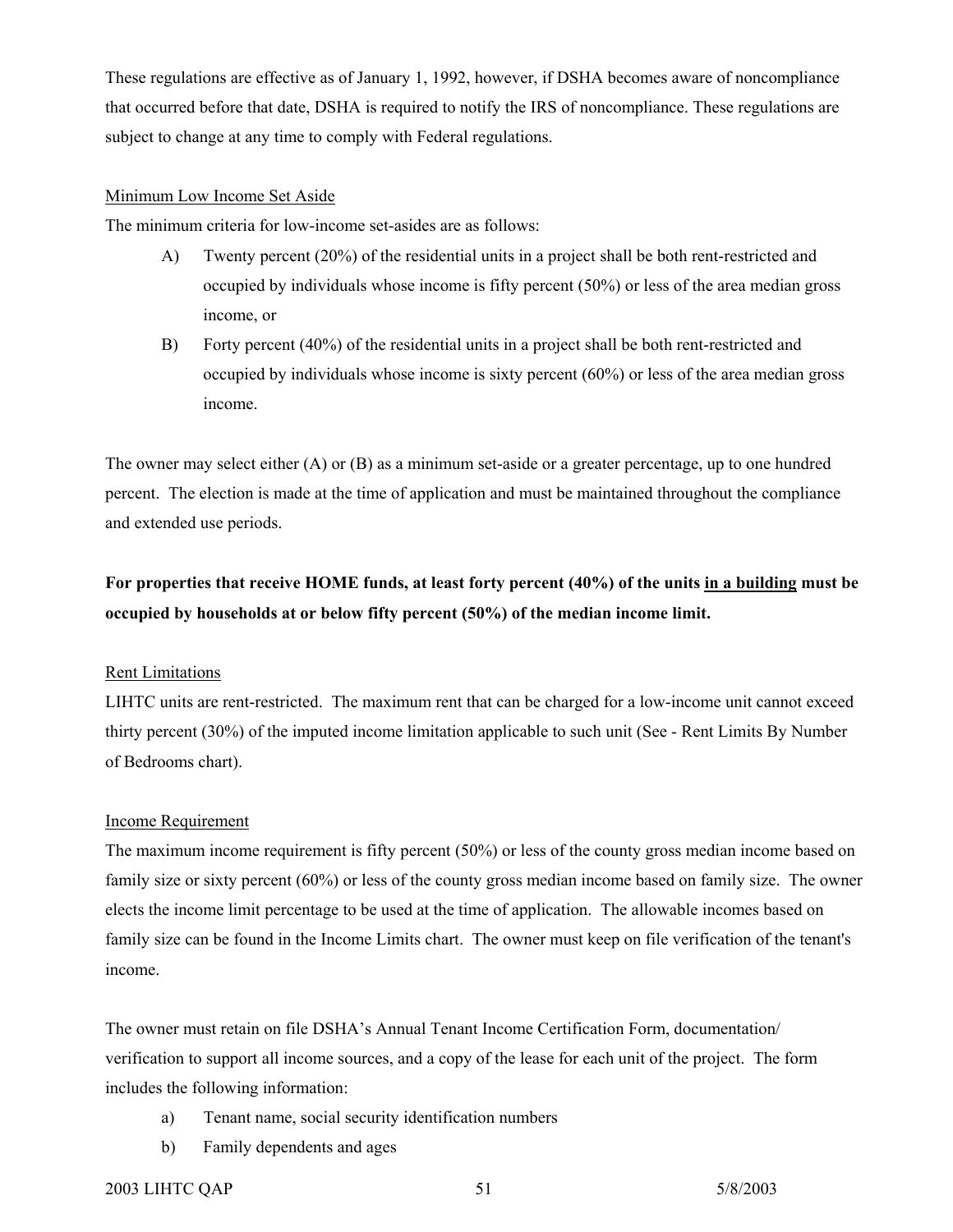- c) Gross income and asset information
- d) Sources of income
- e) Full-time student status

The form must be signed by the tenant and accepted by the owner. By signing this document, the tenant is certifying that the information is true and correct. DSHA reserves the right to request this information at any time throughout the compliance or extended use period, whichever is longer. Please see DSHA's Compliance Monitoring Manual for proper documentation and certification procedures.

#### Record keeping Requirements

As required by the IRS, all LIHTC projects must maintain and have available for inspection the following information on each building in the project for each year in the compliance period:

- a) The total number of residential rental units in the building (including the number of bedrooms and the size, in square feet, of each residential rental unit);
- b) The percentage of residential rental units in the building that are low-income units;
- c) The rent charged on each residential rental unit in the building (including the source and amount of any utility allowance calculations);
- d) The low-income unit vacancies in the building(s) and information that shows when and to whom the next available unit(s) was rented;
- e) The number of occupants in each low-income unit;
- f) The annual income certification of each low-income tenant per unit;
- g) Documentation to support each low-income tenant's income certification;
- h) The eligible basis and qualified basis of the building(s) at the end of the first year of the Credit period, IRS Form #8609 and all attachments;
- i) A list of all tenants of the building(s) at initial rent-up which includes the following: name of occupant, number of persons, and annual income;
- j) The character and use of the non-residential portion(s) of the building included in the building's eligible basis under Section  $42(d)$  (e.g., tenant facilities that are available on a comparable basis to all tenants and for which no separate fee is charged for use of the facilities, or facilities reasonably required by the project).
- k) Documentation that the owner has not refused to lease a unit in the project to an applicant because the applicant holds a voucher or certificate of eligibility under Section 8 of the United States Housing Act of 1937;
- l) Documentation that the buildings and low-income units in the project were suitable for occupancy, taking into account local health, safety, and building codes (or other habitability standards), and the State or local government unit responsible for making local health, safety, or building code inspections did not issue a violation report for any building or low-income unit in the project. If a violation report or notice was issued by the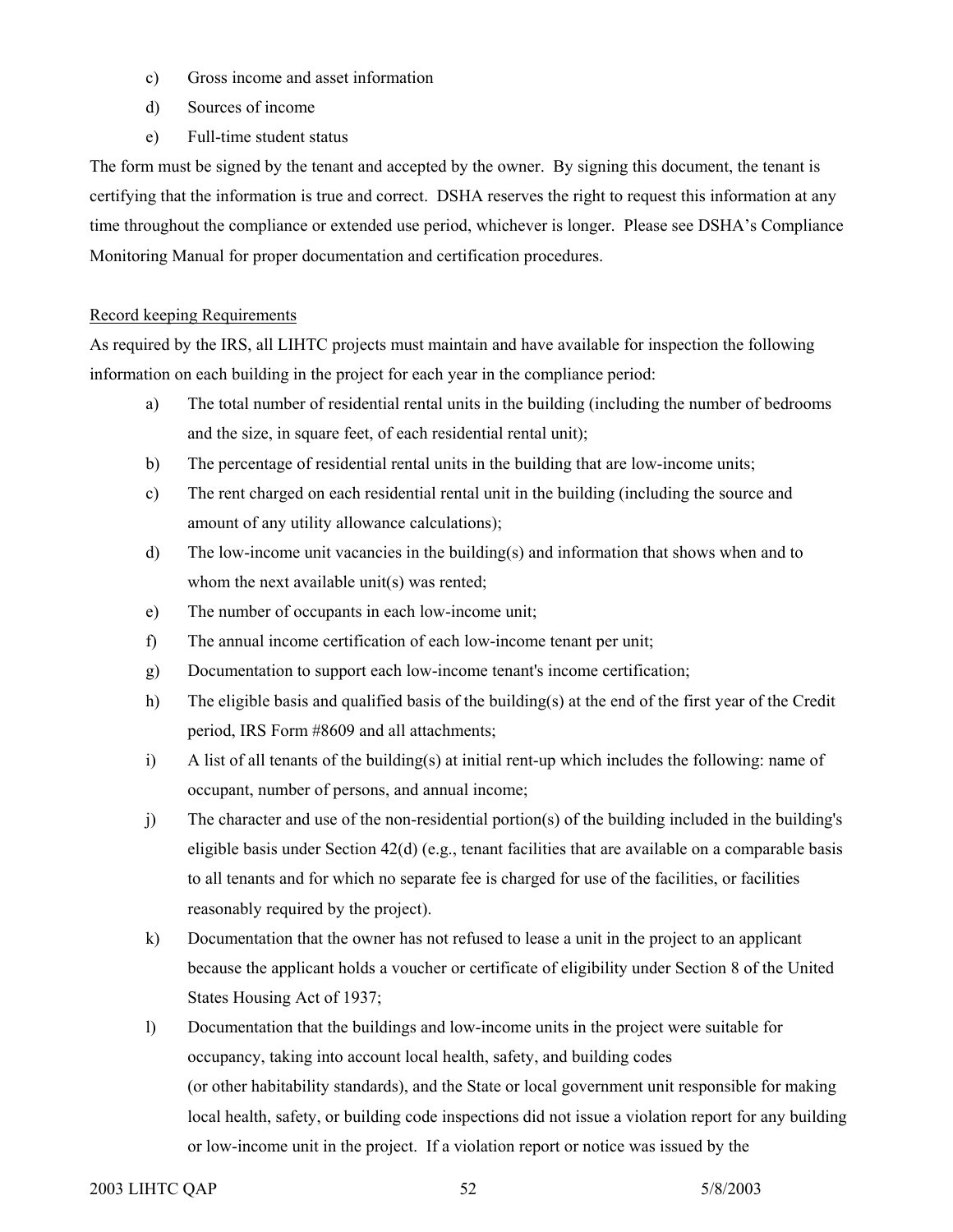governmental unit, the owner must attach a statement summarizing the violation report or notice to the annual certification submitted to DSHA. In addition, the owner must state whether the violation has been corrected;

m) No findings of discrimination under the Fair Housing Act, U.S.C. 3601-3619, occurred for the project. A finding of discrimination includes an adverse final decision by the Secretary of Housing and Urban Development, 24 CFR 180.680, an adverse final decision by a substantially equivalent state or local fair housing agency, 42 U.S.C 3616(a)(1), or an adverse judgment from a federal court.

The records (listed above) for the first year of the Credit period must be retained for at least 6 years beyond the due date (with extensions) for filing the federal income tax return for the last year of the compliance period of the building. The records for each year thereafter must be retained for at least 6 years after the due date (with extensions) for filing of the federal income tax return for that year.

#### Annual Project Certification and Review

The owner must annually certify to DSHA that, for the preceding 12-month period, the project has achieved the following requirements:

- a) The project met the required minimum set-aside or any higher set aside elected by the owner;
- b) There was no change in the applicable fraction (as defined in Section  $42(c)(1)(B)$ ) of any building in the project or that there was a change, and a description of the change;
- c) The owner has received an annual income certification from each low-income tenant and documentation to support that certification;
- d) Each low-income unit in the project was rent-restricted under Section  $42(g)(2)$ ;
- e) All units in the project were for use by the general public and used on a non-transient basis (except for transitional housing for the homeless, provided under Section  $42(i)(3)(B(iii))$ ;
- f) Each building in the project was suitable for occupancy, taking into account local health, safety, and building codes (or other habitability standards), and the state or local government unit responsible for making building code inspections did not issue a report of violation for any building or low income unit in the project.
- g) There was no change in the eligible basis (as defined in Section  $42(d)$ ) of any building in the project, or that there was a change, and the nature of the change (e.g. a common area has become commercial space, or a fee is now charged for a tenant facility formerly provided without charge);
- h) All tenant facilities included in the eligible basis under Section 42(d) of any building in the project, such as swimming pools, other recreational facilities, and parking areas, were provided on a comparable basis without charge to all tenants in the building;
- i) If a low-income unit in the project became vacant during the year, reasonable attempts were or are being made to rent that unit or the next available unit of comparable or smaller size to tenants having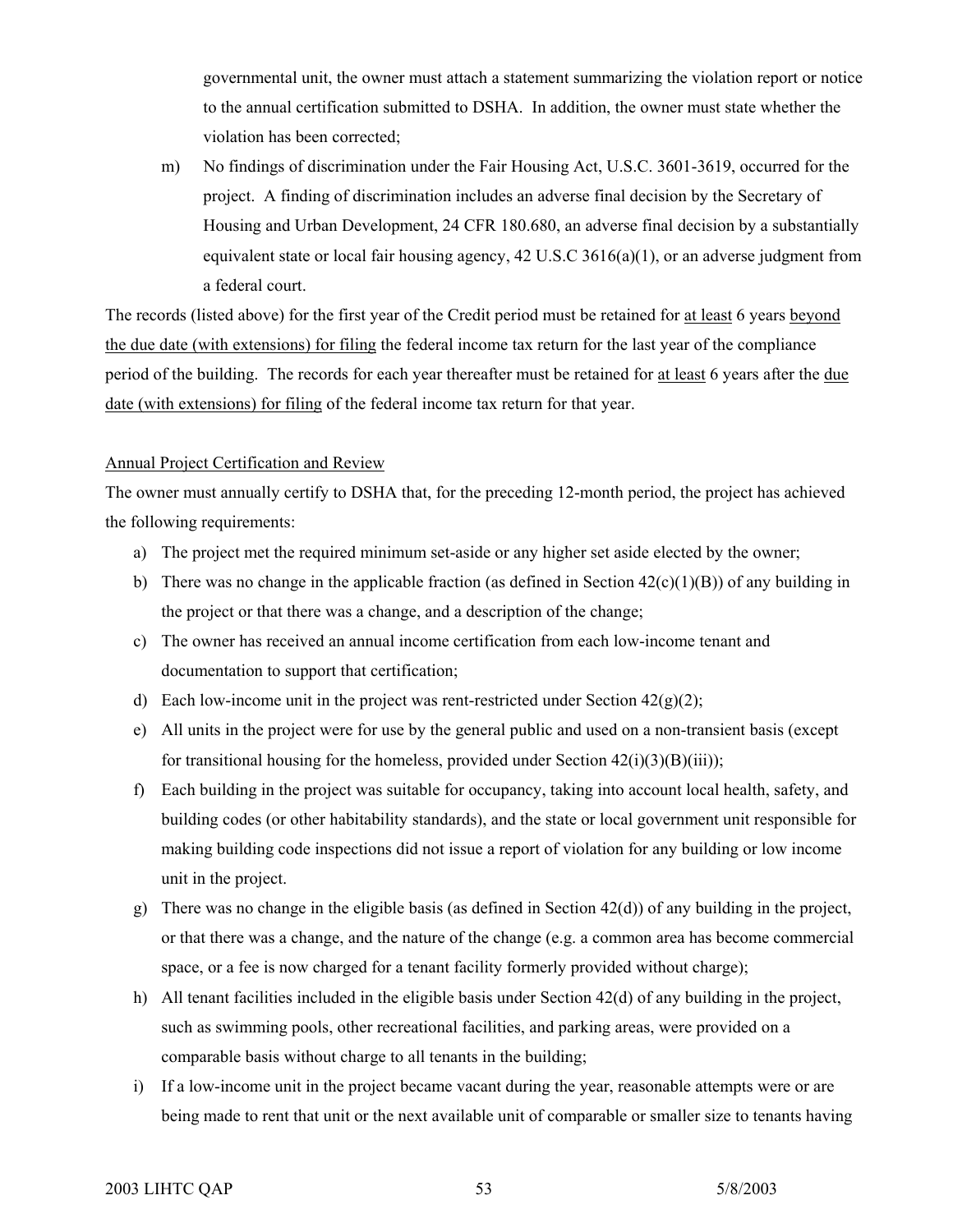a qualifying income before any units in the project were or will be rented to tenants not having a qualifying income;

- j) If the income of tenants of a low-income unit in the project increases above the limit allowed in Section  $42(g)(2)(D)(ii)$ , the next available unit of comparable or smaller size in the project was or will be rented to tenants having a qualifying income.
- k) If a household consists of ALL full-time students, such households met one of the exceptions outlined in Section 42 (i)(3)(D) which prohibits households occupied entirely by full-time students in a low-income tax credit unit;
- l) The owner has not refused to lease a unit in the project to an applicant because the applicant holds a voucher or certificate of eligibility under Section 8 of the United States Housing Act of 1937;
- m) No findings of discrimination under the Fair Housing Act, U.S.C. 3601-3619,occurred for the project. A finding of discrimination includes an adverse final decision by the Secretary of Housing and Urban Development, 24 CFR 180.680, an adverse final decision by a substantially equivalent state or local fair housing agency,  $42 \text{ U.S.C } 3616(a)(1)$ , or an adverse judgment from a federal court; and
- n) An Extended Low-Income Housing Commitment, as described in Section 42(h)(6) was in effect (for buildings subject to Section 7108(c)(1) of the Revenue Reconciliation Act of 1989) (e.g. Declaration of Land Use Restrictive Covenants relating to Low-Income Housing Tax Credits is in effect and was recorded with the Recorder of Deeds in the applicable county);

The owner must certify the above under penalty of perjury. In addition, it is a state crime punishable by fine of up to \$2,300 or up to 1 year in prison or both, to knowingly make any false statements concerning any of the above facts as applicable under the provisions of Title 11, Delaware Code, Section 1233.

The Annual Project Certification form needs to be completed by the owner annually and forwarded to DSHA at 18 The Green, P.O. Box 1401, Dover, Delaware 19901 to the Attention of Cynthia L. Deakyne, by January 15 of each year.

DSHA shall review the Annual Project Certifications submitted as required above for compliance with the requirements of Section 42. In addition, as set forth on page 1 hereof, DSHA shall inspect at least 20% of low-income housing projects annually and shall inspect the low-income certification, the documentation the owner has received to support that certification, and the rent record for each low-income tenant in at least 20% of the low-income units in those projects.

DSHA shall determine which tenants' records are to be inspected or submitted by the owners for review. Furthermore, in connection with the inspection described in the preceding paragraph, the records to be inspected shall be chosen in a manner that will not give owners of low-income housing projects advance notice that their records for a particular year will or will not be inspected. However, DSHA may give an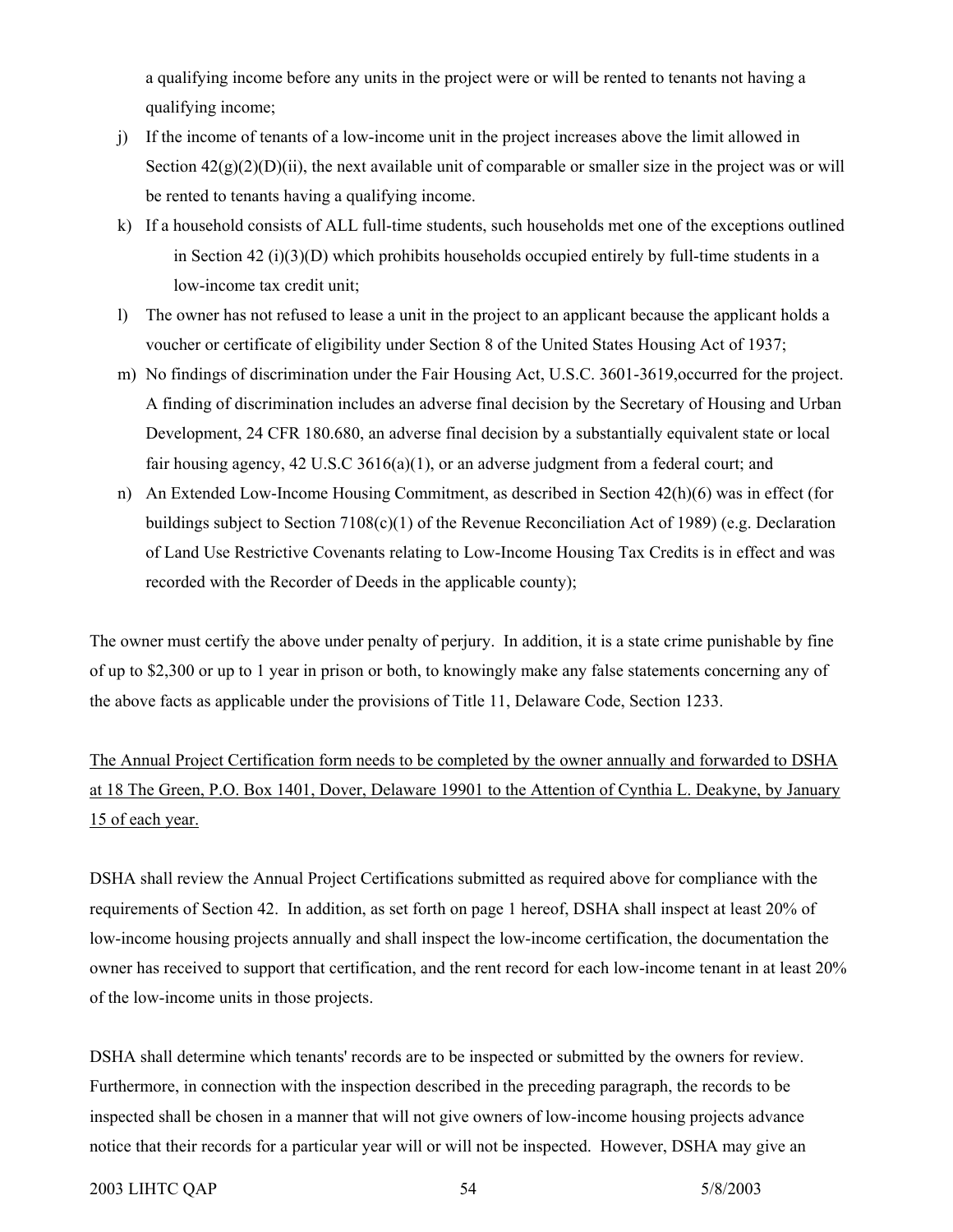owner reasonable notice that an inspection will occur so that the owner may assemble records (for example, 30 days notice of inspection).

The certifications and reviews described in this section shall be made at least annually covering each year of the applicable 15-year compliance period.

#### Annual Site Inspection

DSHA shall have the right to perform an on-site inspection of any low-income housing project through the end of the compliance period or the extended use period, whichever is longer, of the buildings in the project. Through an on-site visit, DSHA will annually perform an inspection of the owner's record-keeping for compliance with 1) minimum low-income set aside requirements, 2) rent limitations, 3) tenant income requirements, 4) record keeping requirements, 5) annual project certification 6) physical inspection of at least 20% of the units reviewed, and 7) all extended use restrictions/agreements. DSHA also reserves the right to perform a general physical inspection of the building(s), if it is deemed necessary. The owner must make available all the information required by DSHA to perform its inspection during normal business hours for the entire compliance period or until the end of the extended use period, whichever is longer.

#### Notice to Owner

DSHA shall provide prompt written notice to the owner of a low-income housing project if DSHA does not receive the Annual Project Certification, or does not receive or is not permitted to inspect the tenant income certifications, supporting documentation, and rent records described above, or discovers by inspection, review, or in some other manner, that the project is not in compliance with the provisions of Section 42.

#### Notice to Internal Revenue Service

DSHA is required to file Form 8823 "Low-Income Housing Credit Agencies Report of Noncompliance" with the IRS no later than 45 days after the end of the correction period specified in the written notice to the owner and no earlier than the end of the correction period (whether or not the noncompliance or failure to certify is corrected.) DSHA must explain the nature of the noncompliance or failure to certify and indicate whether the owner has corrected the situation. Any change in either the applicable fraction or eligible basis that results in a decrease in the qualifying basis is an event of noncompliance.

#### Correction Period

Should DSHA find a project to be in noncompliance with Section 42 of the Code, the owner must supply any missing certifications, correct any findings, and bring the project into compliance with the provisions of

#### 2003 LIHTC QAP 55 5000 5/8/2003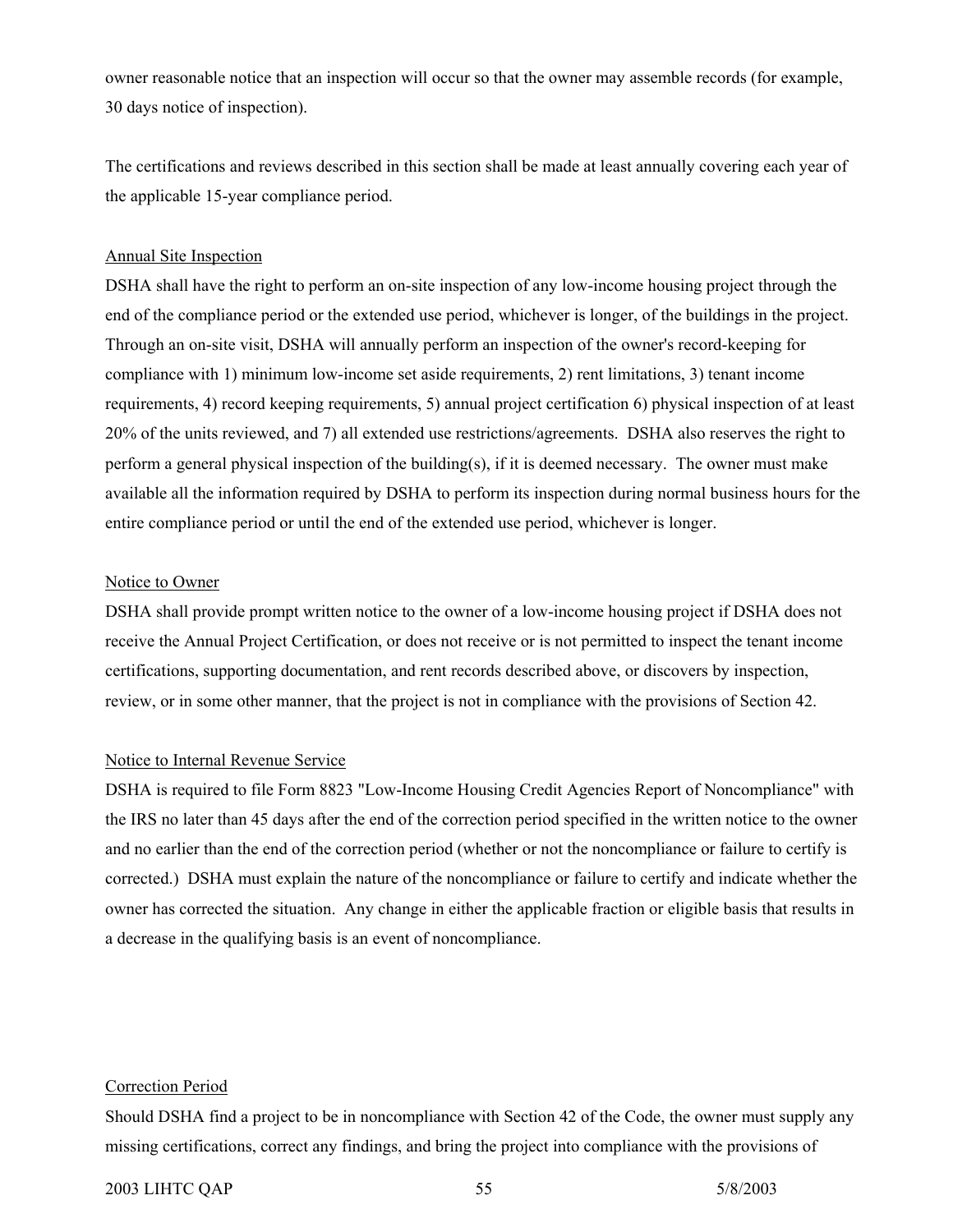Section 42 within 60 days of the date of DSHA notification to correct the violation, unless extended by DSHA in writing.

### Compliance Monitoring Fee

DSHA will charge a monitoring fee on Tax Credit eligible units for performing the service of monitoring the LIHTC project. For new projects, DSHA will charge \$500 per unit. This fee must be paid prior to receiving an allocation of Tax Credits; at the issuance of IRS form 8609 or the Carryover Agreement, whichever is issued first. For all projects allocated credits after January 1, 1990 through December 31, 1996, the annual fee will be \$15 per unit and will be due January 15 each year for the remaining years of the compliance period or for as long as DSHA has LIHTC monitoring responsibility for the project.

#### Compliance Monitoring Manual

DSHA has developed a "Compliance Monitoring Manual" to be used as a guide and reference for LIHTC Compliance Monitoring Procedures. Upon reservation of Tax Credits, a copy will be forwarded.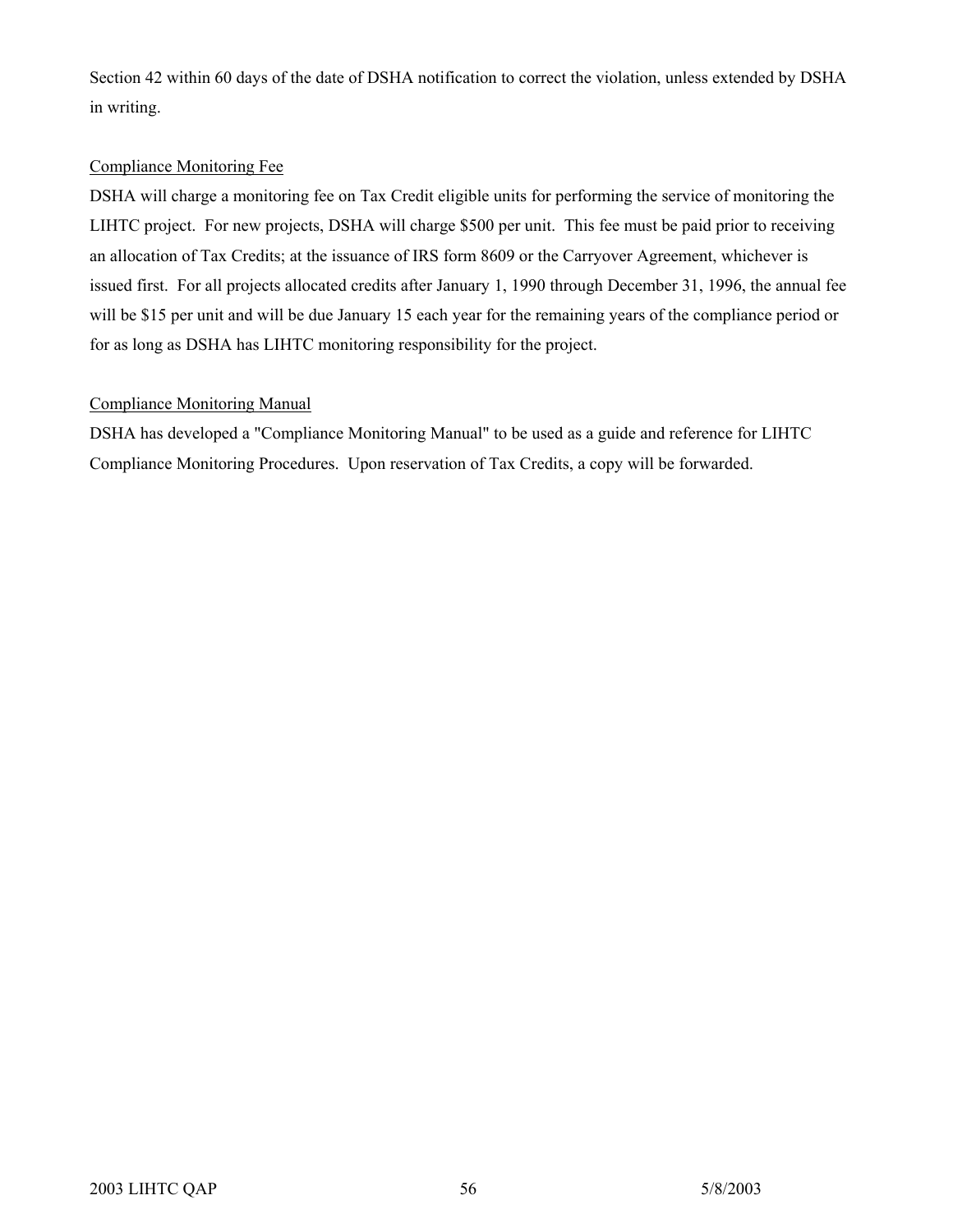#### **PROGRAM APPROVAL**

In accordance with Low Income Housing Tax Credit regulations, the allocation plan must be approved by the Governor of the State before Credits can be allocated. Governor Ruth Ann Minner approved the State of Delaware's Low Income Housing Tax Credit Program Allocation Plan on March 31, 2003.

Prior to the approval by the Governor, a notification of the public hearing on the Low Income Housing Tax Credit Program's Allocation Plan was published in The News Journal and the Delaware State News beginning on March 4, 2003. Three public hearings were held on March 24<sup>th</sup>, 2003 in Sussex County at the Delaware Technical and Community College, Jack F. Owens Campus, Room #540GH, Route 18, Georgetown, DE at 9:00 a.m.; in Kent County at the Department of Natural Resources and Environmental Control (DNREC), 156 S. State Street, Dover, DE at 1:00 p.m.; in New Castle County, Carvel State Building, 820 North French Street, Wilmington, DE at 5:00 p.m. Oral and written comments concerning the Qualified Allocation Plan were received and recorded at the hearings. Oral and written comments were accepted until March 24<sup>th</sup>, 2003. A transcript of the hearings is available for review at DSHA's Dover Office.

#### **DISCLAIMER**

The information contained herein is intended to provide guidance to the applicant in terms of the operations of the Qualified Allocation Plan. The information is not intended to be restrictive of DSHA with respect to the operation of the Low Income Housing Tax Credit Program. By submitting an application, the applicant acknowledges and agrees that statements contained in the Plan are subject to change by DSHA to reflect changes in applicable laws, regulations and or to otherwise maintain consistency with other DSHA programs, goals or policies. Any changes to the Plan pursuant to this section will be duly noticed with an opportunity for public comments.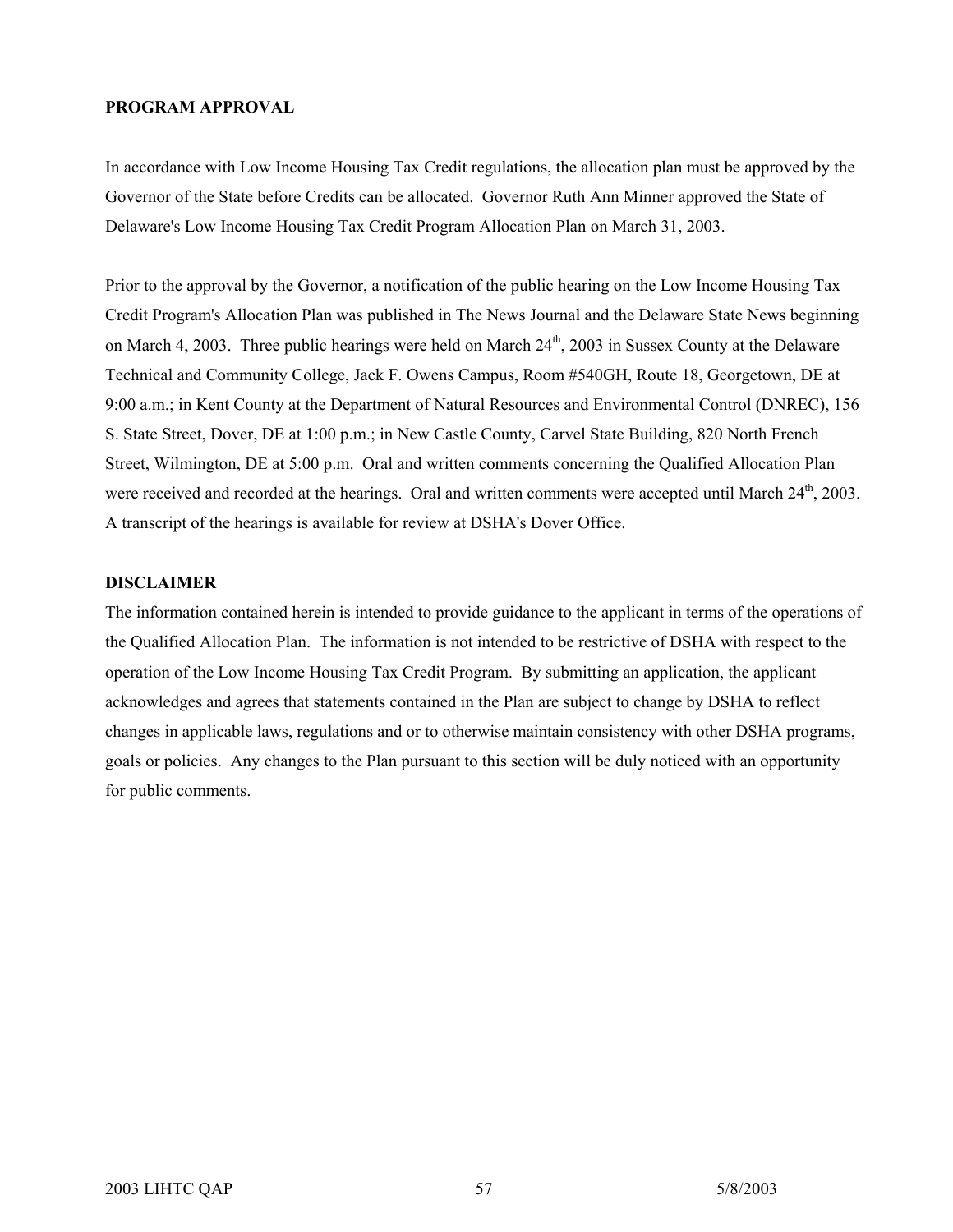#### **DSHA POLICY ON CIVIL RIGHTS COMPLIANCE**

The owner/developer/borrower and any of its employees, agents or sub-contractors in doing business with DSHA understands and agrees that it is the total responsibility of the owner to adhere to and comply with all Federal Civil Rights legislation inclusive of the Fair Housing Laws, Section 504 of the Rehabilitation Act of 1973, the Americans With Disabilities Act as well as any State and local civil rights legislation along with any required related codes and fair housing laws. Should DSHA not specify any specific requirements, such as design, it is nonetheless the owner's responsibility to be aware of and comply with all non-discrimination provisions relating to race, color, religion, sex, sexual orientation, handicap, familial status, national origin and any other classes protected in Delaware. The owners' compliance responsibility includes design requirements for construction or rehabilitation, equal opportunity in regard to marketing and tenant selection and reasonable accommodation and modification for those tenants covered under the federal and state fair housing laws.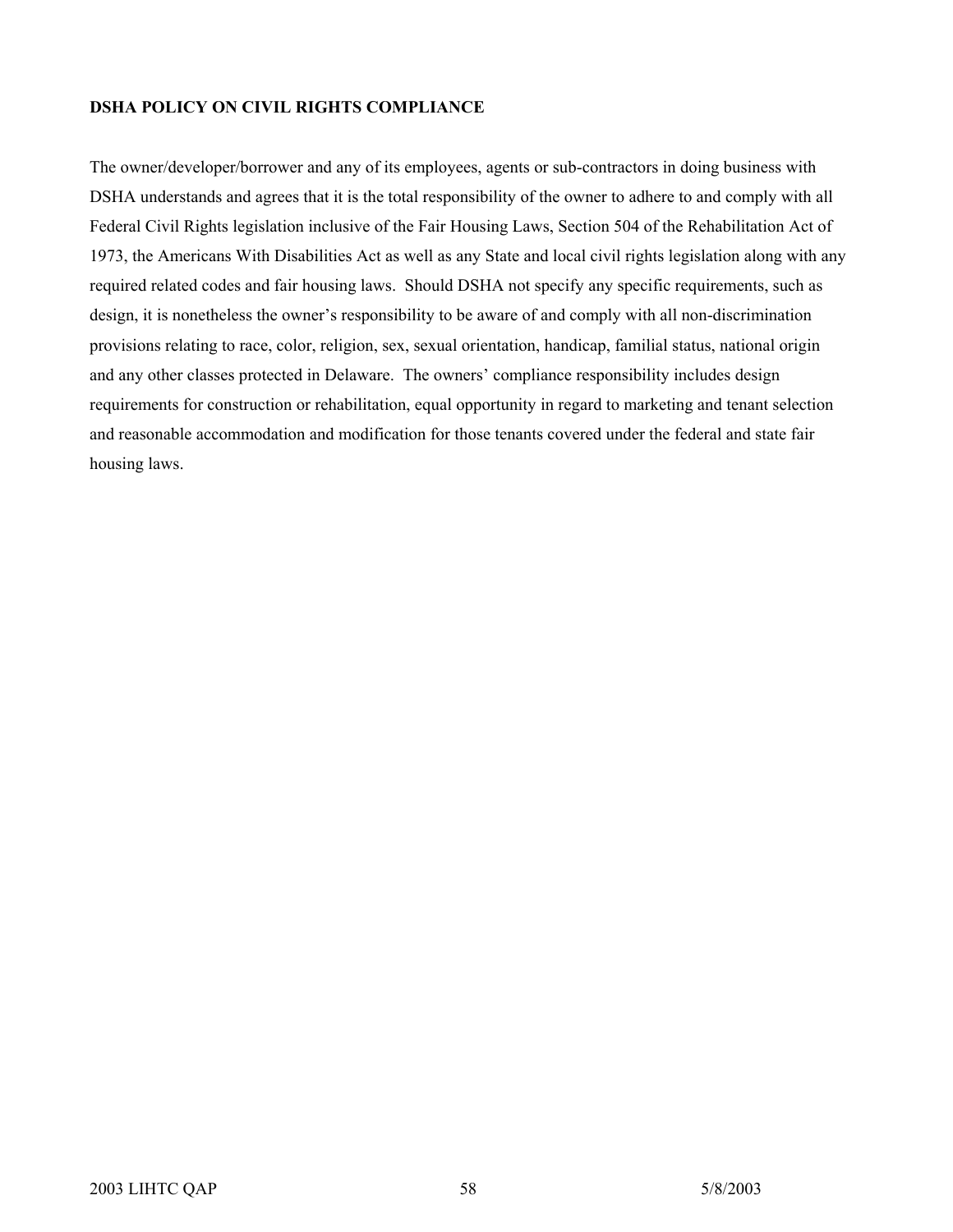#### **VOLUME CAP CREDITS**

#### **Tax-Exempt Bonds – See separate Tax-Exempt Bond Application**

Properties financed with tax-exempt bonds may receive 4% Tax Credits without participating in the annual competitive allocation process described in this Plan. In order to receive tax credits, properties must receive a determination that they satisfy the requirements for the allocation under the Qualified Allocation Plan (QAP) pursuant to the IRS Code Section 42(m)(1)(D). However, complete applications must be submitted and approved by DSHA before the tax-exempt bonds are sold. DSHA's determination that a property satisfies the requirements of the Plan will be based on the property meeting all of the Threshold Requirements described in the QAP, including the geographic exemptions and exceptions. In addition, an application must score a minimum of sixty (60) points. Finally, the applicant must meet the requirements of Preservation Expiration Housing or Conversion Housing as defined pursuant to the QAP; except that, for the purposes of the 4% Tax credits only, DSHA, upon a showing of good cause by the applicant, may waive a minimal portion of the \$20,000 hard cost requirement for substantial rehabilitation. Such a waiver shall be in the sole discretion of DSHA and shall only be granted upon a showing that the proposed rehabilitation is sufficient in terms of quality and significance, notwithstanding the fact that it does not meet the \$20,000 requirement.

Tax-exempt bond-financed properties must make an application for Tax Credits prior to construction or rehabilitation of the property and will receive Credits on the full amount of their eligible basis only if at least 50% of the development's aggregate basis is financed with tax-exempt bonds. In the event that a tax-exempt bond property is proposed in the same area as competing Tax Credit properties, the market study must provide an acceptable demand analysis.